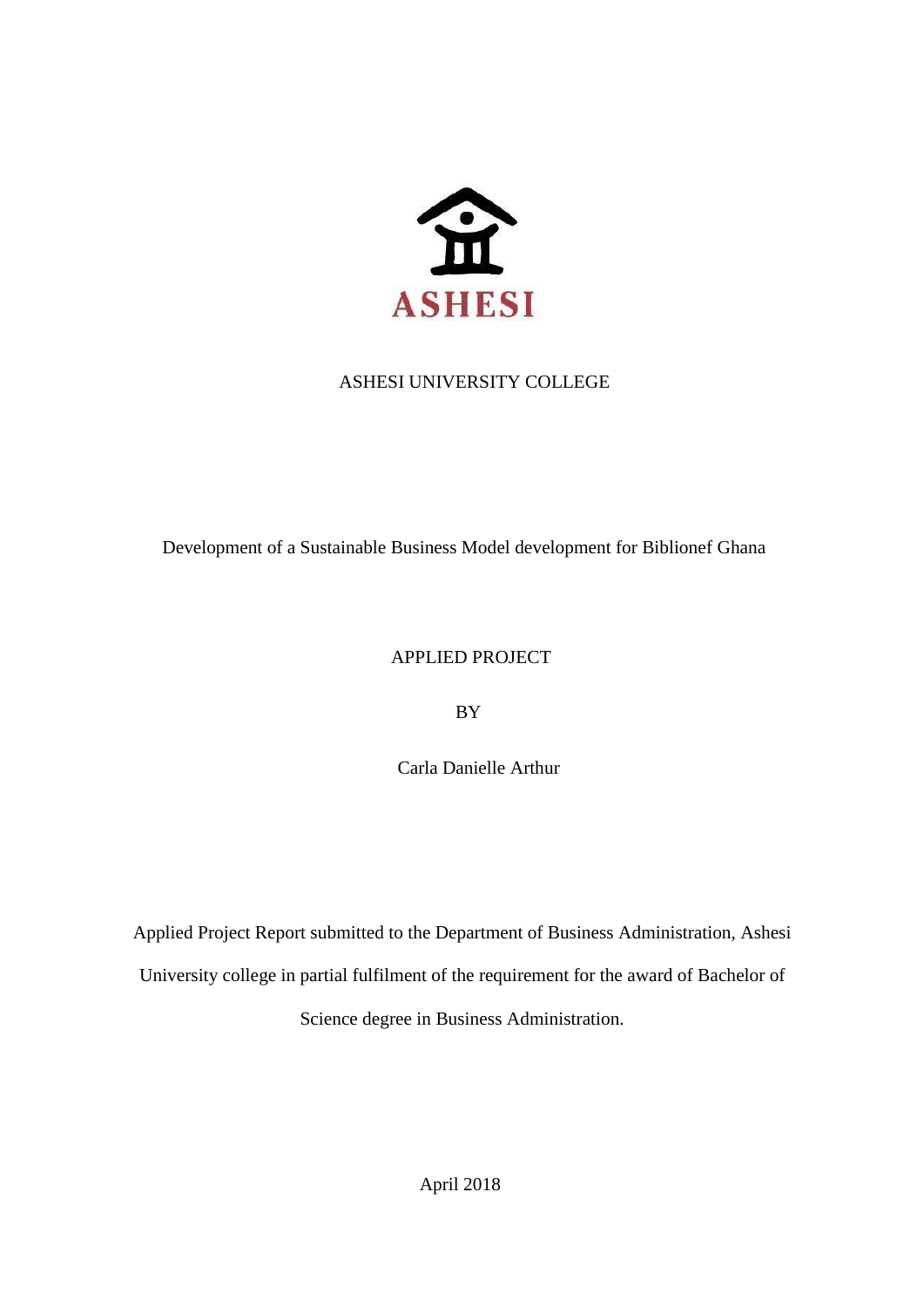#### DECLARATION

I hereby declare that this Applied Project report is the result of my own original work and that no part of it has been presented for another degree in this university or elsewhere.

Candidate's Signature: ……………………………………………………

Candidate's Name: Carla Danielle Arthur

Date: ………………………………………………………………………

I hereby declare that the preparation and presentation of this Applied Project Report was supervised in accordance with the guidelines on supervision of applied projects laid down by Ashesi University College.

Supervisor's Signature: …………………………………………………

Supervisor's Name: Dr. Justina Morris

Date: …………………………………………………………………....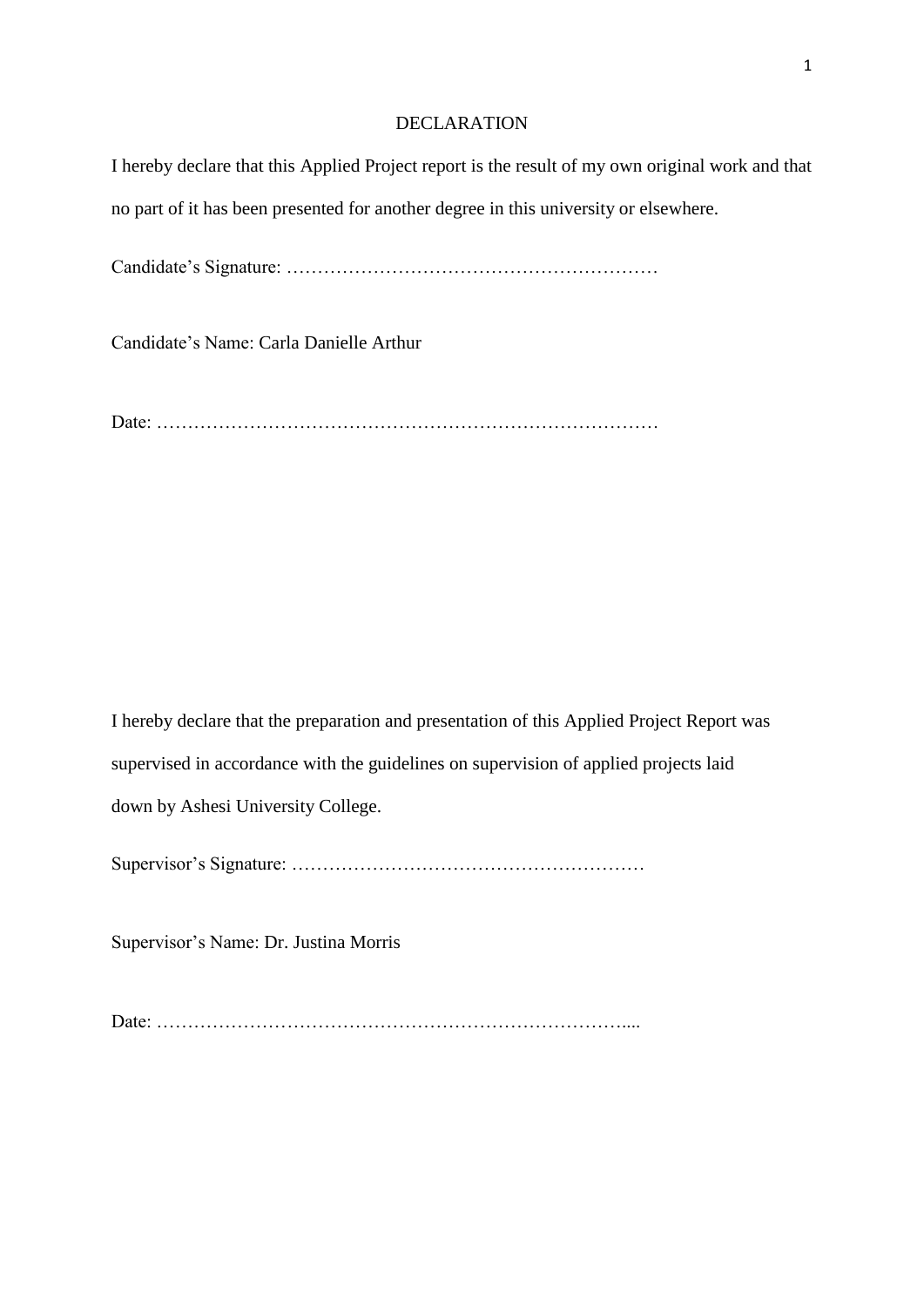#### AKNOWLEDGEMENT

My deepest gratitude goes to God Almighty because of the grace and guidance he granted me throughout this project. It was because of His strength that I have been able to successfully bring my project to completion.

I would also like to thank my advisor who aided me in every step of the way and kept me on track. Her advice and her support is what helped and encouraged me to work much harder. I am truly grateful for the time she sacrificed to direct and correct me whenever I was on the wrong path.

To the management of Biblionef Ghana, words cannot express how thankful I am for the patience, cooperation and kindness you showed me throughout this project.

My gratitude would also go to my family who never failed to speak words of encouragement to me whenever I felt discouraged. I will forever be thankful for that.

Lastly, I would like to extend my gratitude to my friends who provided me with various ideas to make this project a success and also supported me emotionally, spiritually, and financially. A very big thank you to them all.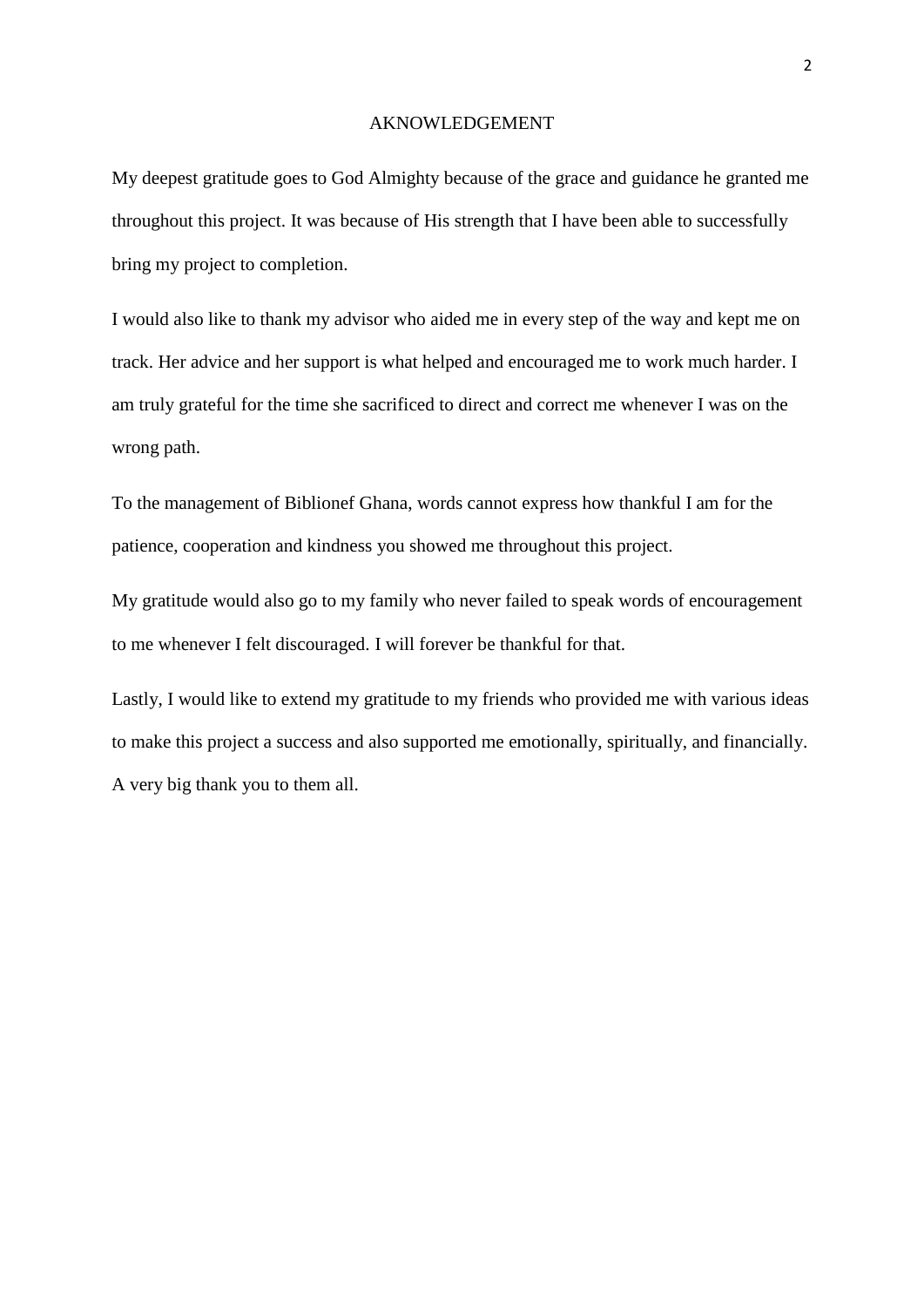#### **Executive Summary**

Biblionef Ghana is a non-governmental organisation that provides new story books to underprivileged schools and holds other activities that aid in getting children to love reading. Biblionef Ghana is however being weaned off by their parent organisation, Biblionef Netherlands, and has therefore had a reduction in the amount of funds that they are receiving from them. Due to this, Biblionef Ghana has had to halt some of their important projects as they are facing difficulty with fundraising and have insufficient funds to handle those projects.

Mainly qualitative research was emplored, with interviews and observations as data collection tools. It was discovered that Biblionef Ghana has poor publicity, is short staffed, and has an underperforming library. A needs assessment was carried out and it was gathered that the development of an appropriate business model is what Biblionef Ghana needs to become self-sustaining.

Literature provided that for an NGO to become sustainable, it should fix its funding model, diversify its sources of income, and have more skilled workers. It proved that what Biblionef Ghana truly needs is a sustainable business model because a business model shows how an organisation can make and sustain its profit stream.

Using a business model canvas, a business model depicting the current state of Biblionef Ghana was designed in order to derive a more appropriate, sustainable business model for the company. This business model was designed in such a way that will help the company become more income generating, have lower costs and provide greater publicity for the business, thereby ensuring sustainability. An implementation plan and recommendations were provided thereafter.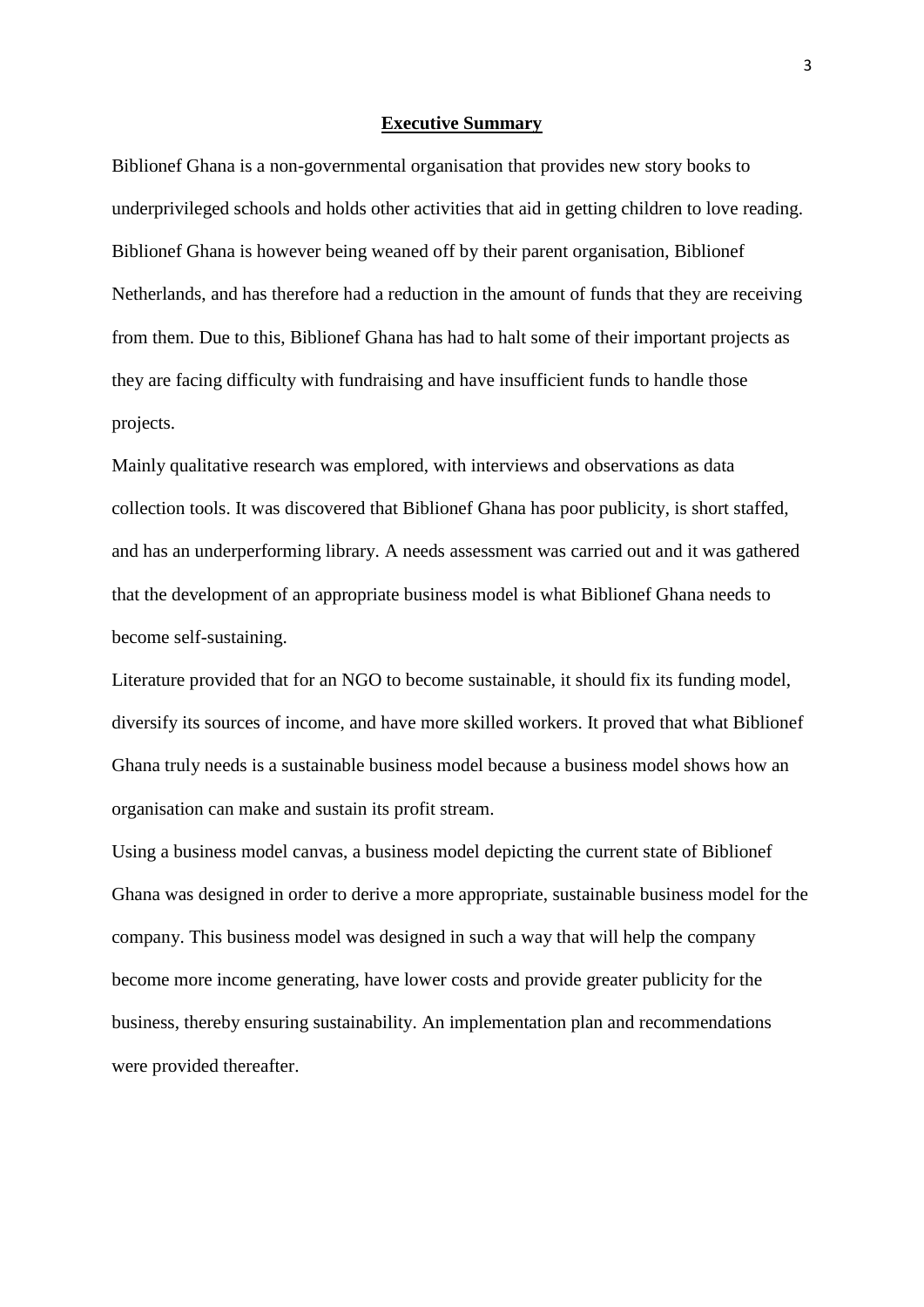# **List of Tables and Figures**

# **Tables:**

**Table 1:** SWOT Analysis of Biblionef Ghana

**Table 2:** Estimated Total Revenue Stream Per Year

**Table 3:** Implementation Plan

### **Figures :**

**Figure 1:** Root Cause Analysis

**Figure 2:** Biblionef Ghana's Current Business Model

**Figure 3:** Biblionef Ghana's Sustainable Business Model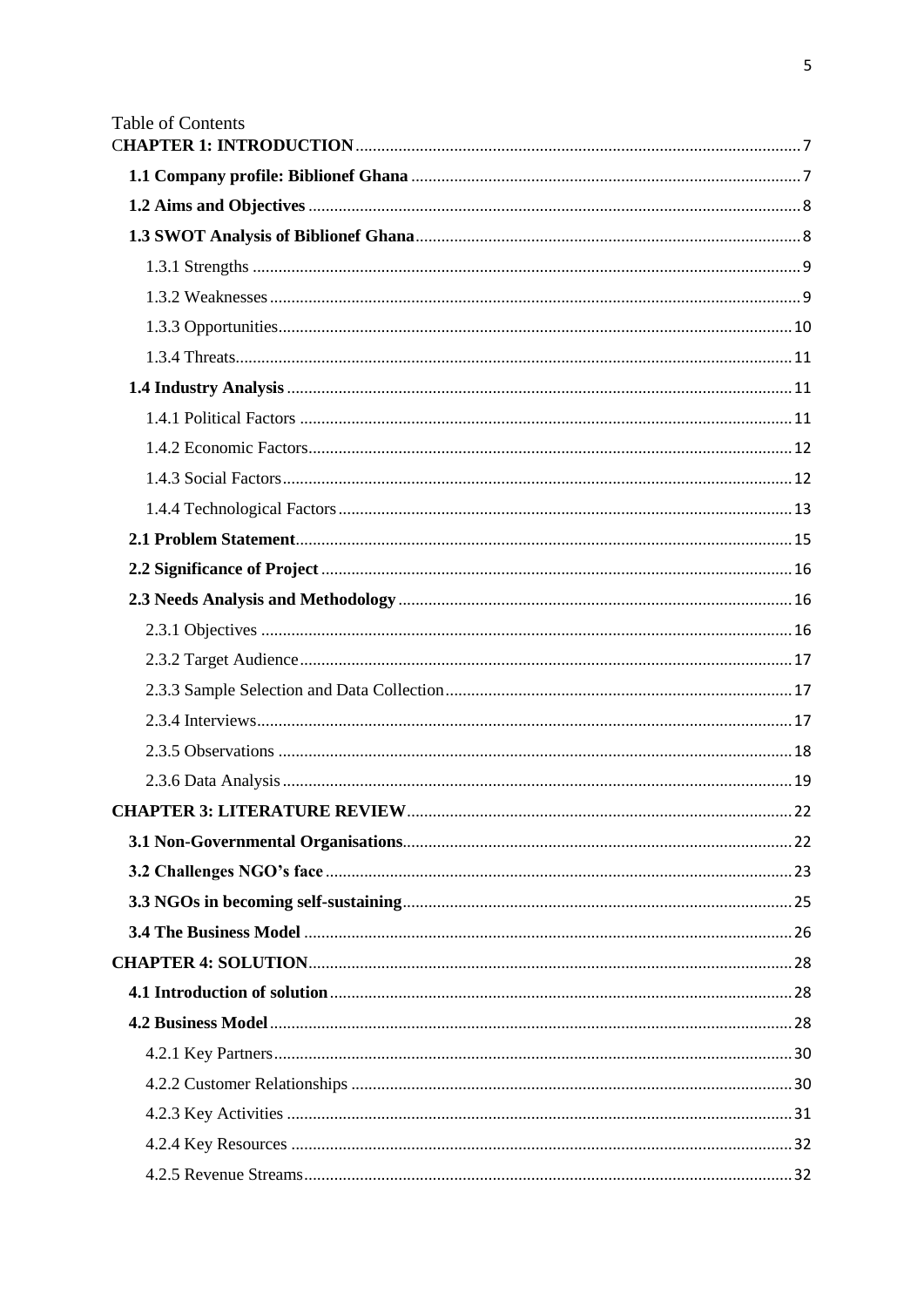<span id="page-6-0"></span>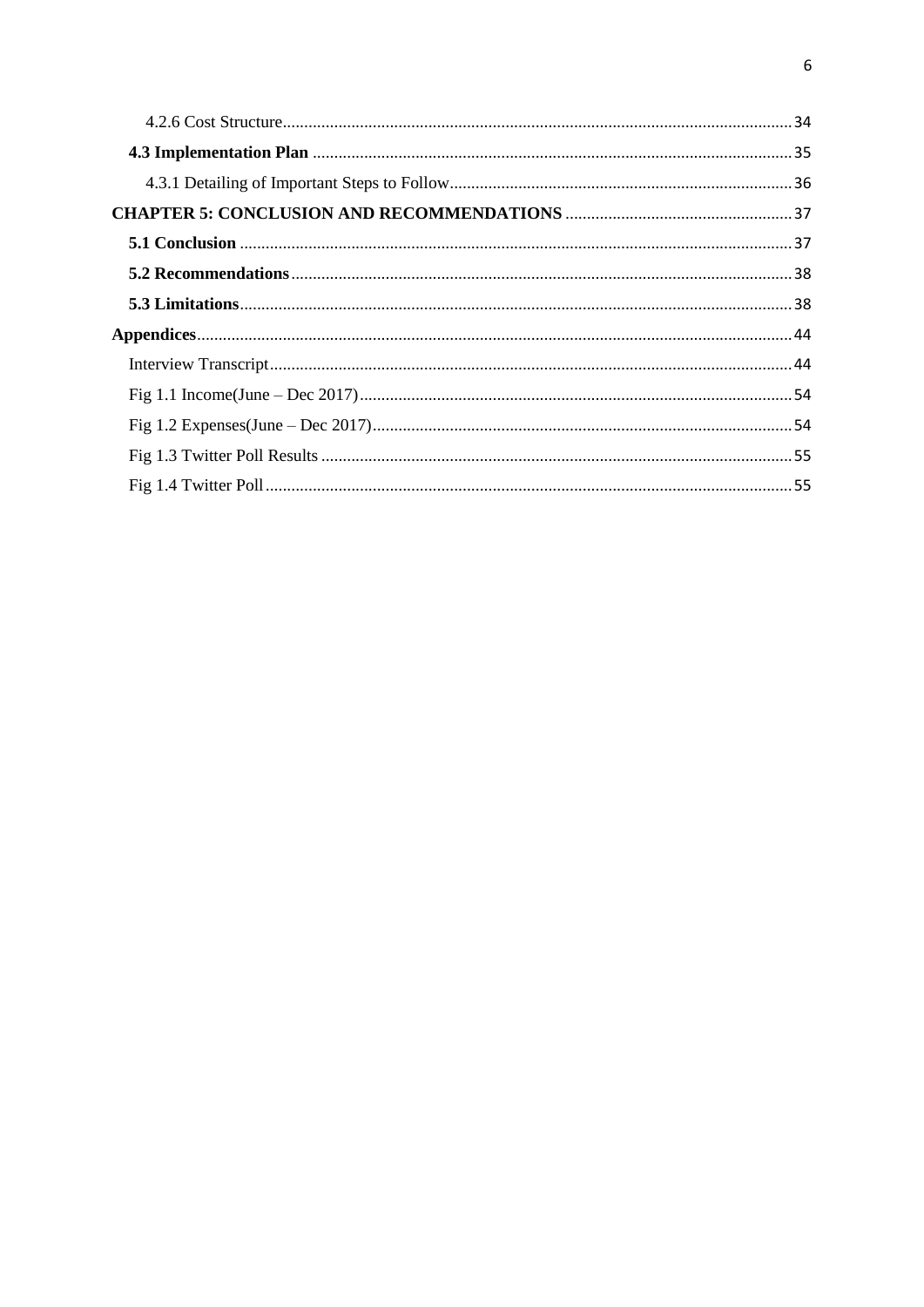#### C**HAPTER 1: INTRODUCTION**

The aim of this chapter is to provide an overview of what Biblionef Ghana does and what it seeks to achieve as an organization. Along with a company profile and a SWOT analysis, the company's vision, mission, and values are clearly stated. The aims and objectives of the project are also discussed in this chapter. Finally, to be able to assess the external environment by which Biblionef is affected, a PEST analysis is carried out.

#### <span id="page-7-0"></span>**1.1 Company profile: Biblionef Ghana**

The idea of Biblionef developed when a Dutch ambassador noticed financial poverty, poor sanitation and low basic education all around the world. He realised that there were children who were not aware of the joy of reading. His desire to share this joy with them caused him to set up Biblionef Netherlands twenty-five years later. He then looked to set up different branches in different countries and Ghana became one of the countries he decided to set up in. Biblionef Ghana is a Ghanaian non-governmental organization whose parent company is Biblionef Netherlands. It is managed by an Executive Director and has a five-member board of directors, two project officers and one casual staff. It seeks to provide under-privileged children in Ghana with the opportunity to experience the joy of reading and develop a love for books. Biblionef Ghana does this by providing new storybooks with translations in local dialects and by having workshops to train teachers on reading promotions and library management. It also holds reading festivals and owns a children's library. Biblionef Ghana also purchases and distributes books written by Ghanaian authors and books published locally. Biblionef distributes books written by Ghanaian authors mainly because of their understanding of the importance of providing children with reading materials containing elements they can easily relate with.

Vision: To let underprivileged children in Ghana experience the joy of reading and the love for books thereby giving them an opportunity for a brighter future.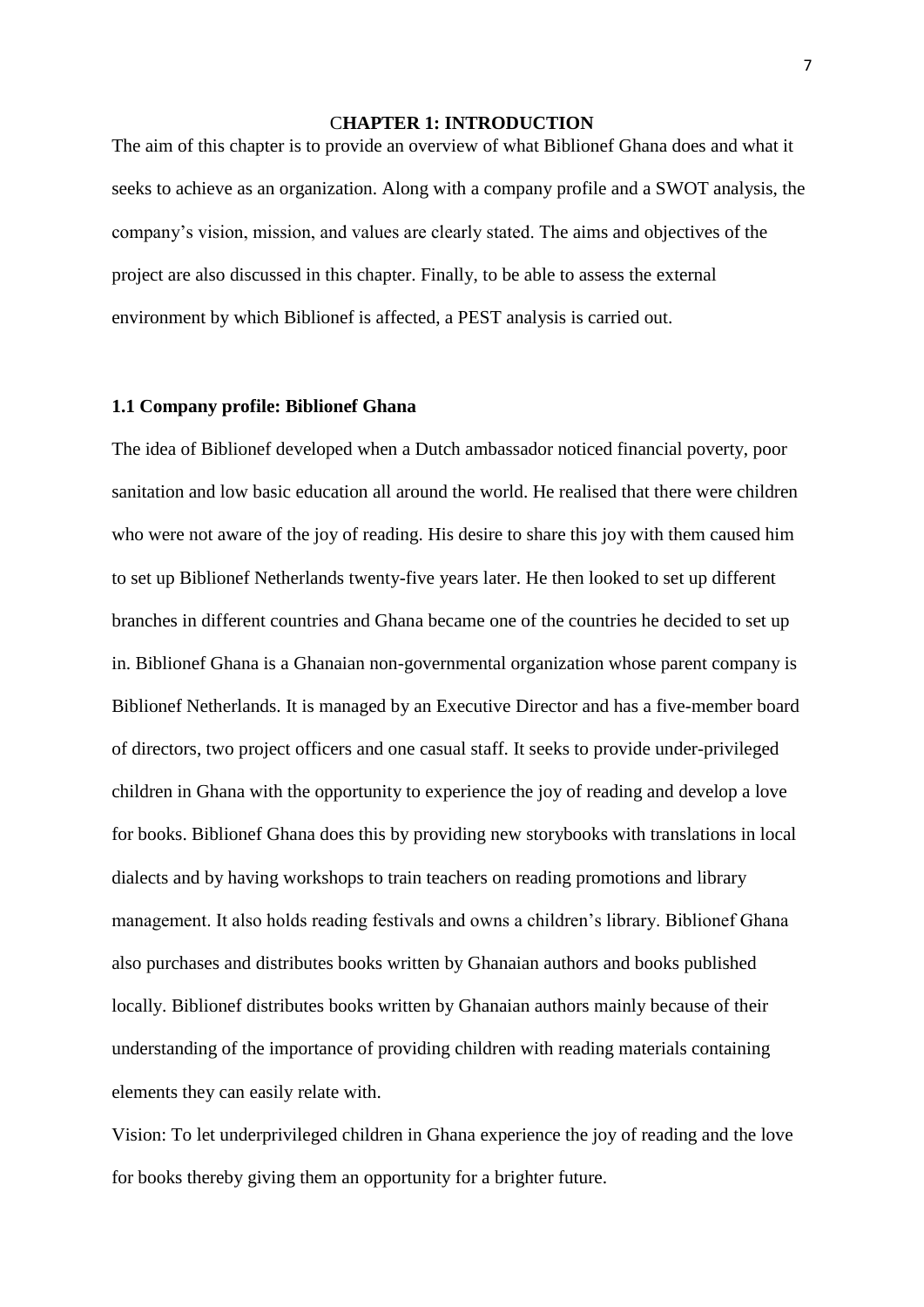Mission: To create access to reading material for underprivileged children in Ghana through the provision of new storybooks and book translations in the local dialects.

Values: We show integrity in our business dealings by being transparent and accountable. We give respect and consideration in our associations with partners, beneficiaries and staff and aspire to a high level of excellence and efficiency in whatever we do.

#### <span id="page-8-0"></span>**1.2 Aims and Objectives**

The objective for this project is to develop an appropriate business model for Biblionef Ghana to help it become income generating, and self-sustaining.

#### <span id="page-8-1"></span>**1.3 SWOT Analysis of Biblionef Ghana**

#### Table 1: SWOT Analysis of Biblionef Ghana

| <b>Strengths</b>                                             | <b>Weaknesses</b>                                  |
|--------------------------------------------------------------|----------------------------------------------------|
| $\triangleright$ Good Customer Relationships                 | <b>Poor Online Presence</b>                        |
| <b>Experienced Executive Director</b><br>➤                   | <b>Understaffed</b>                                |
| <b>Support from the Netherlands</b><br>$\blacktriangleright$ | $\triangleright$ Insufficient Funds                |
|                                                              | <b>Underperforming Library</b><br>$\triangleright$ |
|                                                              |                                                    |
| <b>Opportunities</b>                                         | <b>Threats</b>                                     |
| $\triangleright$ Available Partnerships                      | <b>Financial Instability</b><br>➤                  |
| $\triangleright$ Support from the Government                 | <b>High Competition</b><br>➤                       |
|                                                              |                                                    |
|                                                              |                                                    |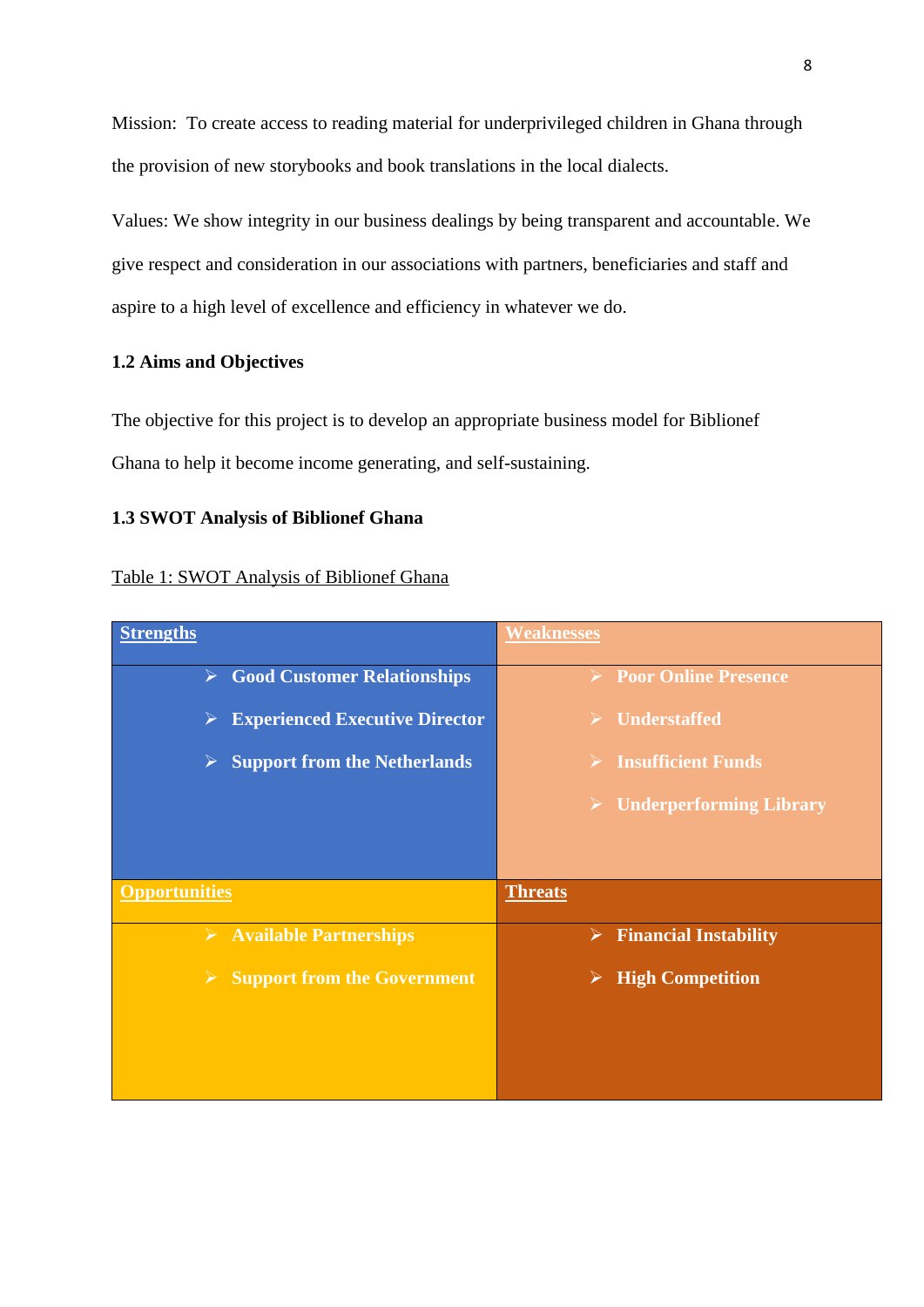#### <span id="page-9-0"></span>1.3.1 Strengths

- ❖ **Good customer relationships**: Biblionef Ghana has highly cordial relationships with their customers. They always develop relationships where there is mutual respect and healthy rapport between themselves and their customers. Customers are free to express their views and discuss their preferences. As a result of this, certain donors become constant supporters of their cause and even go further to partake in some of their projects. When it comes to the beneficiaries of the cause, Biblionef Ghana does not only develop these relationships but preserves and maintains them by constantly making phone calls to check up on them. Due to this, some of these customers recommend the organisation to others.
- ❖ **Experienced Executive Director:** Biblionef Ghana has an executive director who is highly skilled in handling children and libraries as she is a professional librarian and has worked as one for about twenty-six years. The organization therefore has an advantage when it comes to the execution of projects like the holding of workshops and reading festivals**.**
- ❖ **Support from the Netherlands:** Biblionef Ghana is fortunate to get their support from their parent company, Biblionef Netherlands, in the form of regular supply of free reading and teaching materials. This supply goes a long way in reducing their costs and increasing their quality of service.

#### <span id="page-9-1"></span>1.3.2 Weaknesses

❖ **Poor online presence:** Although Biblionef Ghana has a Facebook and Twitter account, they do not yet own a website. This therefore creates a situation where it is difficult to advertise projects in order to obtain funds from donors.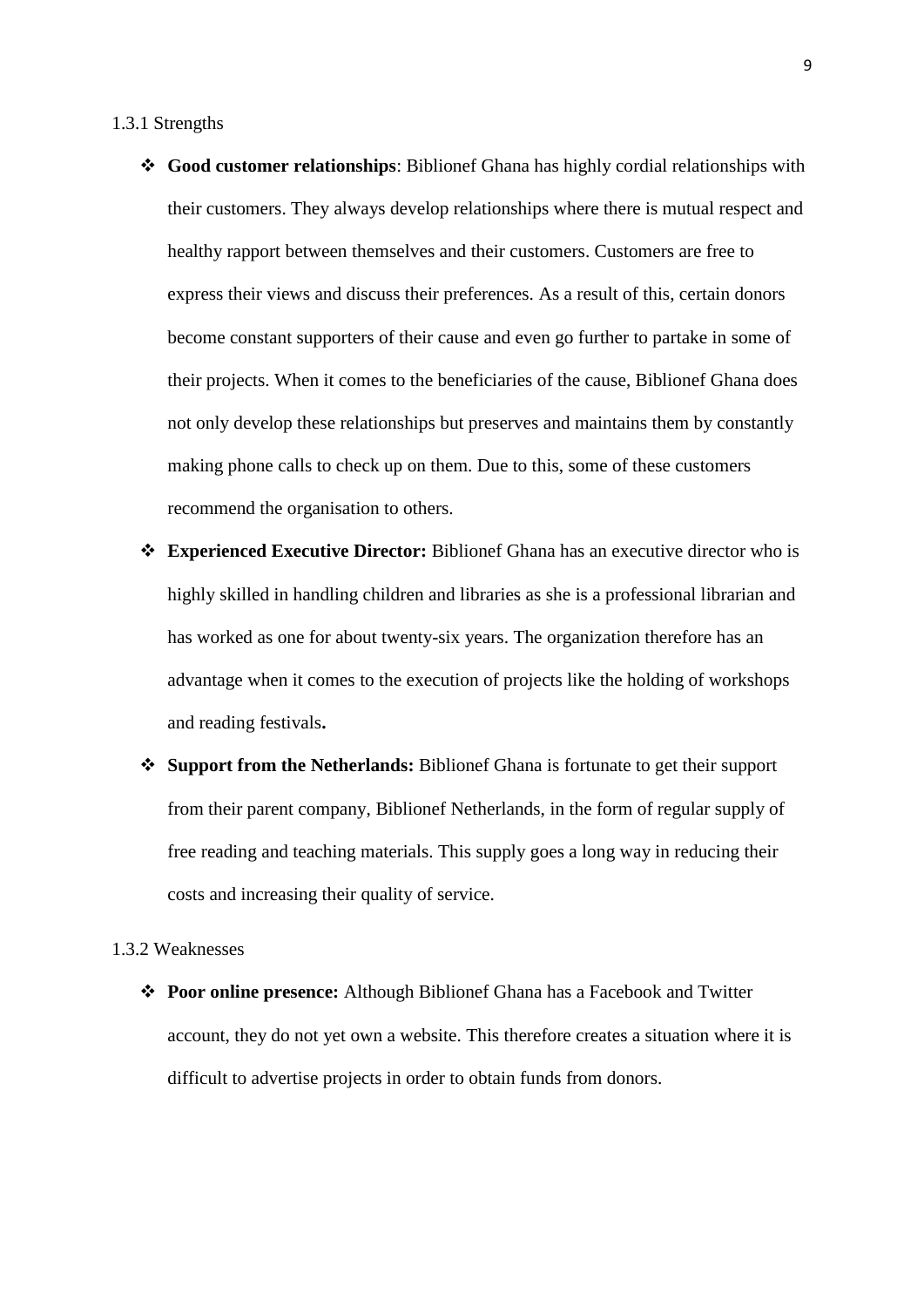- ❖ **Understaffed:** Biblionef Ghana has a very small number of employees. Biblionef Ghana has 2 employees and one casual staff who doubles as a library assistant. This brings about a situation where there is heavy workload on each employee.
- ❖ **Insufficient funds:** Biblionef Ghana does not have enough funds to fully operate and complete projects. Its lack of funds has caused it to halt important operations and also render it incapable of hiring extra staff to lessen workload.
- ❖ **Underperforming Library:** The library is not managed to its full potential and is not operating the way it should because the organisation is understaffed. There is also little publicity about the library and so very few children visit it and patronize it.

#### <span id="page-10-0"></span>1.3.3 Opportunities

- ❖ **Available Partnerships:** There are many other NGOs all over the world which focus on education and are more likely to support Biblionef Ghana with their projects. 'EduKans' and 'Lions Club International' are examples of such NGO's Biblionef Ghana can partner with. These organizations have already partnered with Biblionef Ghana before. The opportunity to partner with these organizations allows for Biblionef Ghana to receive volunteers and obtain additional resources to help them execute projects.
- ❖ **Support from Government:** The government of Ghana also supports NGO's to some extent. In the 2018 budget, the Finance Minister, Ken Ofori-Atta, announced there would be an establishment of a Voluntary Education Fund to gather funds from Ghanaians who want to support the education sector (Myjoyonline.com, 2017). This announcement signifies that there is an opportunity for an existence of an increase in the amount of funds available to the education sector in which Biblionef Ghana is in.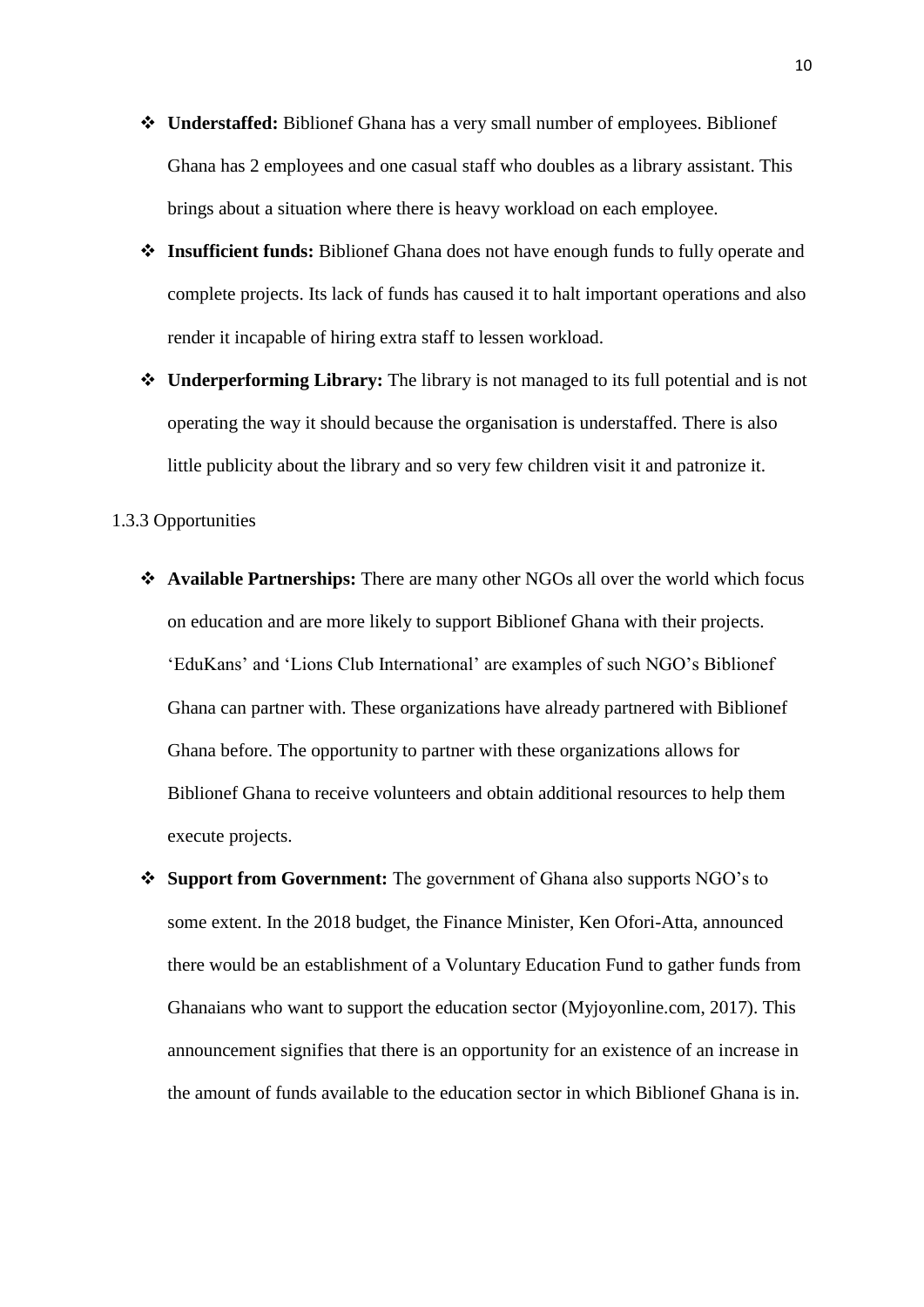#### <span id="page-11-0"></span>1.3.4 Threats

- ❖ **Financial Instability:** There is currently a threat to Ghana's financial stability since its debt to equity ratio has risen (Focus Economics, 2018). This might affect the spending of Biblionef Ghana.
- ❖ **High Competition:** There are several non-governmental organisations and civil society organisations working in Ghana's education sector (Nexus Partnerships Limited, 2018). Some examples of these NGO's are 'The Ghanaian National Association of Teachers' (GNAT), 'The Educational Workers Union'(TEWU) and 'Free Education and Reading Group'(FREG). This means that profits are being competed away and this can therefore pose as a threat to Biblionef Ghana.

#### <span id="page-11-1"></span>**1.4 Industry Analysis**

To be able to analyse the external environment of Biblionef Ghana, a PEST analysis tool will be utilised. This tool considers the political, economic, social, and technological factors that affects the organization.

#### <span id="page-11-2"></span>1.4.1 Political Factors

When it comes to political stability, "Ghana has been a stable democracy since the introduction of constitutional democracy in 1992. Changes of government between the two dominant parties, the National Democratic Congress and the New Patriotic Party have generally been smooth" (Ministry of Foreign Affairs of Denmark, 2018). The current President of Ghana, his excellency, Nana Akuffo Addo is aiming to reduce the level of corruption as it does occur, especially with the police and judiciary system (Ministry of Foreign Affairs of Denmark, 2018).

Organizations, such as NGO's need to operate in a country with political stability because the government forms a part of their stakeholders. NGO's "need the cooperation of the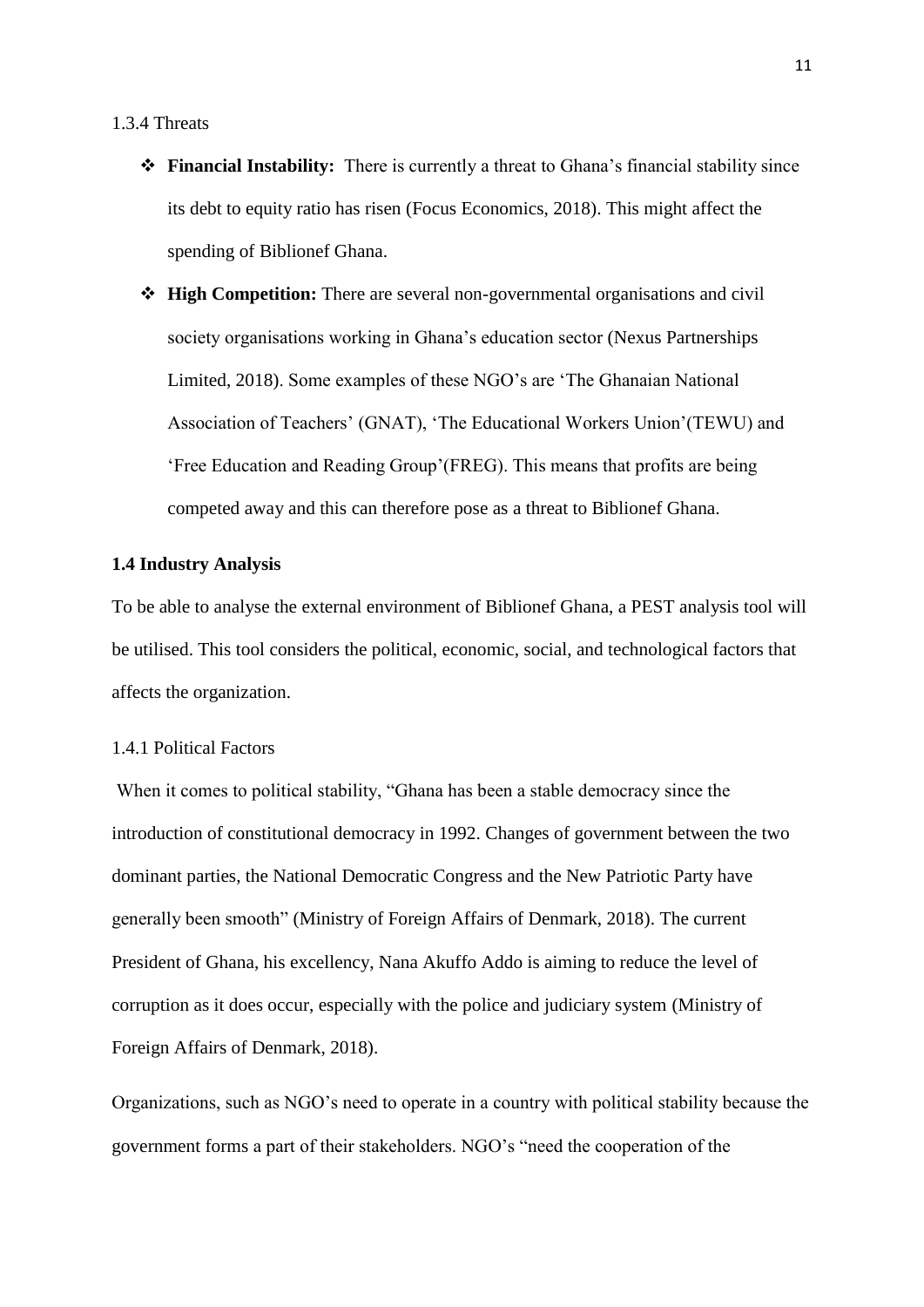government to facilitate work because of strikes and other protests and this impacts profits of the businesses negatively" (Management Study Guide, 2018). Also, the existence of political instability causes bureaucratic delays when it comes to gaining approvals that the organization might need from government. The unity of a country is very vital to a company like Biblionef Ghana because Biblionef Ghana donates books to different regions in Ghana and has reading festivals in different regions in Ghana. For these particular projects to be executed successfully, there must be unity in the country as a whole.

#### <span id="page-12-0"></span>1.4.2 Economic Factors

Ghana's economy, which in 2016 experienced stifled growth begun to recover in 2017. Ghana's economic growth has been the highest since 2014 mainly due to a percentage increase in the oil and gas sector (Tradingeconomics.com, 2017). Interest rates are currently at 20.00% and the inflation rate is at 11.80%. Both the inflation rates and interest rates have however been forecasted to have reduced by the year, 2020 (Tradingeconomics.com, 2018). There is however a threat to Ghana's financial stability because of the increase in its debt to equity ratio (Focus Economics, 2018). A fall in the inflation rate might affect Biblionef in a positive way when it comes to donor funding and the expenditure of Biblionef Ghana. This is due to the increase in purchasing power that the reduction in inflation would bring about on the part of the donors.

#### <span id="page-12-1"></span>1.4.3 Social Factors

Ghana is a country consisting of about 27,499,924 people and has a population growth rate of 2.17%. Ghana generally has a young age structure with the median ages of 21.1 years for males and 20.6 years for females. Total fertility rate is 4 children born per woman and contraceptive prevalence rate is 30.6%. Poverty rates in Ghana have declined but the Northern region still has poverty being pervasive because of the floods and droughts it experiences. There is also the existence of lower school enrolment and lower illiteracy rates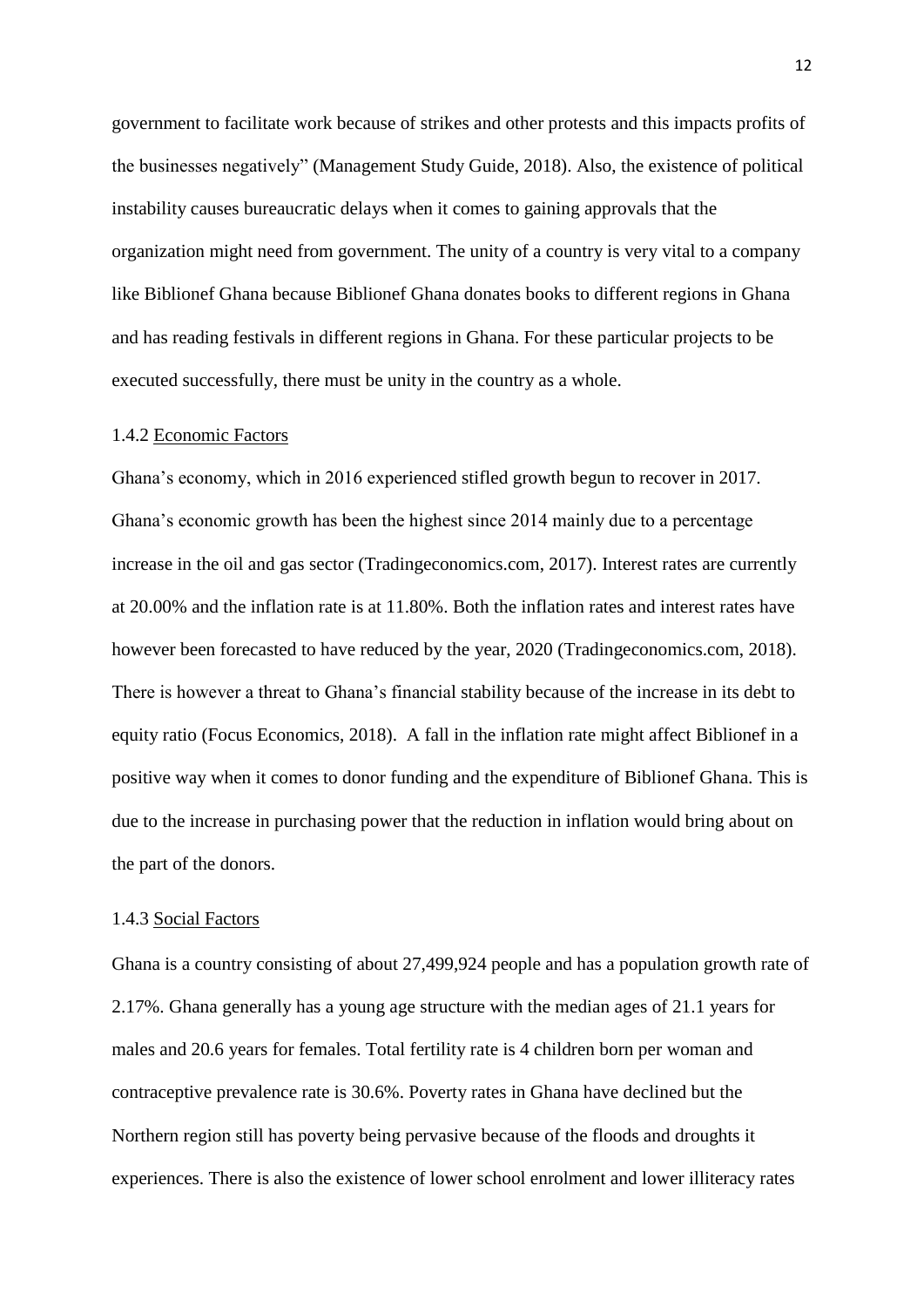in the Northern region (IndexMundi, 2018). This can explain why Biblionef Ghana gets a lot of requests for books from the North and Volta region of Ghana and not as many requests from the Central and Greater Accra Regions.

#### <span id="page-13-0"></span>1.4.4 Technological Factors

Technology in the world provides teaching methods which facilitate the ability of students to grasp concepts quickly. This can be noticed in schools where videos are used to help students visualize teaching content and social media which allows for interaction between students. Although most Ghanaians share the view that technology is expensive, it is rapidly gaining acceptance in Ghana and individuals and organizations in the private and public sector are benefiting from it (DreamOval, 2016). Biblionef uses power point presentations for their training programs and sends application and evaluation forms via email to schools who require the donation of books. Schools are also required to email or send messages through WhatsApp, some pictures and letters depicting children using the books that were donated to them.

Technology in Ghana facilitates reading through the existence and availability of e-books. "World reader Ghana, an American Literacy non-profit organisation, has said the reading habits and abilities of many pupils in deprived communities are steadily improving with access to electronic readers and books" (Pulse Staff, 2016). There also exists in Ghana the internet which also helps to gain access to these e-books. "Research conducted on the growth and usage of internet in Ghana shows that 40.6% of Ghanaians depend on the internet as a means of gathering information on products and services" (Kasule, 2013). Although Biblionef Ghana does not donate e-books, they are in support of the idea.

In the near future, technology's ability to provide internet as well as the availability of eBooks can help Biblionef Ghana improve their offerings by facilitating or speeding up the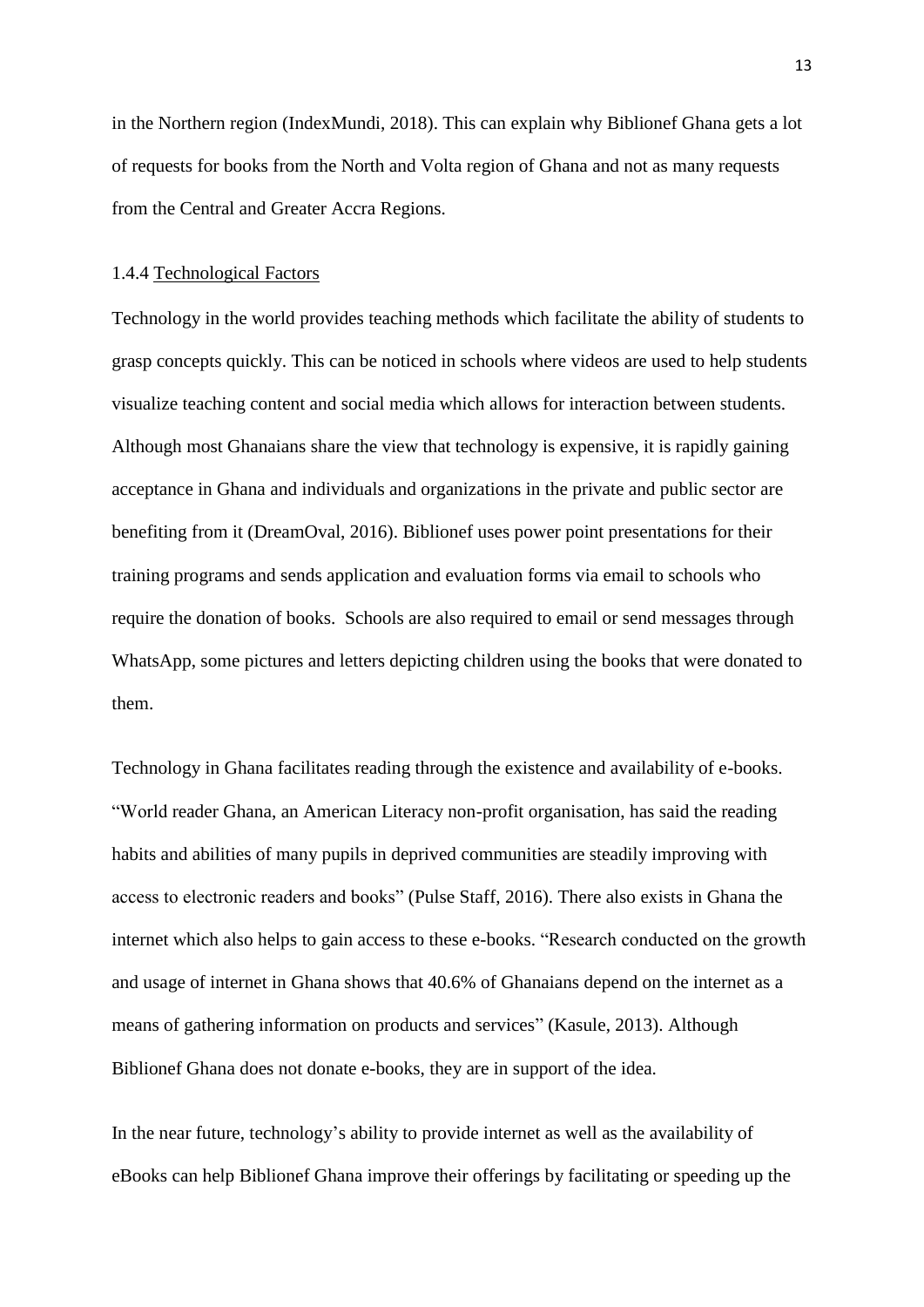delivery of their books. As e-books would be delivered solely through the internet, customers will receive their books much quicker than they would've if they were to be transported by road.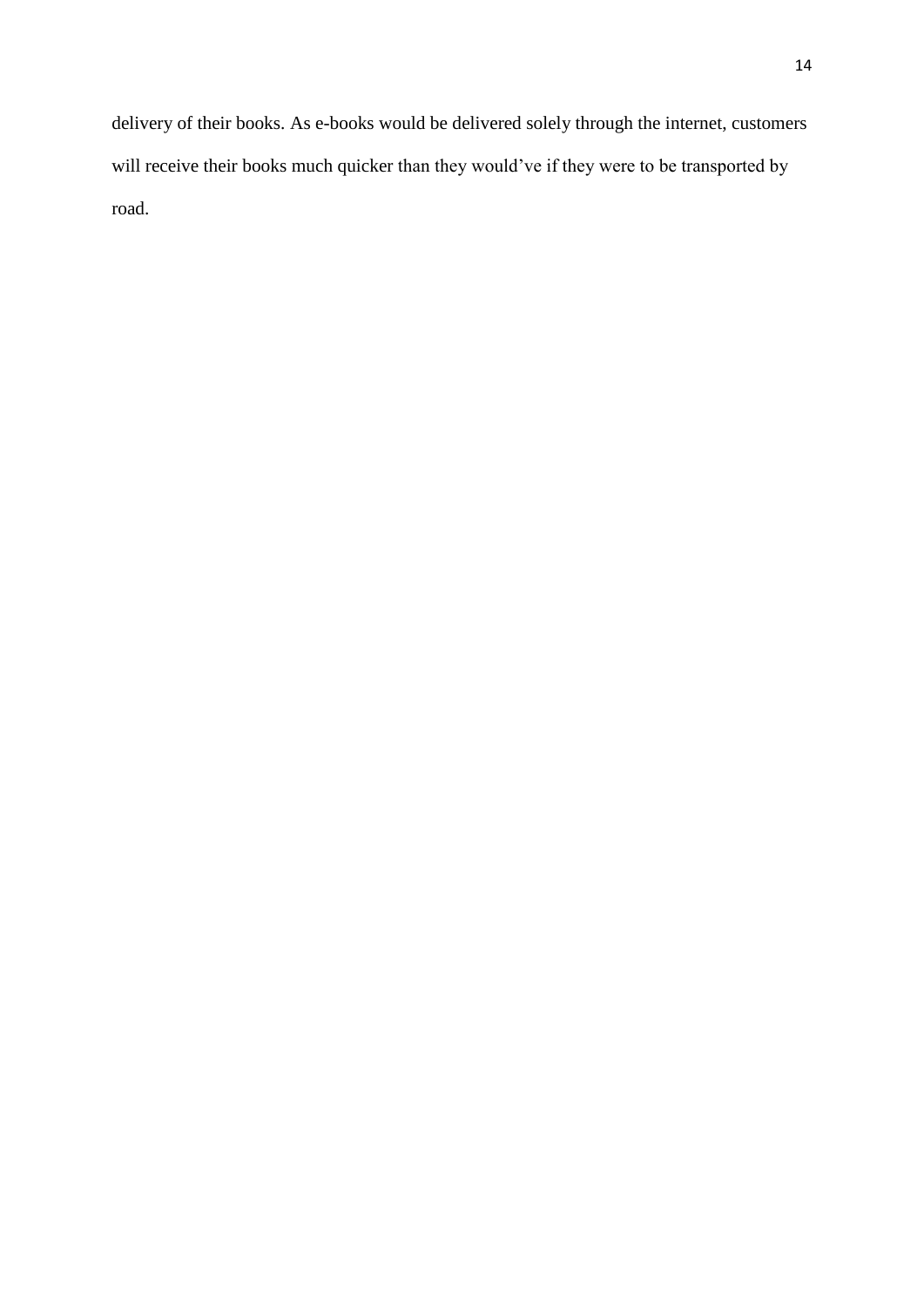#### **CHAPTER 2: PROJECT NEEDS ANALYSIS**

This chapter aims at describing the problem that Biblionef Ghana is facing and determining what Biblionef Ghana needs as an organisation so as to inform the solution that will be designed.

#### <span id="page-15-0"></span>**2.1 Problem Statement**

Biblionef Ghana is currently being weaned off by their parent organization, Biblionef Netherlands, due to the financial problems Biblionef Netherlands is facing. Biblionef Ghana previously received funding every month from Biblionef Netherlands for almost everything that was needed in the organization including salaries, training workshops and administrative work. However, as at 2017, this funding gradually diminished and Biblionef Netherlands currently funds just the salaries of Biblionef Ghana. Biblionef Ghana is also reasonably young and is not necessarily as well-known as other NGOs in the same area of operation. Biblionef Ghana has had to now depend on donations from other organizations and individuals to manage and fund their projects. As at last year, they received no funding and they have had to halt some projects including teaching workshops which is an aspect of their organization that contributes greatly to achieving their goal. Fig. 1.1 and 1.2 shows the expenses and income of Biblionef Ghana from June 2017 to December 2017. It can be seen that since June 2017, Biblionefs' expenses have been more than their income. Biblionef Ghana has also had an increment in their transportation costs as they have to literally step out in order to search for funds. Their lack of sufficient funds prevents them from hiring more employees and as they are short staffed, it has brought about poor management of their library, and inability to properly publicize their organisation. Biblionef Ghana therefore needs aid in becoming income generating, self-reliant and self-sustained so that the need to rely solely on donations will be eliminated, the important halted projects can be resumed and last, more staff can be hired in order to reduce workload and improve management of the library.

15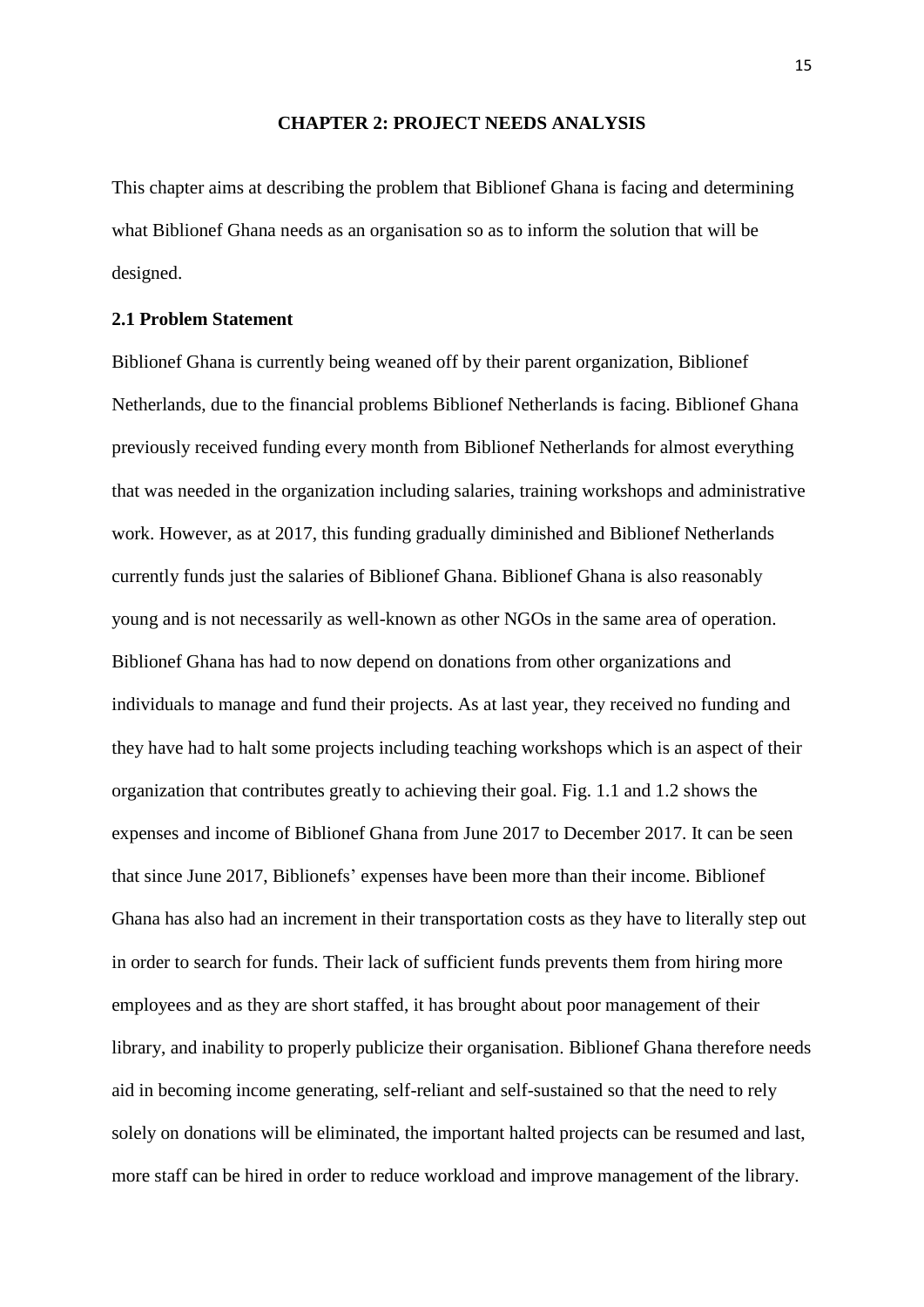#### <span id="page-16-0"></span>**2.2 Significance of Project**

A business model is simply a plan to help an organisation become profitable. The development of a business model will make allowance for the generation of new revenue streams that will cause Biblionef Ghana to move from being only donor-driven to identifying possible revenue generating opportunities within its operations. A revenue-making organization has a higher chance of being successful and experiencing long-term growth. It also attracts support or collaborations from other organizations as they would have more confidence in Biblionef Ghana because it is self-sustaining. The more Biblionef Ghana partners with organisations, the more they will gain recognition, increasing their chances of gaining more support.

#### <span id="page-16-1"></span>**2.3 Needs Analysis and Methodology**

To ascertain what the organisation truly needs to overcome their problem, a needs assessment was undertaken. A needs assessment basically determines the needs of an organization and the problems it faces. It considers the gap between the situation the organization aims to be in and its current situation (Grimsley, 2018). Carrying out a needs assessment involves determining the objectives of the assessment, the target audience, the data collection method, the sample selection and finally, analysing the data.

#### <span id="page-16-2"></span>2.3.1 Objectives

The objective of this needs assessment is to:

- a) Identify and discover the current state of Biblionef Ghana.
- b) To identify goals it wants to achieve or the state it aims to reach in the future.
- **c)** Identify the different needs of Biblionef Ghana which prevent it from reaching its desired state.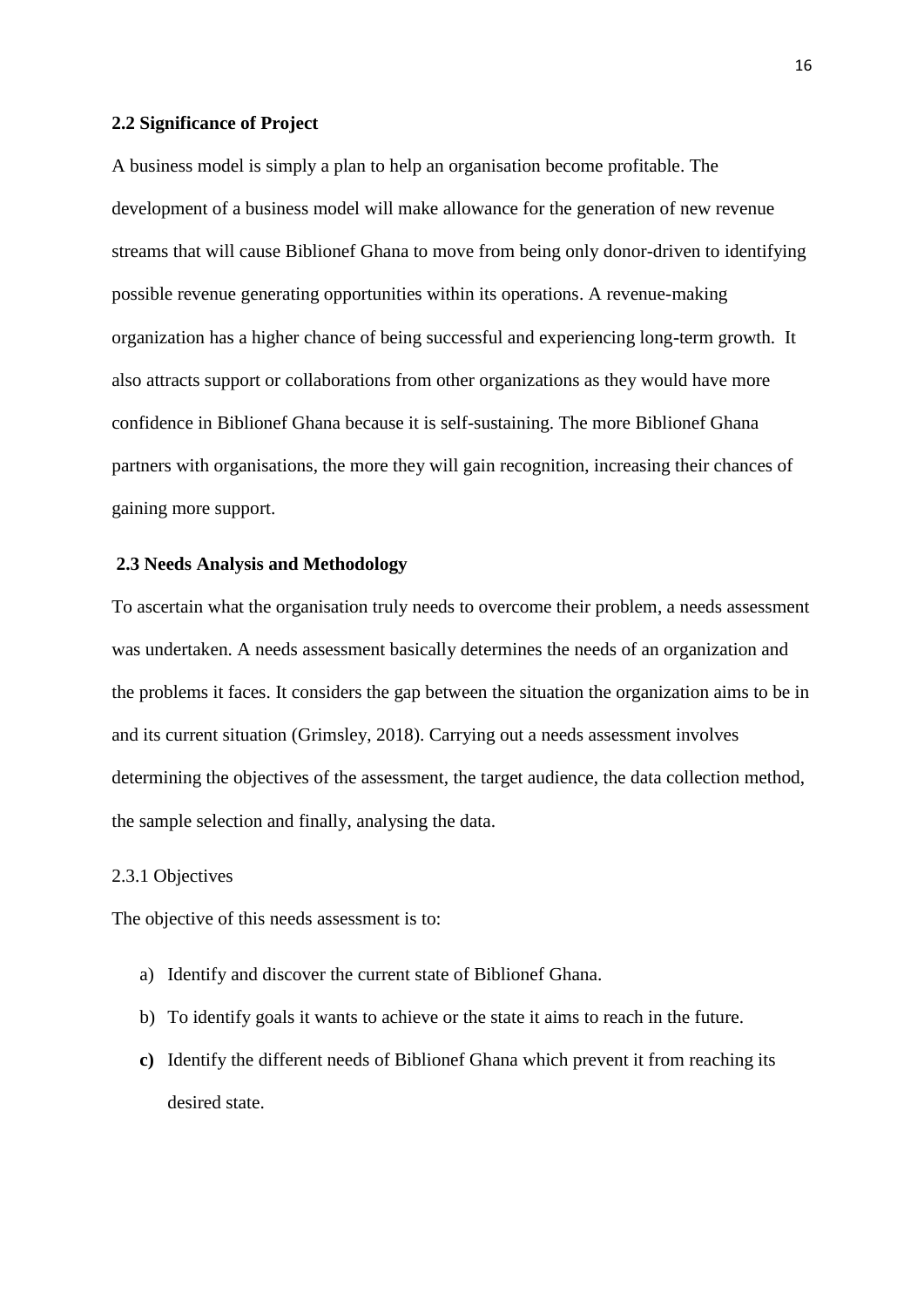#### <span id="page-17-0"></span>2.3.2 Target Audience

The target audience for this needs assessment is Biblionef Ghana.

#### <span id="page-17-1"></span>2.3.3 Sample Selection and Data Collection

A sample selection considers the number of respondents chosen for data collection and who the respondents are. Biblionef Ghana has an executive director, two project officers and one casual staff who is a cleaner and doubles as a library assistant. This meant that the population size was not large and therefore, the selected sample for this needs assessment included the executive director and two of the project officers. The casual staff was not included as she is not very literate and is not involved in the organisations decisions.

Qualitative research "seeks to explore, explain and understand phenomena" (Grand Canyon University, 2018). Therefore, with an intention to obtain information to explore the problems or needs of the organisation, qualitative research methods were used. This choice of method of research was largely influenced by the fact that needs are better discovered by exploring and trying to understand why certain problems are occurring. Data collection tools used for this assessment were mainly interviews. Observations were also carried out to confirm the responses provided by respondents after the interviews.

#### <span id="page-17-2"></span>2.3.4 Interviews

A different set of questions were set for the executive director and the project officer. The interview was both unstructured and structured mainly because the first part of the interview aimed at obtaining general information about the organisation. The second part of the interview was more unstructured and had questions being framed based on a business models' components to gain deeper and exhaustive information about the business. The interviews brought to light quite an amount of issues the organization was facing.

The most common issue that arose from the interviews was the fact that the organization was short staffed, and that the workload was a lot on each employee. There have been many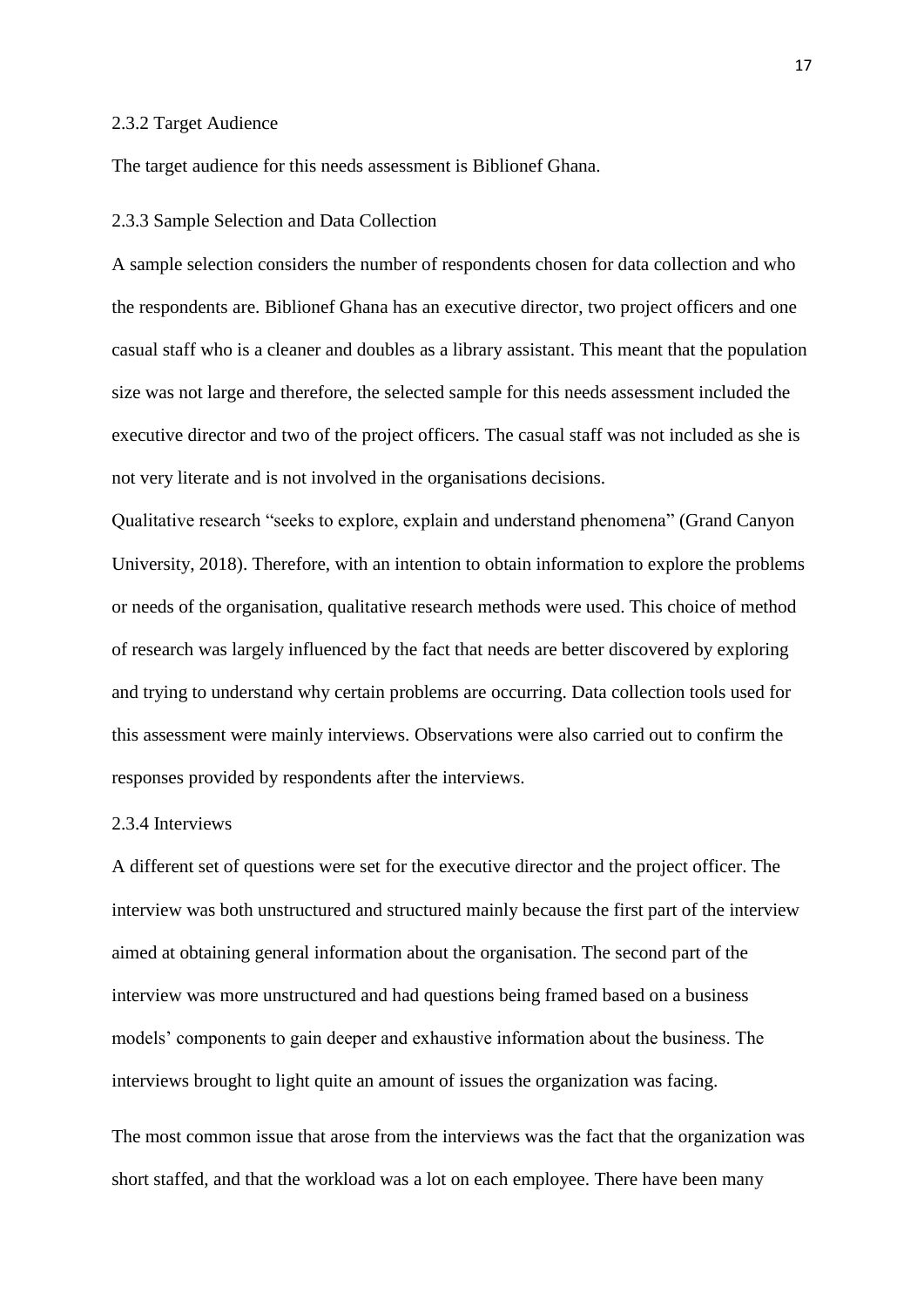instances where employees had to multitask because there was no one else available to do a certain job.

The library is also poorly managed because staff has a lot of other tasks to manage during the day. Although not many children come in during the day, it is still difficult for staff to juggle between various tasks and the management of the library.

Another issue was the fact that their benefits to donors included television coverage during the events that Biblionef Ghana holds, a feature in their newsletter, acknowledgement in their reading materials, and publicity during the reading festivals. These benefits are incentives for donors, but they do not really give Biblionef Ghana a competitive edge as other NGOs provide these similar benefits to their donors.

Lastly, Biblionef Ghana also currently has very little publicity. It has poor online presence as it is only on Facebook, Twitter and Instagram and has no website. Also, it is currently working on getting a signboard. This makes it difficult for the company to be well advertised and known to probable partners, donors and customers.

#### <span id="page-18-0"></span>2.3.5 Observations

Through observations, the poor management of the library and the issue brought about through understaffing was confirmed. It was noticed that very few children visited the library in general considering the fact that only about ten children came to borrow books and two children came to sit and read. Also, when a child visited the library, the project officer would have to stop whatever they were working on and attend to the child before continuing with their job.

The external auditor was at the office during the time of observation and advised the company to do better stock taking of books. He also advised that the money from subscriptions should be sent to the bank every month instead of being piled up for months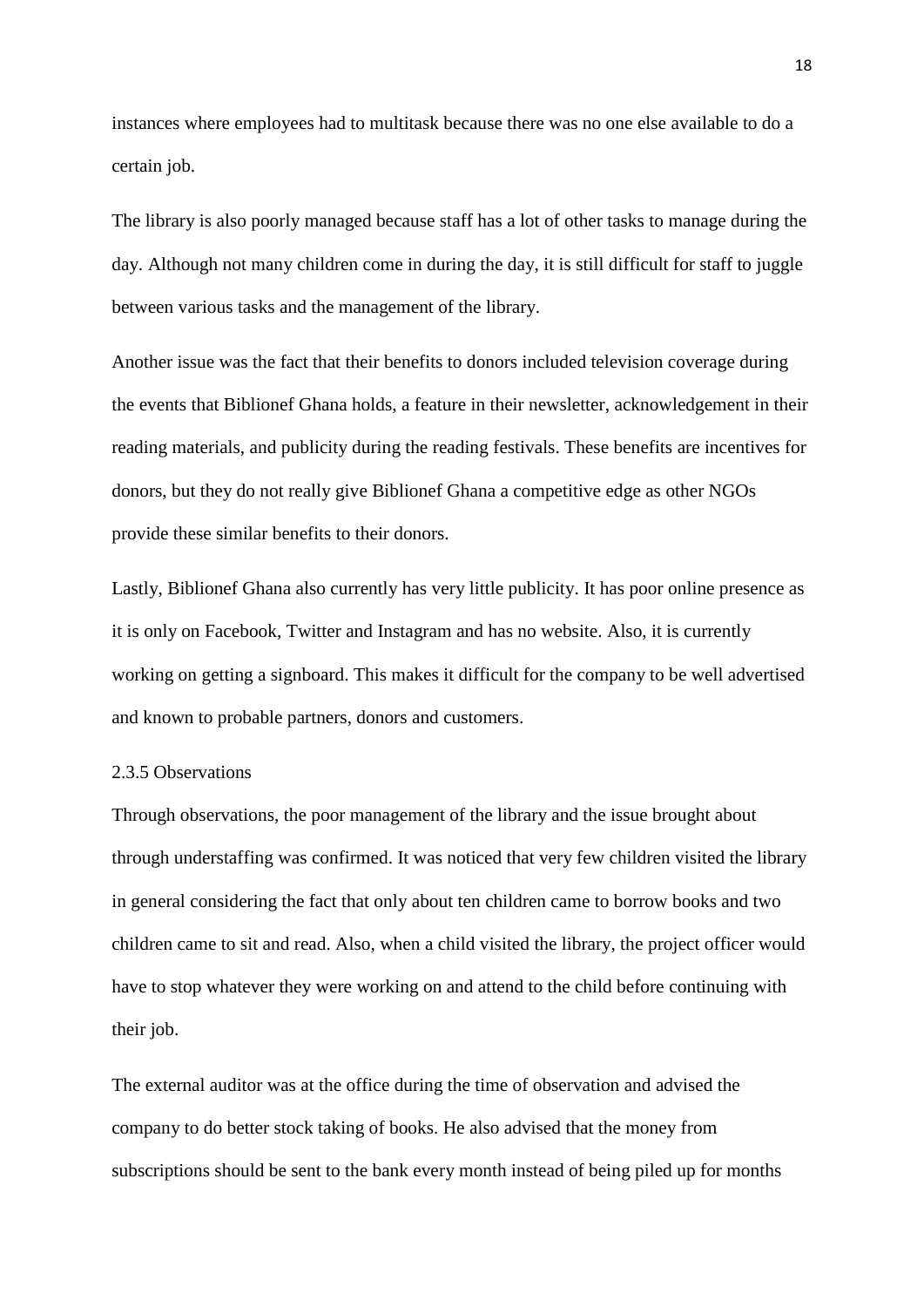before it is sent. The project officer however complained that the money received from subscriptions a month is not much and is therefore not substantial enough to be sent to the bank each month.

#### <span id="page-19-0"></span>2.3.6 Data Analysis

#### Gap Analysis:

To analyse this data, and determine what Biblionef Ghana really needs, a gap analysis and a root cause analysis was done. The gap analysis considers the current and desired state of the organization and seeks to determine what is needed for the organization to move from its current state to its desired state.

From the interviews, it was discovered that in Biblionef Ghana's current state, it has little publicity and it has halted its workshops and other projects because of their lack of funds from donations. Being pushed into independence, it may not always be able to rely on Biblionef Netherlands for books. Biblionef Ghana's desired state is one where regular workshops are being held, and where they own a huge store of reading materials to have constant supply of their books. The organisation also seeks to become a household name in Ghana that provides children with easy access to books. It was expressed through the interviews that the organisation however cannot reach that state because they do not have the funds and they do not have recognition. Biblionef is now trying to get a signboard up and a working website but they still need more efforts in getting more recognition. This is what creates the gap between its desired state and its current state.

It was therefore agreed by the organization that they do in fact need a business model that will help them become income generating to aid them obtain enough funds to continue with the important projects which have been halted. The business model will also help them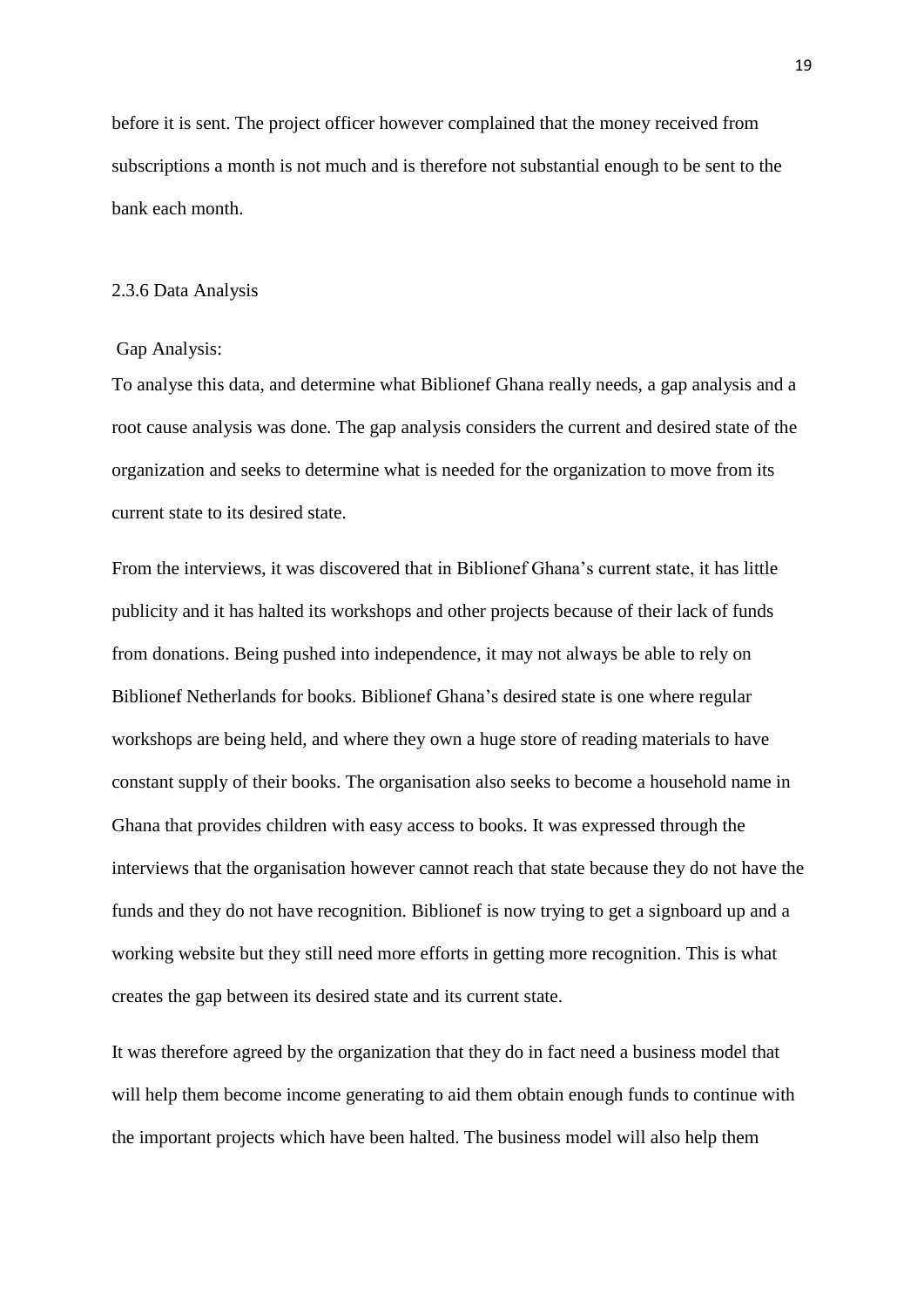become self-sustaining and this is to ensure that they keep growing and become the household name that they want to become.

#### Root Cause Analysis:

The root cause analysis centres on discovering what the root cause of a problem is (United States Agency for International Development, 2018). There are different forms a root cause analysis can take but for this project, the 'Five Why's' will be used. This method basically keeps questioning the causes of the problem till it gets to a problem which will be much easier to solve. Below is the root cause analysis of Biblionef Ghana using the 'Five Why's'.

#### Figure 1: Root Cause Analysis



In the above diagram, the issues that were discovered from interviews was the fact that Biblionef Ghana is short staffed, has an underperforming library and has little publicity. This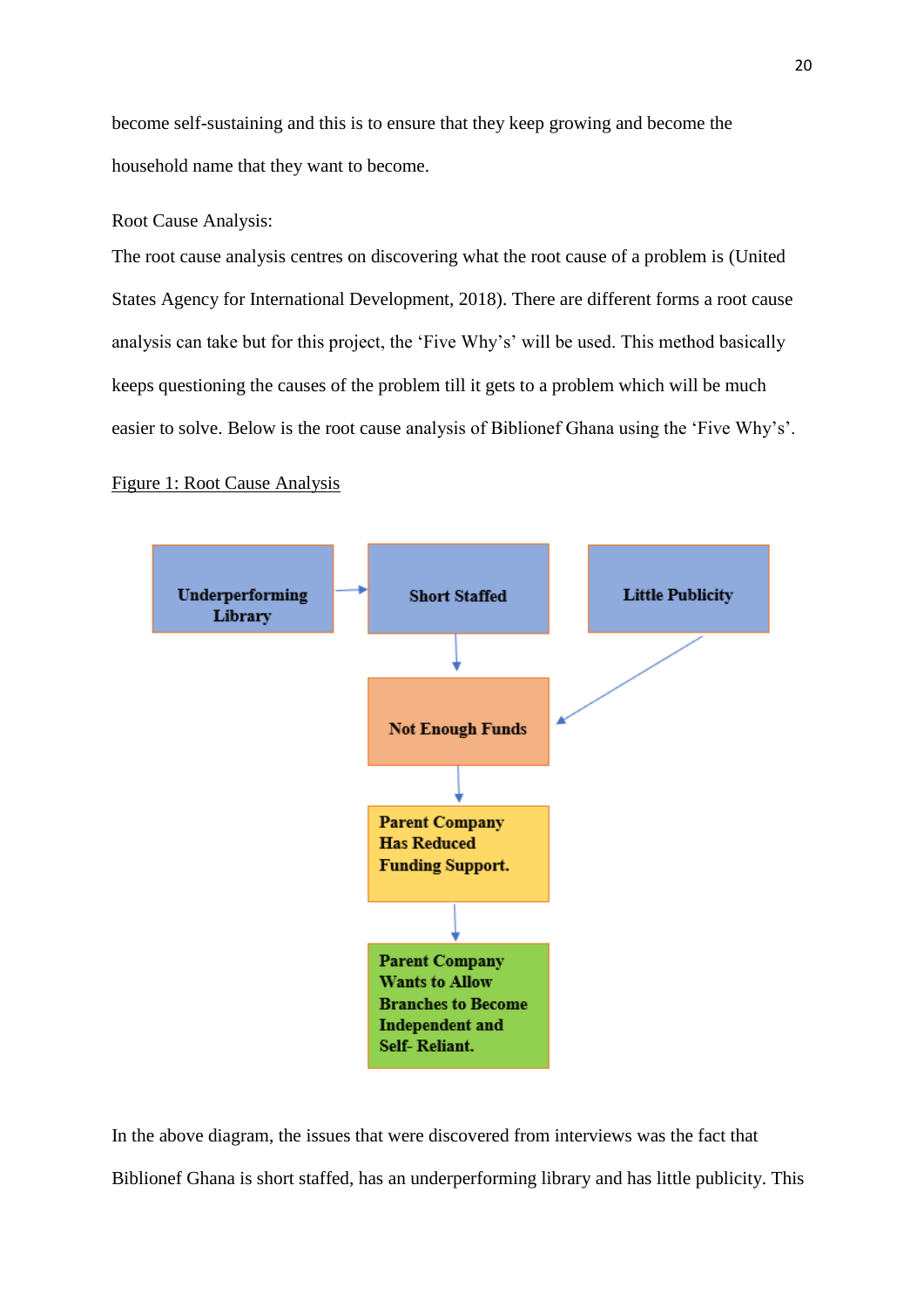is because, Biblionef Ghana does not have enough funds. The reason for this lack of funds is Biblionef Ghana's loss of support from its parent company and this is because its parent company wants to expand and therefore wants to leave its branches self- reliant and independent. This is therefore the root cause of Biblionef Ghana's problem because it is something that can be easily solved. Additionally, no further questions which will be asked will relate to Biblionef Ghana but will rather relate to the parent company, Biblionef Netherlands. As discovered in the root cause analysis, Biblionef Ghana needs a way to be self-reliant, and this can be accomplished by getting them to be income generating which will help them become self -sustained. This is something a sustainable business model can help the business become.

In conclusion, both the root cause analysis and the gap analysis prove that what Biblionef Ghana truly needs is a business model. They need to be income generating in order to reach their desired state and the purpose of a business model is to help a business become profitable.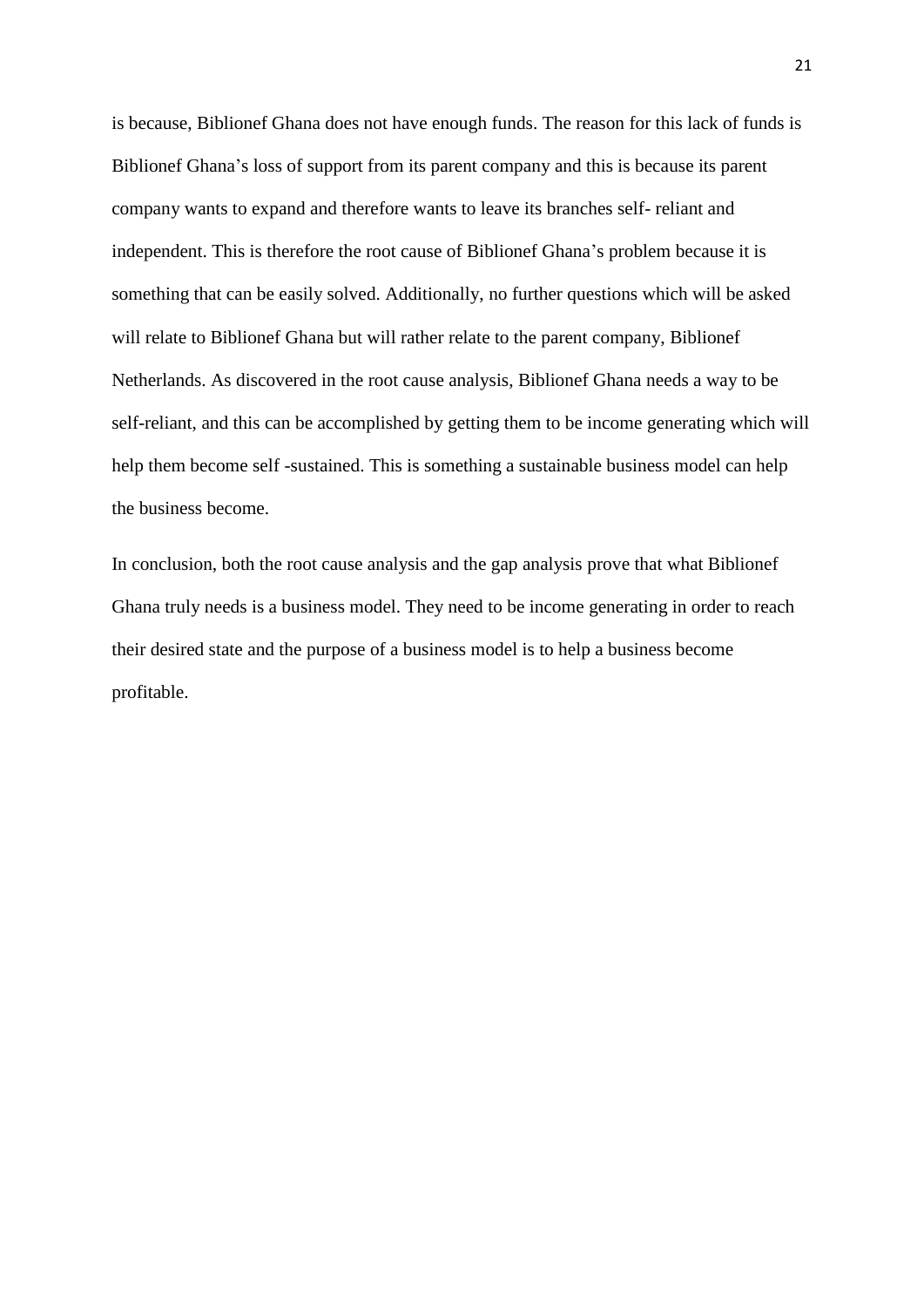#### **CHAPTER 3: LITERATURE REVIEW**

<span id="page-22-0"></span>In this chapter, literature surrounding the project will be reviewed to aid in informing the solution to the problem Biblionef Ghana is facing. It also aims at giving a general overview and clarity of the project.

#### <span id="page-22-1"></span>**3.1 Non-Governmental Organisations**

According to Lewis (2010), defining precisely a Non-Governmental Organization can be very complex because first of all, "NGO's are a diverse group of organizations that defy generalization, ranging from small informal groups to large formal agencies" (Lewis, 2010). NGO's also tend to take up a variety of roles in many societies. According to the author, boundaries are unclear when it comes to defining NGO's because although they are supposed to be organizations that are not run by the government or do not have a profit motive, some still receive funding from the government and others have income generating means.

Lewis also touched on the fact that Salmon and Anheier (1992) came up with an approach to defining NGO's which encapsulates the organizations observable features and provides a fuller analysis. This definition acknowledges that an NGO is a third sector organization and that it has five key characteristics. It is formal, which meant that it operates like a normal business which holds regular meetings and is institutionalized. It is private, and that meant that it is not government owned although support can be obtained from the government. It is also non-profit distributing, meaning that the owners do not get a share of any financial surplus generated. It is self-governing which meant that it can manage its issues and affairs and finally, it is voluntary and that meant that there is some level of voluntary participation in the management of the business even if it does not have volunteer staff (Lewis, 2010).

Finally, a suitable definition based on the approach by Salmon and Anheier (1992) was decided on and it was used by Vakil (1997) who stated that "NGOs are self-governing,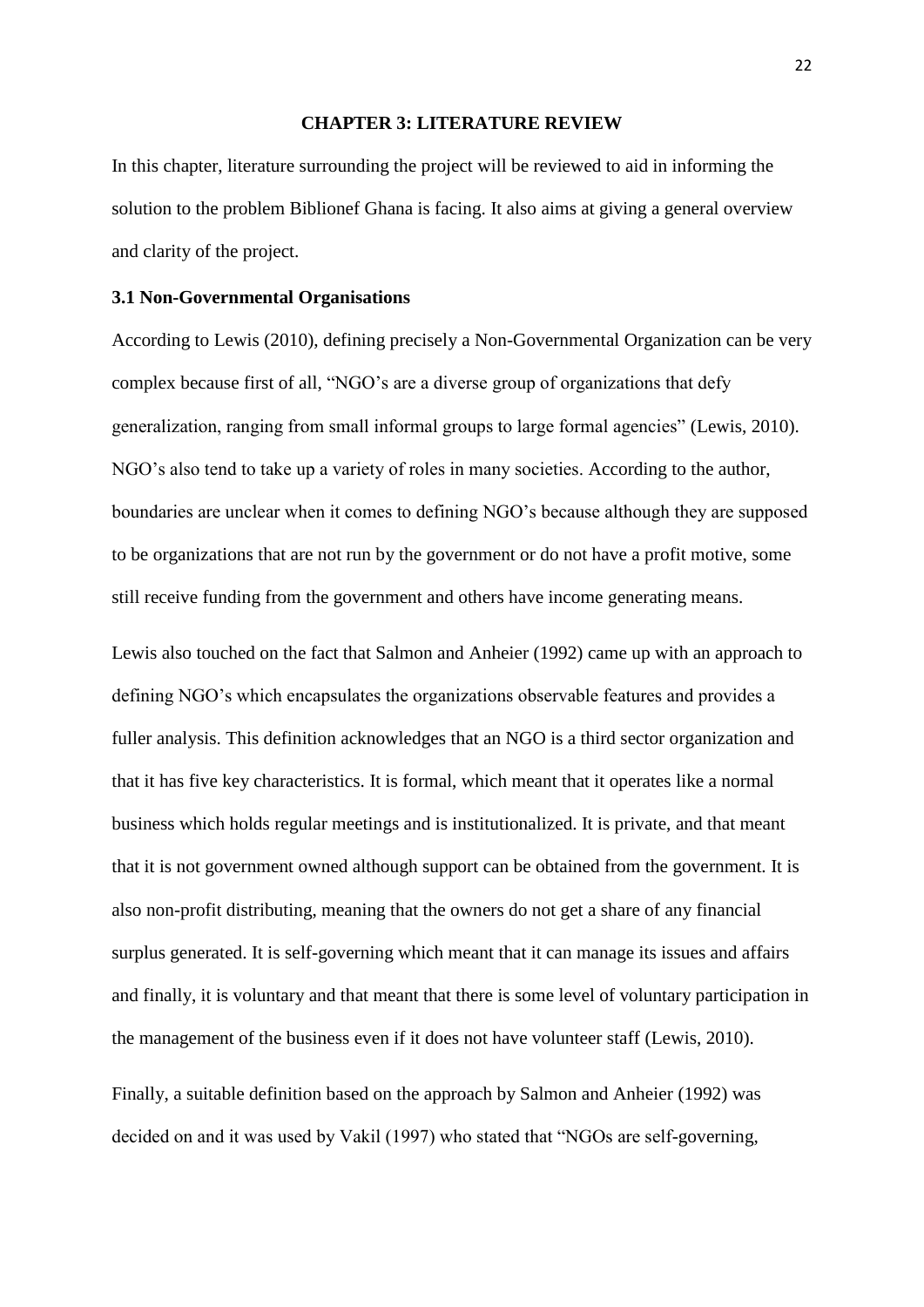private, not-for-profit organizations that are geared to improving the quality of life for disadvantaged people" (Lewis, 2010).

Willetts (2002) also acknowledged the unavailability of a generally accepted definition of an NGO. It was however made clear from his article what an NGO should not be described as. An NGO is not a political party, it cannot be a criminal group, it is not profit making and it is non-violent. "An NGO is defined as an independent voluntary association of people acting together on a continuous basis, for some common purpose, other than achieving government office, making money or illegal activities" (Willetts ,2002).

According to Werker and Ahmed (2008), "NGO's are one group of players who are active in the efforts of international development and increasing the welfare of poor people in poor countries" (Werker & Ahmed, 2008). "NGOs play a significant role in society, as they fill a need that cannot be adequately filled by the government or the private sector" (Rhoden, 2014). NGOs are necessary because they play "an important and increasing role in international development" (Werker & Ahmed, 2008). Even though the quality and effectiveness of NGO's are not constant, they possess the altruistic nature that most individuals lack, provide for the poor and are allocating scarce development resources (Werker & Ahmed, 2008). This forms part of the reasons why NGOs like Biblionef Ghana require as much aid as possible.

#### <span id="page-23-0"></span>**3.2 Challenges NGO's face**

NGOs have been able to make an impact as "a number of academic studies have estimated the effect of individual projects" (Werker & Ahmed, 2008). For instance, some projects in India and Kenya were able to improve the educational sector. There was a program where an NGO provided resources for some selected schools and this increased school enrollment and the percentage of students who complete school (Werker & Ahmed, 2008).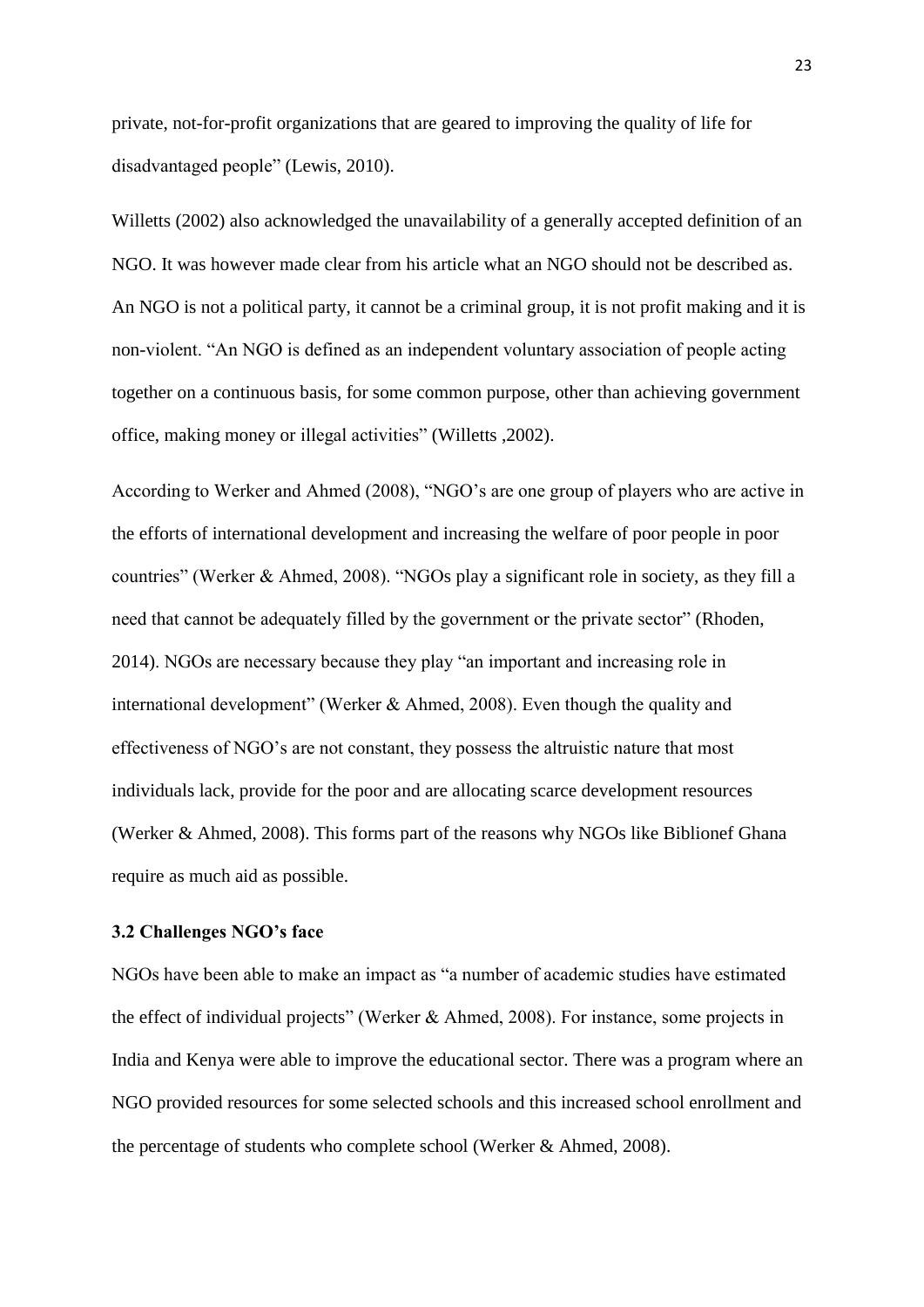Although NGO's are beneficial to a country, they also face certain challenges. Werker and Ahmend stated that NGOs have the challenge of too many actors, too many chiefs, and too much mission.

Kabdiyeva(2013) discussed the fact that NGO's are facing challenges like "sustainability, opportunities for renewal, results based agendas, new alliances and networks, understanding the nexus between civil society, the private sector and the government." (Kabdiyeva, 2013). One of the larger challenges Kazakhstan's NGOs are facing is sustainability for a long-term. Understanding the issue of sustainability is necessary because it helps to further understand the level of development and creates an opportunity to examine factors that can improve its capacity (Kabdiyeva, 2013).

Just like Biblionef Ghana, NGOs in general also face the issue of obtaining enough funds. Due to worsening economic conditions globally and the fact that the number of Non-Governmental Organisations have been rising over the years, there has been a depletion in the amount of funds that NGO's can receive to complete their projects and remain sustainable (Rhoden, 2014). Most of the surveyed NGOs in the educational sector in India acknowledged that they need help with fund-raising and want to be publicised more. (Confederation of Indian Industry, 2013). Eighty-two percent of surveyed NGOs in the educational sector "have highest needs in teaching and training staff, followed closely (76%) by fundraising, sales and marketing" (Confederation of Indian Industry, 2013). In the article, for NGOs in the education sector, the greatest challenge they face is in hiring skilled labour, fundraising and marketing (Confederation of Indian Industry, 2013).

Thus, challenges such as the lack of enough funds require that Biblionef Ghana become selfsustaining and income generating.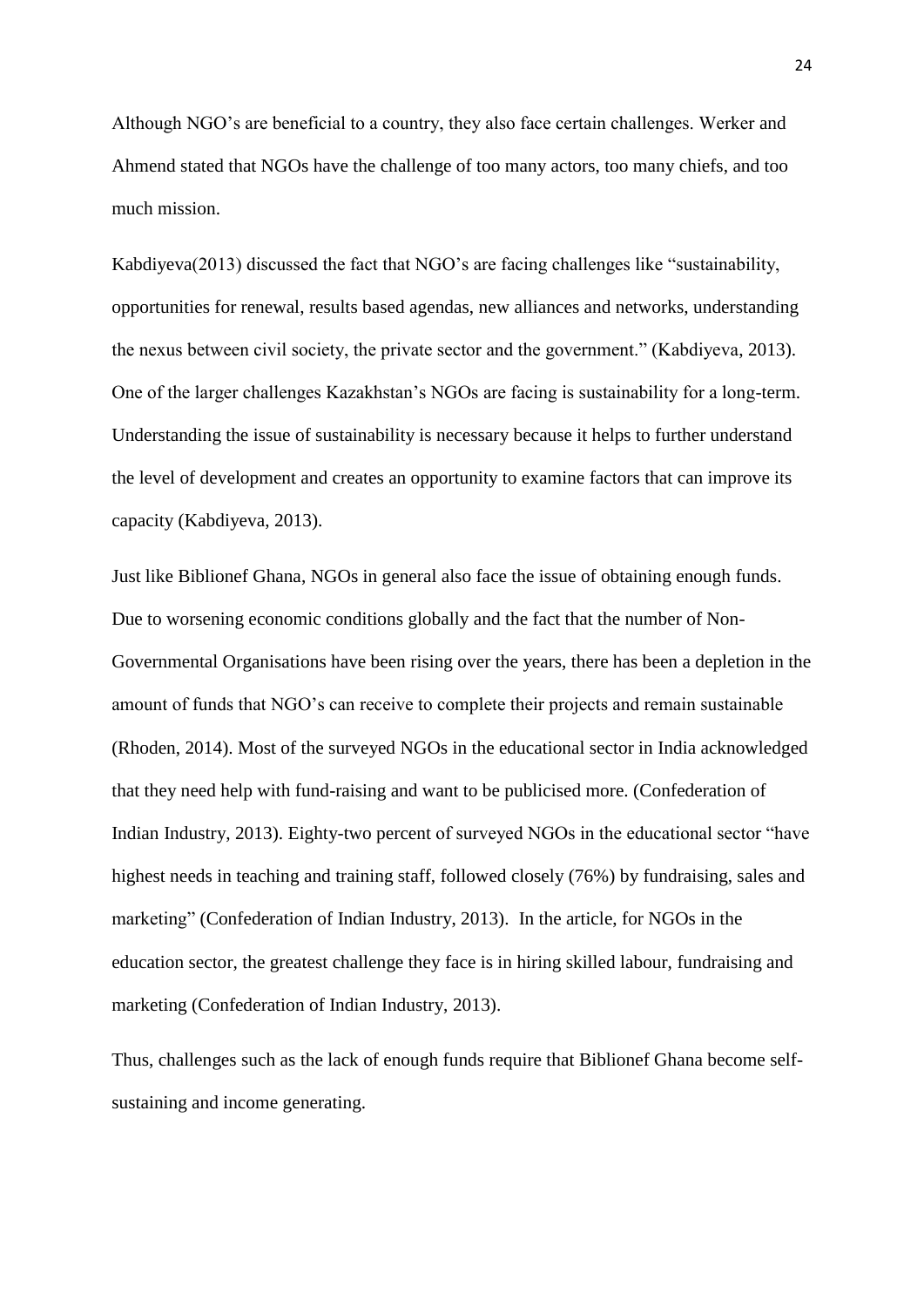#### <span id="page-25-0"></span>**3.3 NGOs in becoming self-sustaining**

What it means for an NGO to be sustainable is for it to survive and to ensure that there is a flow of resources in order to keep providing the aid that it aims to provide to its constituents and "fulfil its commitments to its clients, patrons and the community which it operates" (Rhoden, 2014).

In a report which sought to discover what NGOs in the education sector need, NGOs ensuring long-term sustainability is a developmental opportunity that can strengthen NGOs (Confederation of Indian Industry, 2013). It suggested that NGOs need to "share best practices and learnings to avoid duplication of efforts and wasteful labour" (Confederation of Indian Industry, 2013). Funding should last for a long period of time and should be longterm. Precisely, funding needs to be renewable and should at least last for three years (Confederation of Indian Industry, 2013).

According to Rhoden (2014), there is the existence of many NGOs who are focused on improving upon their skills of fund-raising in order to attract donations. However, there is also the existence of many NGOs who do not have any revenue generating enterprising activities and lack the business skill and innovation that can help it become sustainable. NGOs that focus on fundraising spend their time on fundraising campaigns and on improving their online presence through the development of websites but they usually succeed in attracting donors but it is only for the short term (Rhoden, 2014). It was discussed by Rhoden (2014) that "the funding cannot be used to cover the daily operational expenses which are important for sustainability and existence of NGOs" (Rhoden, 2014).

In general, Rhoden (2014) encourages that in order for an NGO to be sustainable, it needs to fix its funding model by halting dependency on donations and grant funding. It needs to understand the principles of business and begin to generate revenue for its operations. It also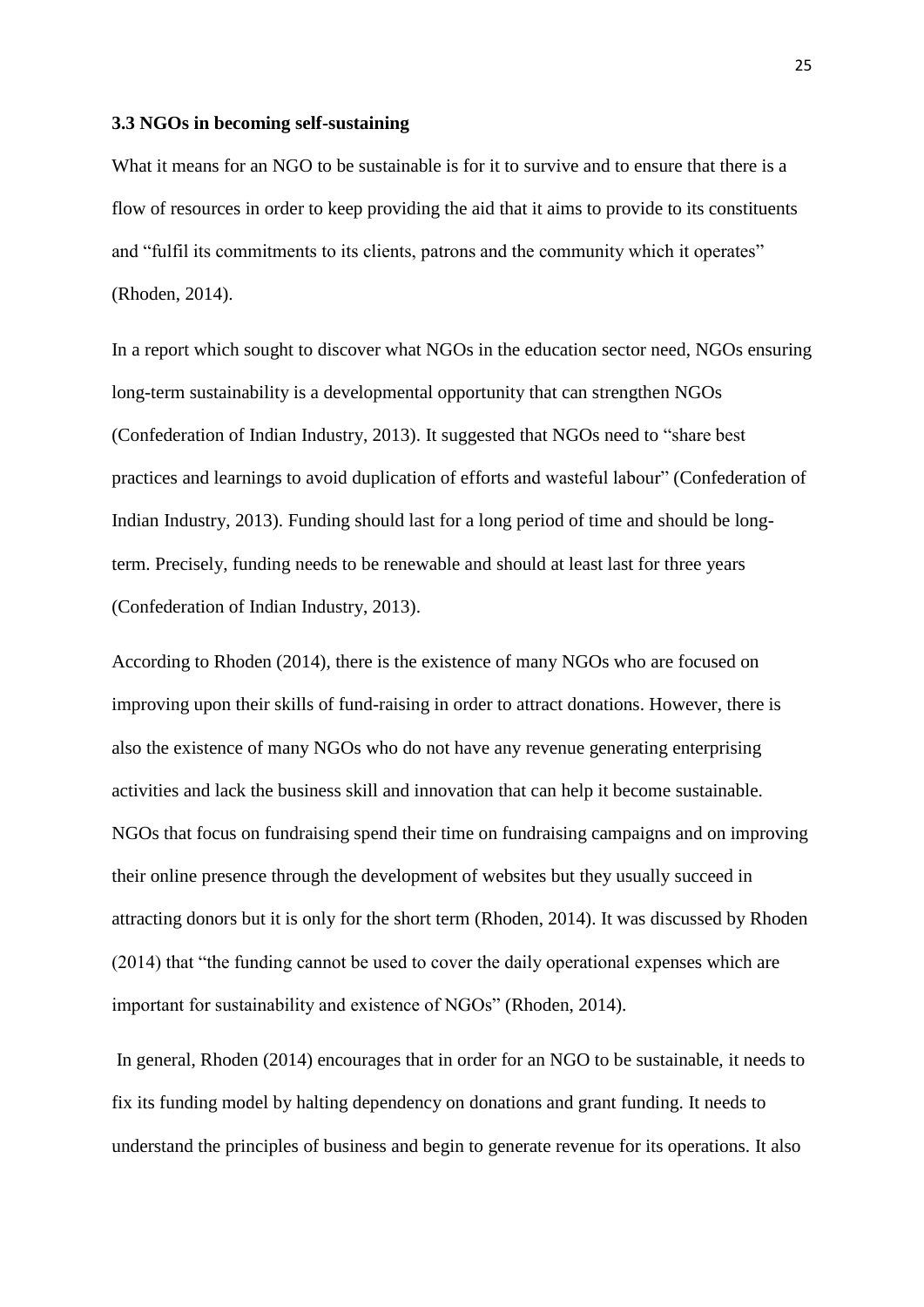need to reduce the number of volunteers that it has and hire more paid staff. This is because, these volunteers may not have the skills that directly relate to the mission the organization wants to execute. On the other hand, paid staff are hired based on their skill and would therefore execute tasks more effectively. Lastly, they need to be open to restructuring and redefining their missions and objectives and have enterprising principles in order to become sustainable.

In the article '*Developing Sustainable NGOs in Kazakhstan'*, Kabdiyeva (2013) provided ways in which NGO's in Kazakhstan can be sustainable. It suggested that for an NGO in Kazahkstan to be sustainable, it needs to diversify their sources of income. They also need to develop their human resource management by having more skilled and qualified staff and volunteers, through training for instance. Other ways include strong partnerships with the business sector, support of constituencies, and collaboration with the government (Kabdiyeva, 2013).

#### <span id="page-26-0"></span>**3.4 The Business Model**

Afuah and Tucci (2001) defined a business model as "the method by which a firm builds and uses its resources to offer its customers better value than its competitors and make money doing so" (Afuah & Tucci, 2001). Morris et al. (2005) described the five purposes of a business model. First, it allows for innovation because it involves the combination of key variables, it helps to display the economic attractiveness of a firm, it provides a guide by helping the firm evaluate its strategic and tactical decisions, it can help facilitate modifications as conditions in the firm changes and finally it can "help to ensure that the entrepreneur brings a fairly logical and internally consistent approach to the design and operations of the venture" (Morris et al. 2005).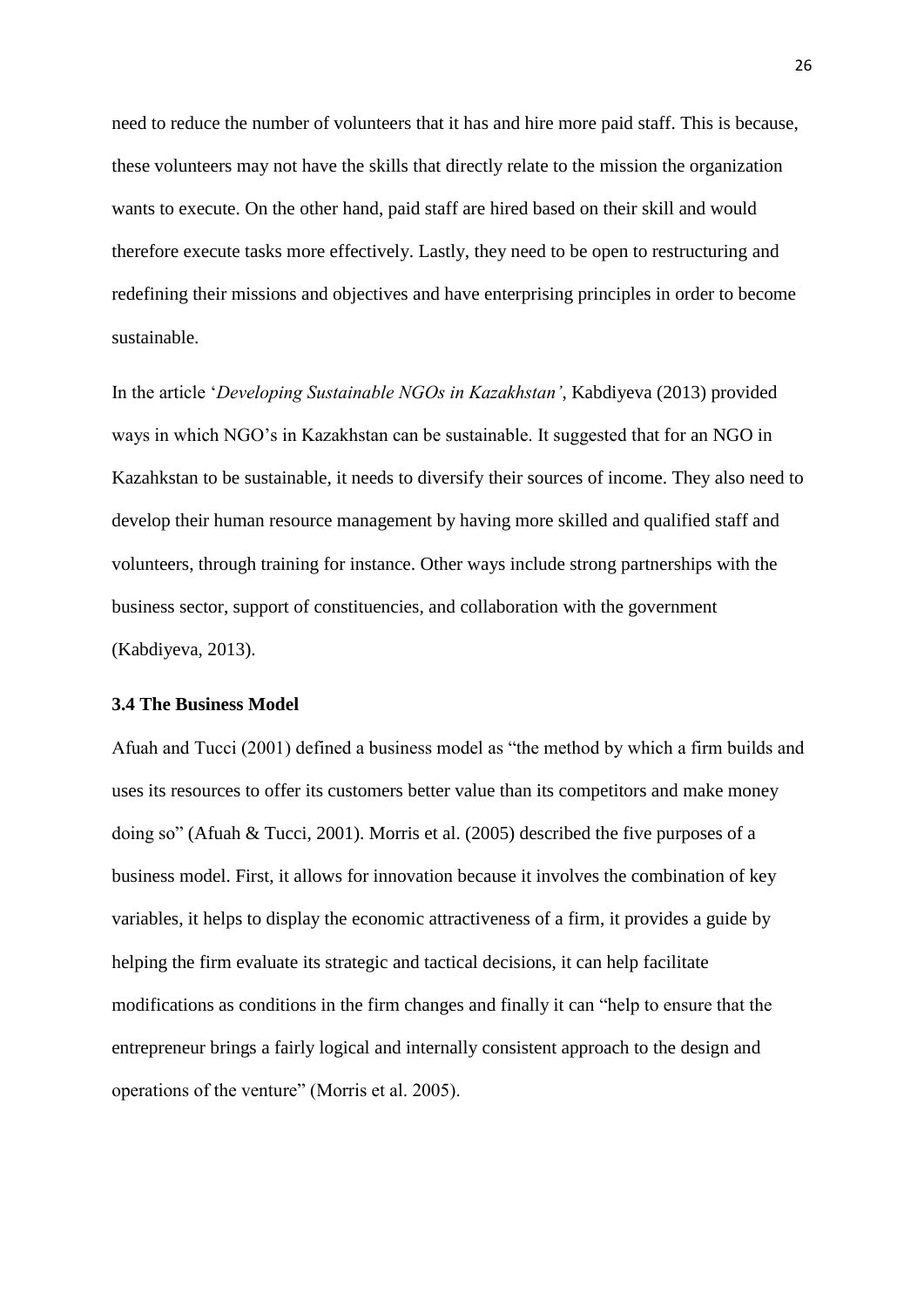Ovans (2015) mentioned that Alex Osterwalder developed a comprehensive template of designing a business model and named it a business model canvas. This lays out assumptions about the key resources, value proposition, key activities, customer relationships, customer segments, revenue streams, channels, and cost structure (Ovans, 2015). According to Slávik and Bednár (2014), key resources are the most important tangible and intangible resources that the organization has, key activities are the crucial and important activities that play a role in creating value, key partners are the most important individuals and organisations that cooperate with the company to help it attain its vision, revenue streams describe cash flows, customer relationships are the interactions the customers have with the company and finally, cost structure depicts "monetary award of production" (Slávik & Bednár, 2014).

A business model is therefore relevant to Biblionef Ghana's situation because business models are "the patterns and strategies which enable the firm to make profits" (Mayo&Brown, 1999). It is also how "a firm will make money and sustain its profit stream over time" (Stewart & Shao, 2000). With a business model, the challenge of sustainability and unavailability of sufficient funds can be solved.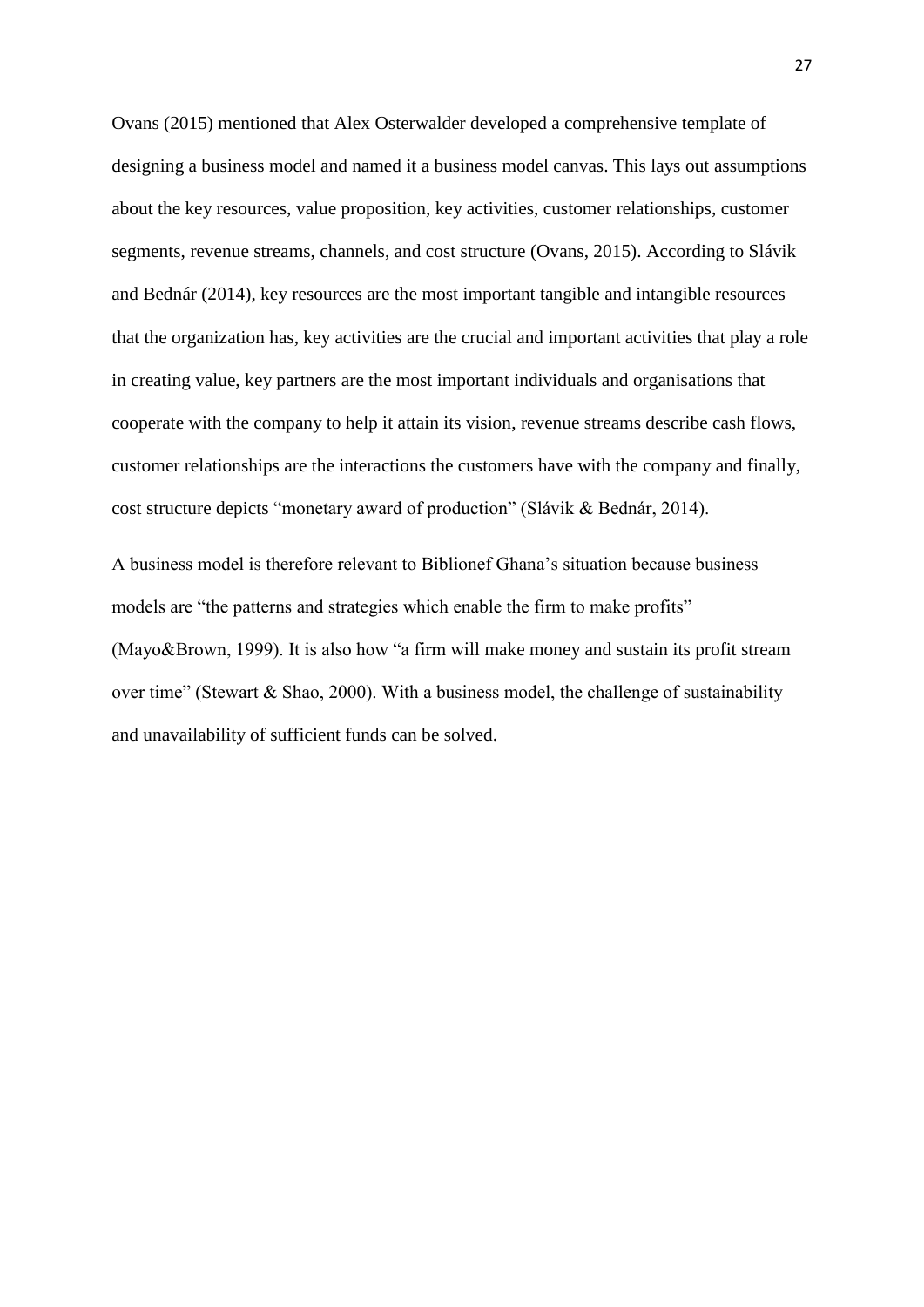#### **CHAPTER 4: SOLUTION**

#### <span id="page-28-1"></span><span id="page-28-0"></span>**4.1 Introduction of solution**

This project aimed at finding a solution to the challenge that Biblionef Ghana has been facing as they are being weaned off by their parent company and are lacking sufficient funds. The needs assessment helped to discover the true problem of Biblionef Ghana which is to become sustainable and income generating. Based on literature surrounding the projects' topic, the necessity of a business model for Biblionef Ghana has been made clear because Business models are used to help a business become profitable which will help it become sustainable.

#### <span id="page-28-2"></span>**4.2 Business Model**

The business model for Biblionef Ghana will be designed based on the business model canvas. Below is the business model of Biblionef Ghana

| <b>Key Partners 2 Insert</b>                                                                            | <b>Key Activities 2 Insert</b>                     | <b>Value Proposition &amp; Insert</b>                                                                                                                                   | <b>Customer Relationships 2 Insert</b> | <b>Customer Segments &amp; Insert</b>               |
|---------------------------------------------------------------------------------------------------------|----------------------------------------------------|-------------------------------------------------------------------------------------------------------------------------------------------------------------------------|----------------------------------------|-----------------------------------------------------|
| <b>Biblionef Netherlands</b><br><b>Other Educational NGOs</b><br>-Edukans<br>-Lion's Club International | <b>Book Donations</b><br><b>Training workshops</b> | <b>Access to books</b><br>-Help kids acquire a good hobby<br>-Help children acquire knowledge<br>-Help kids access higher<br>education<br>-Improve upon imagination and | <b>No Customer Relationships</b>       | <b>Less Priviledged Children</b><br>Philanthropists |
| -Ghana Book Trust<br>-Improving Lives Ghana<br>-Ghana International school                              | <b>Key Resources 2 Insert</b>                      | creativity of kids                                                                                                                                                      | Channels <b>7</b> Insert               |                                                     |
|                                                                                                         | Librarian experience and skill                     | Publicity<br>-TV coverage during reading                                                                                                                                | <b>Schools</b>                         |                                                     |
|                                                                                                         | <b>Reading materials</b>                           | festivals                                                                                                                                                               | <b>Newsletters</b>                     |                                                     |
|                                                                                                         | Library                                            | -Acknowledgement on the shelfs<br>of books donated.                                                                                                                     | <b>Twitter</b>                         |                                                     |
|                                                                                                         |                                                    | -Stickers of donor organizations<br>in books                                                                                                                            | Facebook                               |                                                     |
|                                                                                                         |                                                    |                                                                                                                                                                         | Instagram                              |                                                     |
| <br>Cost Structure   Insert                                                                             |                                                    | <b>Revenue Streams 2 Insert</b>                                                                                                                                         |                                        |                                                     |
| <b>Transportation costs</b>                                                                             | <b>Workshop costs</b>                              | <b>Book Donations</b>                                                                                                                                                   | <b>Library Subscriptions</b>           |                                                     |
| <b>General and Administrative</b><br>costs                                                              |                                                    |                                                                                                                                                                         |                                        |                                                     |
|                                                                                                         |                                                    |                                                                                                                                                                         |                                        |                                                     |

#### Figure 2: Biblionef Ghana's Current Business Model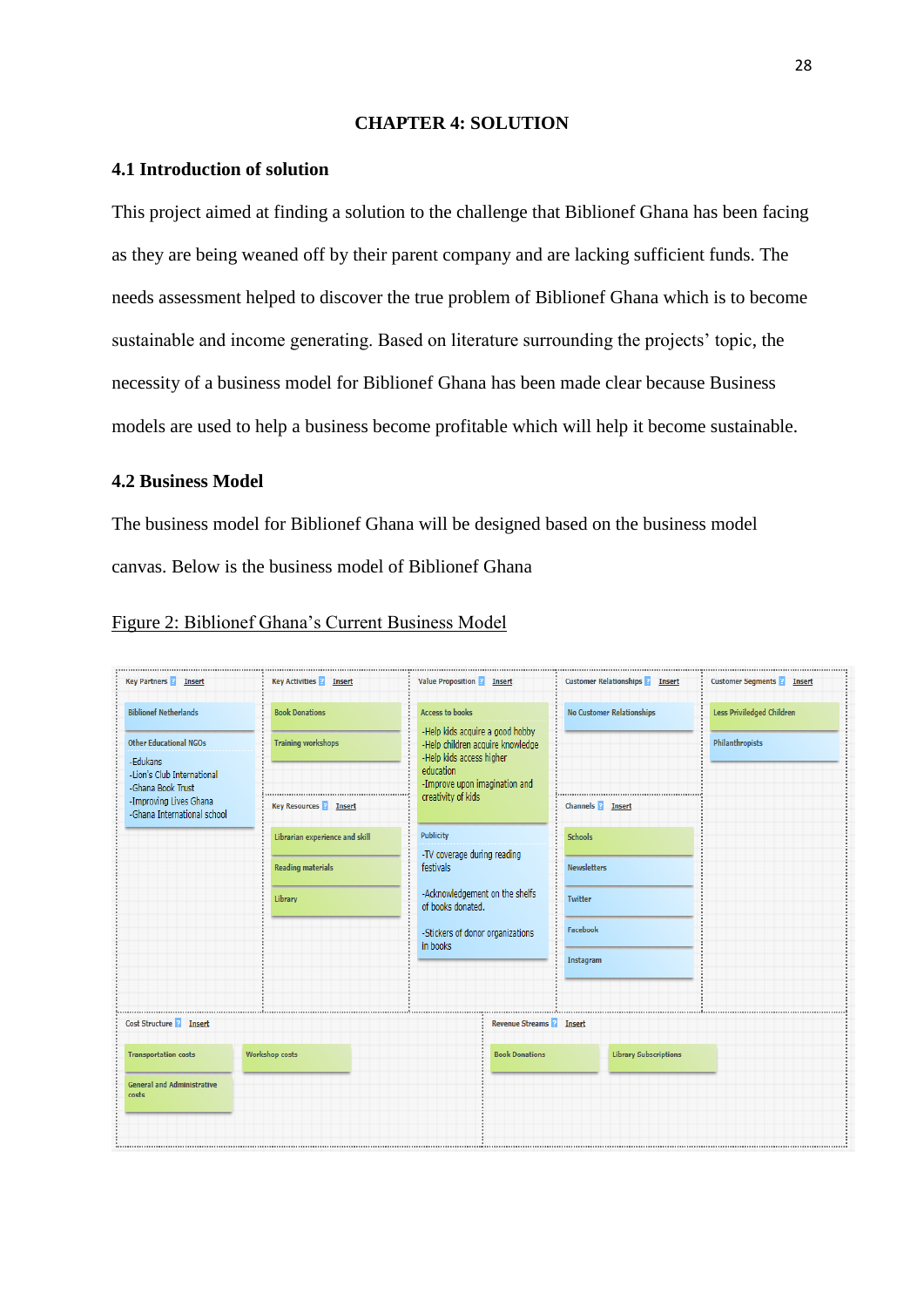This current state is not sustainable enough as there are not many ways to sustain the business and not much income being generated. For instance, the library is not functioning properly and not generating sufficient revenue. The following business model is one which includes better ways of generating revenue and helping the organization to survive and be selfsustained as it stops depending so much on donations. The proposed sustainable business model is as shown below:

| <b>Key Partners 2 Insert</b>                                | <b>Key Activities &amp; Insert</b> | <b>Value Proposition 2 Insert</b>                                                               | <b>Customer Relationships 2 Insert</b> | <b>Customer Segments &amp; Insert</b> |
|-------------------------------------------------------------|------------------------------------|-------------------------------------------------------------------------------------------------|----------------------------------------|---------------------------------------|
| <b>Biblionef Netherlands</b>                                | <b>Book Donations</b>              | <b>Access to books</b>                                                                          | <b>Email Updates</b>                   | <b>Less Priviledged Children</b>      |
| <b>Other Educational NGOs</b>                               | <b>Training workshops</b>          | -Help kids acquire a good hobby<br>-Help children acquire knowledge<br>-Help kids access higher | <b>SMS Updates</b>                     | Philanthropists                       |
| -Edukans<br>-Lion's Club International<br>-Ghana Book Trust | <b>Reading Festivals</b>           | education<br>-Improve upon imagination and                                                      | Website                                |                                       |
| -Improving Lives Ghana<br>-Ghana International school       |                                    | creativity of kids                                                                              | <b>Twitter Polls</b>                   |                                       |
| <b>NGOs in Other Sectors</b>                                |                                    | Publicity                                                                                       |                                        |                                       |
|                                                             | <b>Key Resources 2 Insert</b>      | -TV coverage during reading<br>festivals                                                        | Channels <b>R</b> Insert               |                                       |
|                                                             | Librarian experience and skill     | -Acknowledgement on the shelfs<br>of books donated.                                             | <b>Schools</b>                         |                                       |
|                                                             | <b>Reading Materials</b>           | -Stickers of donor organizations<br>in books                                                    | <b>Newsletters</b>                     |                                       |
|                                                             | Library                            |                                                                                                 | <b>Twitter</b>                         |                                       |
|                                                             | <b>Library Materials</b>           |                                                                                                 | <b>Facebook</b>                        |                                       |
|                                                             |                                    |                                                                                                 | Instagram                              |                                       |
|                                                             |                                    |                                                                                                 |                                        |                                       |
| Cost Structure 2 Insert                                     |                                    | <br><b>Revenue Streams 2 Insert</b>                                                             |                                        |                                       |
| <b>Transportation costs</b>                                 | <b>Workshop costs</b>              | <b>Book Donations</b>                                                                           | <b>Workshop Fee</b>                    |                                       |
| <b>General and Administrative</b><br>costs                  |                                    | <b>Library Subscriptions</b>                                                                    | <b>Reading Festival Games</b>          |                                       |
|                                                             |                                    |                                                                                                 |                                        |                                       |

#### Figure 3: Biblionef Ghana's Sustainable Business Model

A business model should be able to create value, deliver it and capture it. The adjustments to the old business model aim at doing that. In this new model, six of the building blocks of the business model canvas have been updated to aid in making the organization income generating and self-sustaining.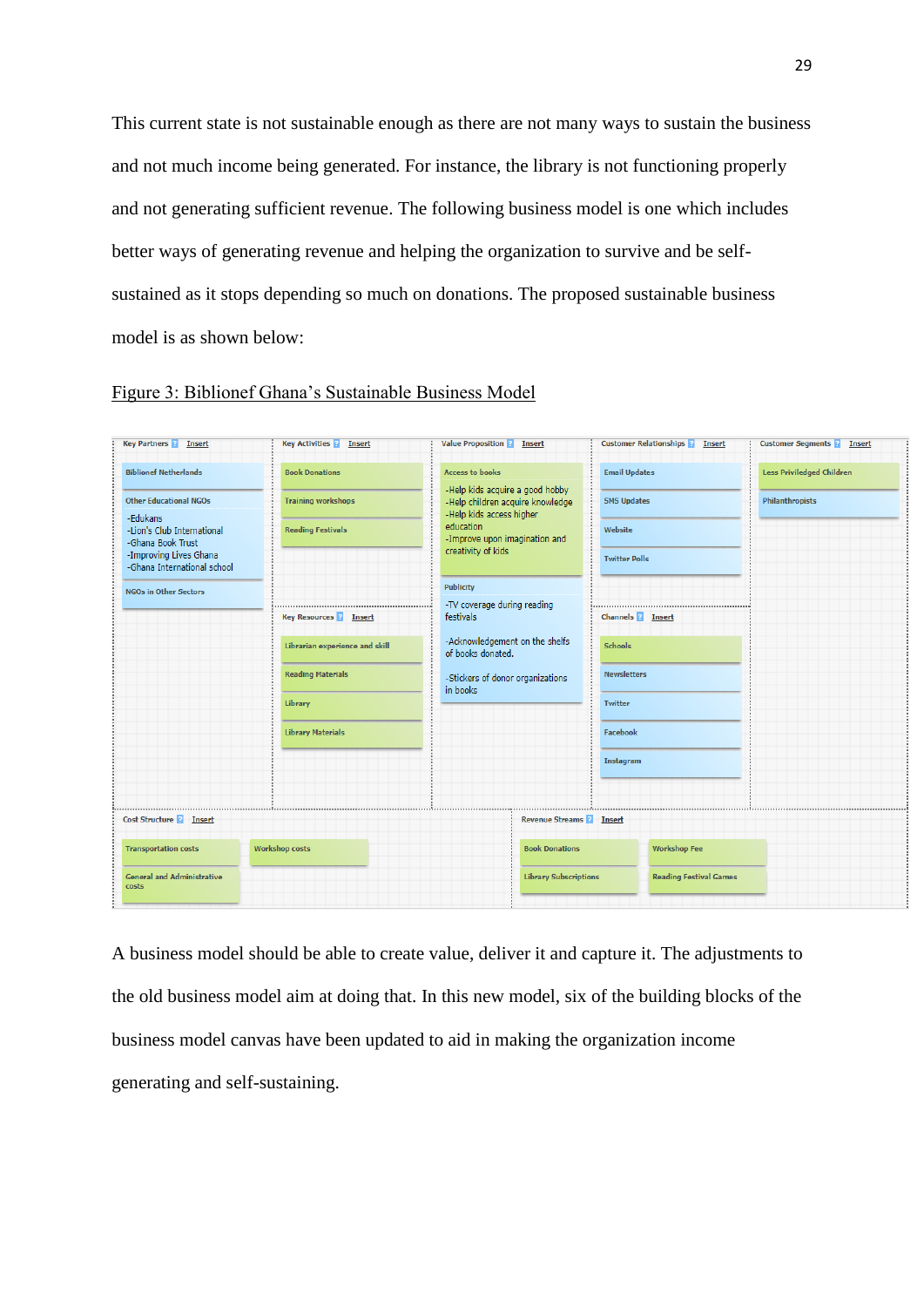#### <span id="page-30-0"></span>4.2.1 Key Partners

Biblionef Ghana has partnered quite a few times with other NGOs in the educational sector to hold their projects. In order to successfully hold a project that they carried out in Bolgatanga, it partnered with 'Edukans' and 'The Lions Club International'. 'Edukans' which is an NGO in the Netherlands and Lions Club International which is an NGO in the US supported Biblionef Ghana through funds. It has also partnered with other organizations like 'Ghana Book Trust', 'iRead and 'Improving Lives Ghana' to hold its reading festivals especially. These other organizations usually partner in the form of funds and technical assistance. During their training workshops, Biblionef Ghana takes the participants on library visits and Ghana International School has made their library available to Biblionef Ghana for these visits. It is therefore considered as a partner to Biblionef Ghana.

In order for Biblionef Ghana to expand their sources of revenue, they will also require an increase in the number of partners that they have. This implies that, Biblionef Ghana needs to look to partner with NGOs not only in the education sector but also with organizations in different sectors. Biblionef Ghana can also hold a partner recognition event to make the partners feel appreciated. This could imbibe in the partners a sense of commitment to the organization. It may also be helpful for the organization to consider looking out to partner with companies that are new and therefore want to be recognized through corporate social responsibility.

#### <span id="page-30-1"></span>4.2.2 Customer Relationships

When it comes to the customer relationships, Biblionef Ghana maintains a cordial relationship. They are always willing to provide help to organizations which they have previously donated books to. They keep in touch with customers and check up on them as well. For donors, they send reports to provide feedback on projects. However, Biblionef Ghana does not have a means by which they can create customer relationships.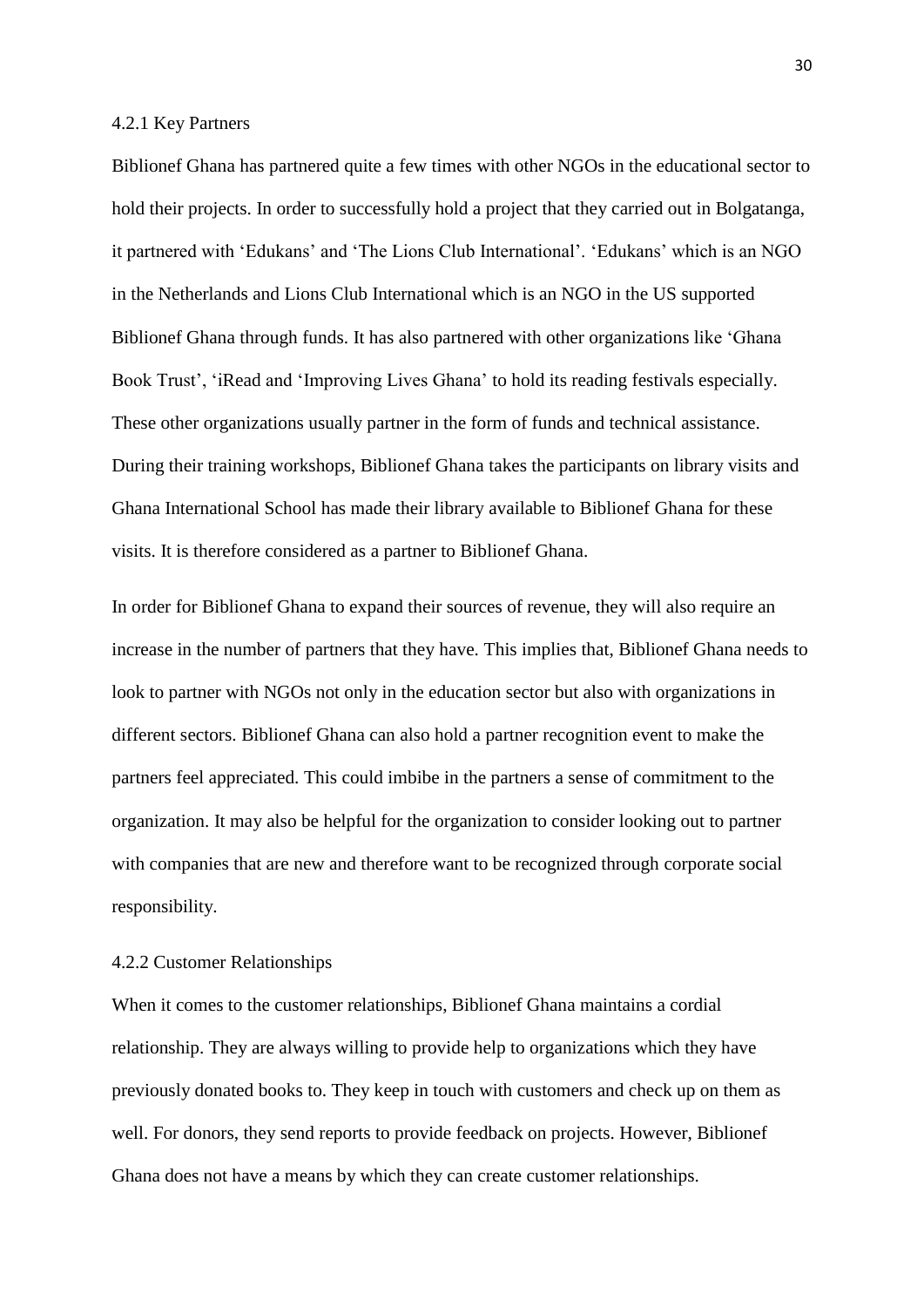The new business model recommends that Biblionef Ghana sends email updates, SMS updates, makes use of the twitter polls, and also creates activities for customers on their website which they will be developing soon. Email addresses and phone numbers of each partner can be collected from each partner who donates. Every week, updates about projects that will be carried out and the impact that the organization is making can be sent directly to the partners as often as possible. Also, polls can be created on twitter with interesting questions relating to reading or books for followers to answer. For instance, a question could be asked about the genre of books Biblionef prefers. This will engage the followers and help to create a connection or relationship with them. Fig 1.3 and 1.4 show examples of these twitter polls. As more customers connect with the organization, there will begin to exist, a higher level of awareness of the organization, paving a way to receive more support. As customers become more aware and feel connected to the business, they are likely to publicize the organization through word of mouth. They are also more likely to donate to support the organization.

#### <span id="page-31-0"></span>4.2.3 Key Activities

The key activities of Biblionef Ghana include book donations and the training workshops. Biblionef Ghana's vision is to provide books for underprivileged children and that is what book donation does. Thus, it forms a core activity of Biblionef Ghana. The training of teachers contributes to their objective as a business to cause children to love reading. Therefore, the training workshops are a key activity.

The new business model includes reading festivals as a part of the key activities. This is because, reading festivals play a huge role in gaining publicity for the organizations. Biblionef Ghana usually holds the reading festivals once a year because of the amount of planning that goes into it. They have always been held outside of Accra but it would be more beneficial in terms of creating awareness for the library if it is held in the Accra, close to the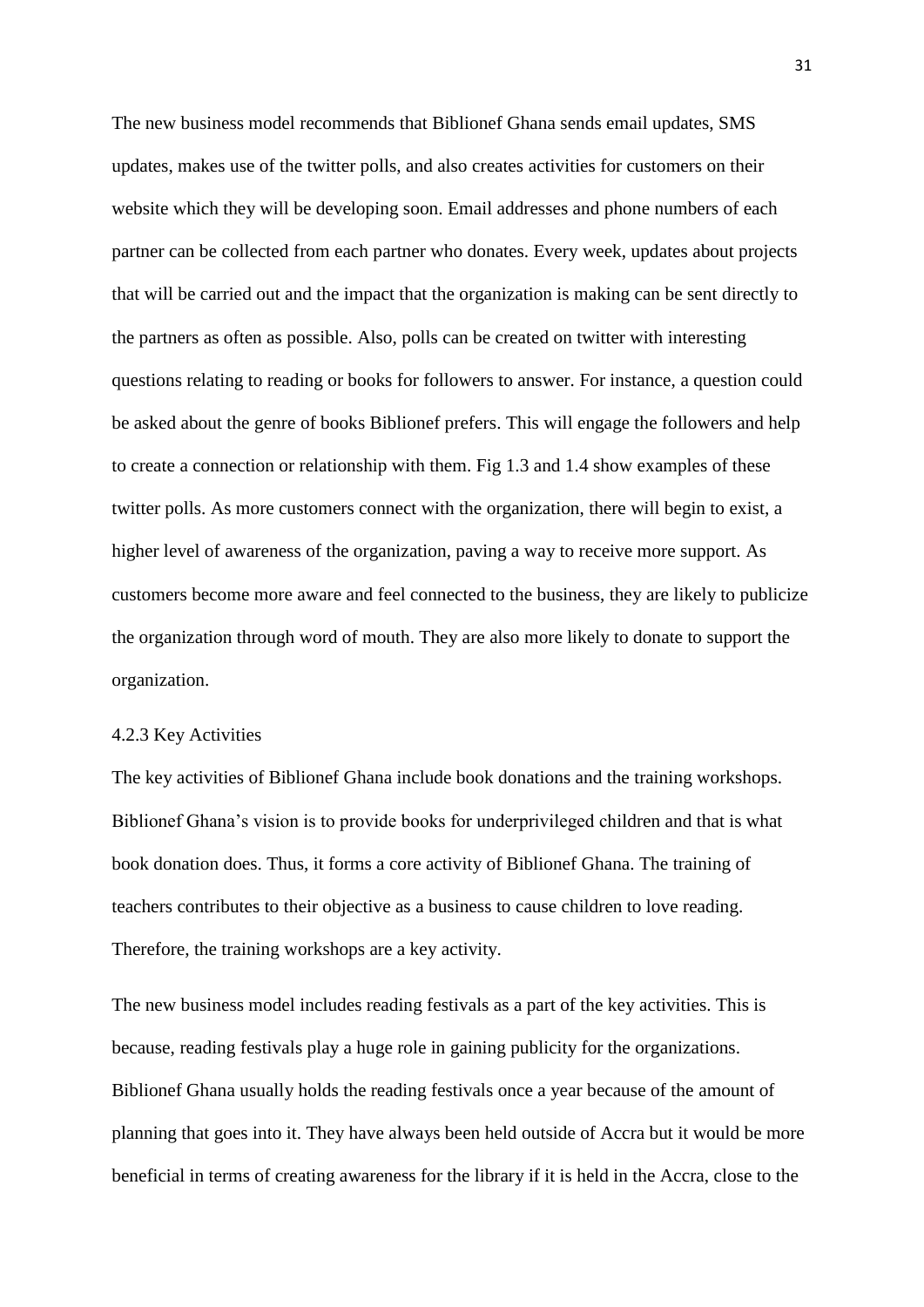location of the library. This way, more children will be aware of the library and the more they subscribe to the library, the more funds Biblionef Ghana can receive.

#### <span id="page-32-0"></span>4.2.4 Key Resources

The key resources of Biblionef Ghana include the skill and expertise of the executive director when it comes to librarianship. This makes it easy to carry out the training and the reading festivals. Additionally, the reading materials and the library itself forms a part of the organizations key resources.

The new business model acknowledged that Biblionef Ghana also has reading materials for donations, games, and materials for the library sent from Biblionef Netherlands. It however has most of the games and library materials lying idle because attention has not completely been put on the library and very few children use the library. It is therefore necessary for the organization to make use of these materials to better the library and make it look more attractive to the children that visit it. These materials, especially the games can even be used during reading festivals where children will be required to pay a small amount in order to the play the game. This will generate some amount of income for Biblionef Ghana.

#### <span id="page-32-1"></span>4.2.5 Revenue Streams

Currently, Biblionef Ghana generates its revenue from book donations and library subscriptions. For book donations, there is a cost recovery mechanism where an amount is charged for a certain number of books donated. Occasionally, Biblionef donates to NGO's who donate to schools and those NGO's pay Ghc50 for a total of 245 books. The underprivileged schools pay Ghc20. Children who join the library pay a subscription fee and have to renew their registration every month by paying a certain amount.

The new business model suggests that workshops and the reading festivals can also be revenue streams. Participants can be charged a small fee for attending the workshops. The fee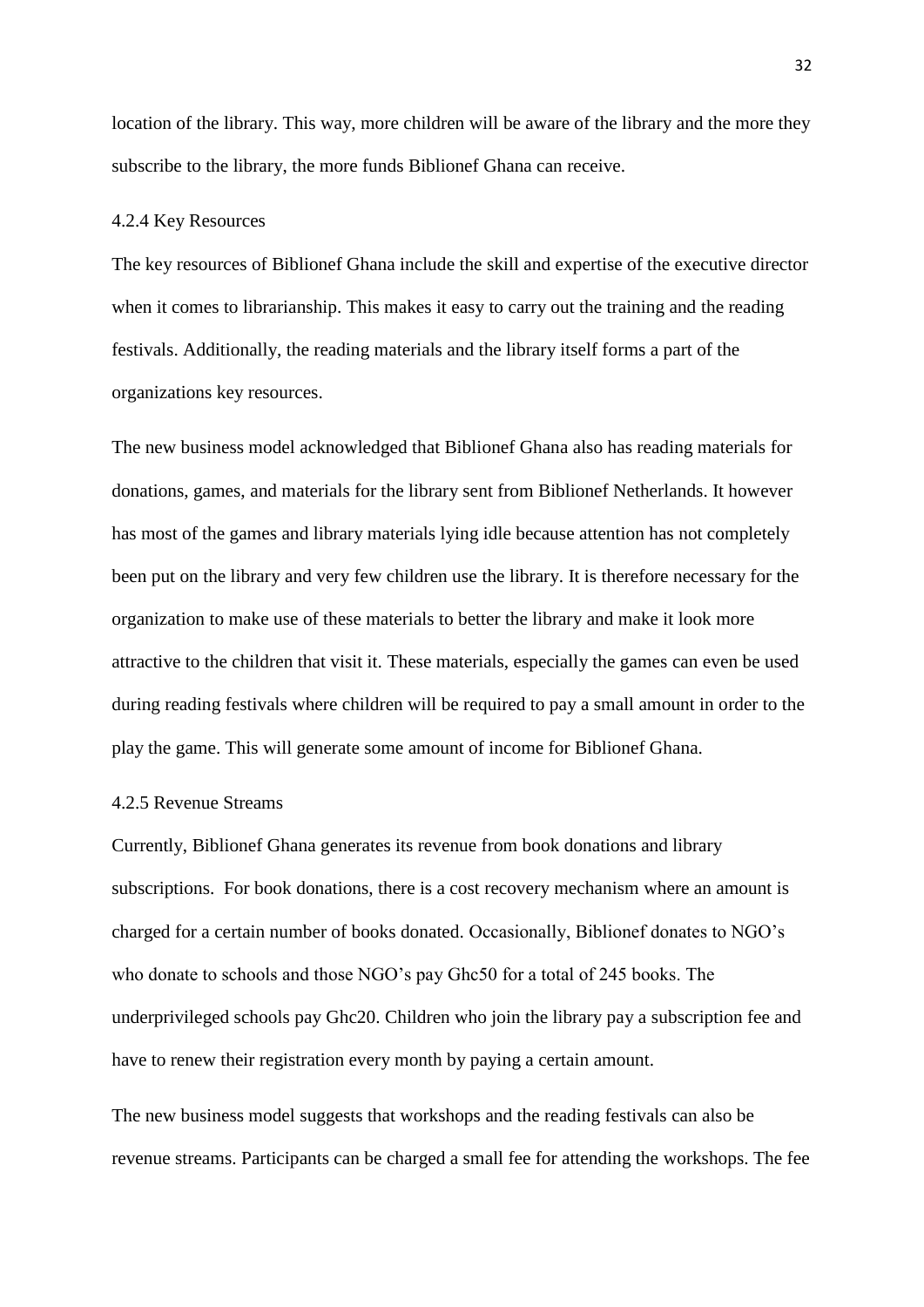could even be as low as one cedi. As discussed earlier, for the reading festival, there could be a small charge on some of the games that will be played.

Below is a table depicting in detail how much revenue can be derived if the reading festivals are held once a year and the workshops are held four times a year. It should be noted that the number of times both revenue streams are assumed to be held is based on Biblionef Ghana's capabilities which were revealed through conversations with the organization.

| <b>Revenue</b> | Amount to be  | Estimated No.                           | <b>Estimated Total</b> | <b>Estimated Total</b> |
|----------------|---------------|-----------------------------------------|------------------------|------------------------|
| <b>Stream</b>  | charged per   | of Participants                         | Revenue per            | Revenue per year       |
|                | game/workshop |                                         | game/workshop          |                        |
| Reading        |               |                                         |                        |                        |
| Festival       | GHc 2         | 50 children                             | $(2*50)$ GHc 100       | <b>GHc</b> 100         |
| Games          |               |                                         |                        |                        |
|                |               |                                         |                        |                        |
|                |               |                                         |                        |                        |
|                |               |                                         |                        |                        |
| Workshop       |               |                                         |                        |                        |
| Fee            | GHc 1         | 40 participants                         | $(1*40)$ GHc 40        | $(4*40)$ GHc 160       |
|                |               |                                         |                        |                        |
|                |               |                                         |                        |                        |
|                |               |                                         |                        |                        |
|                |               | TOTAL REVENUE FROM BOTH REVENUE STREAMS |                        | $(160+100)$ GHc 260    |
|                |               |                                         |                        |                        |
|                |               |                                         |                        |                        |
|                |               |                                         |                        |                        |

It should also be noted that it was assumed, for this estimation that each of the 50 children will play one game during the festival whereas it is possible that one child could play more than one game during the festival. Thus, the total revenue estimate is even more likely to be higher. It can be seen here that in a year, GHc260 can be generated from both revenue streams and this can make a difference to the total income generated from Biblionef Ghana per year.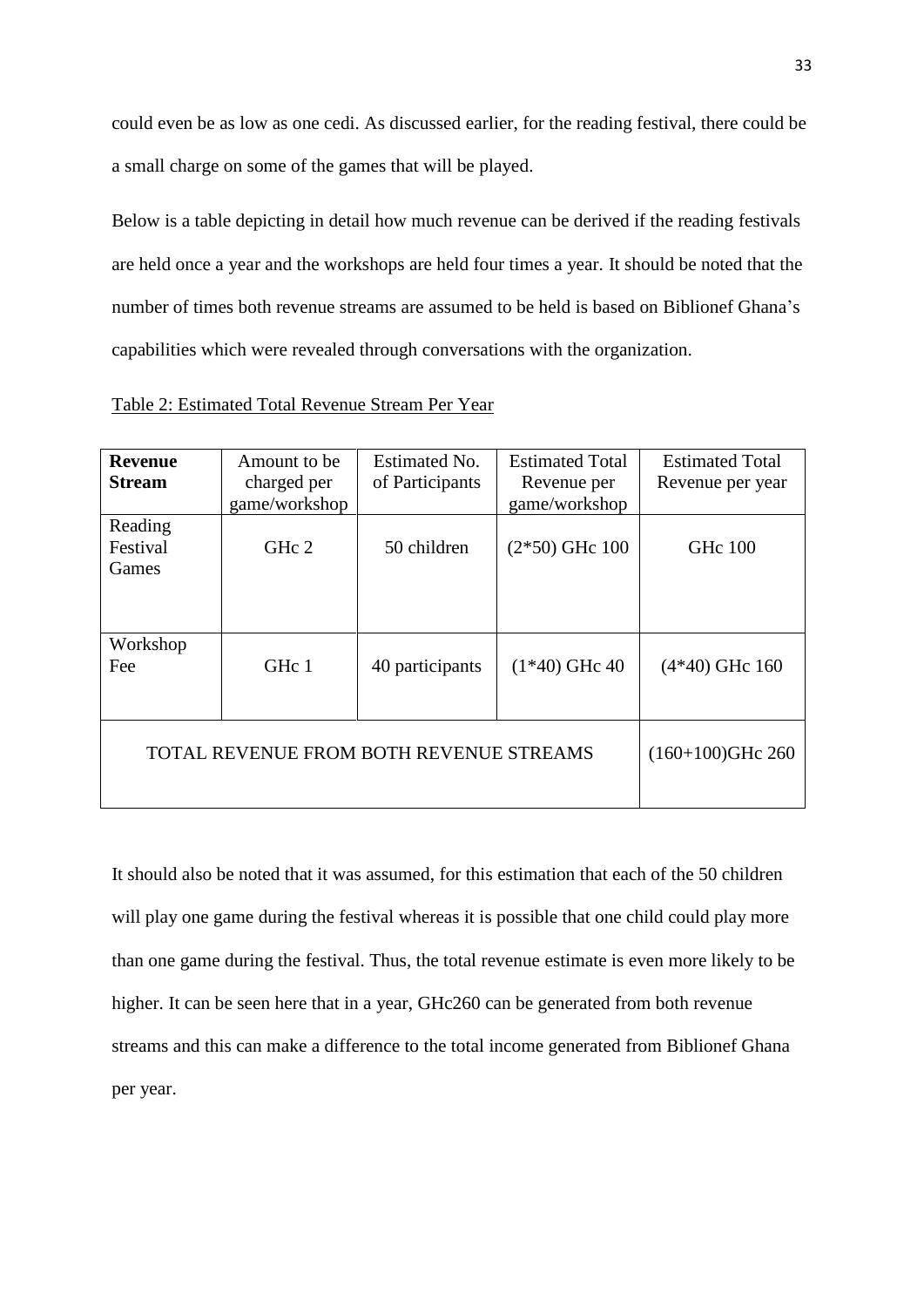#### <span id="page-34-0"></span>4.2.6 Cost Structure

Biblionef Ghana incurs workshop costs, general and administrative costs, and transportation cost. Transportation costs is incurred mainly as a result of the evaluation visits to schools to obtain feedback on the impact of the books. Biblionef Ghana has already tried to cut down costs in this area by attempting to do all evaluation visits in an area where most of their project schools are situated. Workshop costs involve the cost of providing accommodation and feeding for participants of the workshops. General and administrative costs include salaries, the cost of electricity, water etc.

Considering cost structure under the new business model, less focus was put on reduction of cost. Rather, more focus was put on how efficiency and productivity can be improved in order to make up for costs incurred. It is suggested that hiring volunteers will allow for more productivity and this can make up for the costs that are being incurred. With more volunteers, more attention can be drawn to the library which generates most of the revenue. Volunteers can spend time publicizing the library and the organization. They can go on school visits and create awareness by giving talks and giving out brochures. It can be argued that an aspect of the literature review touched on avoiding volunteers because they may not be as skilled as paid staff as they don't go through any screening process before they are hired. Biblionef Ghana can however look out for volunteers with some level of skill rather than simply selecting them. From the literature which was reviewed, having more skilled employees through training allows for sustainability. Skilled workers mean greater efficiency which will make up for costs incurred. Therefore, permanent staff can have a short training session once a month, and temporary staff like the volunteers can have a training session once every two weeks. This training should be about anything that they need to know about the job so that more efficient and effective work can be done.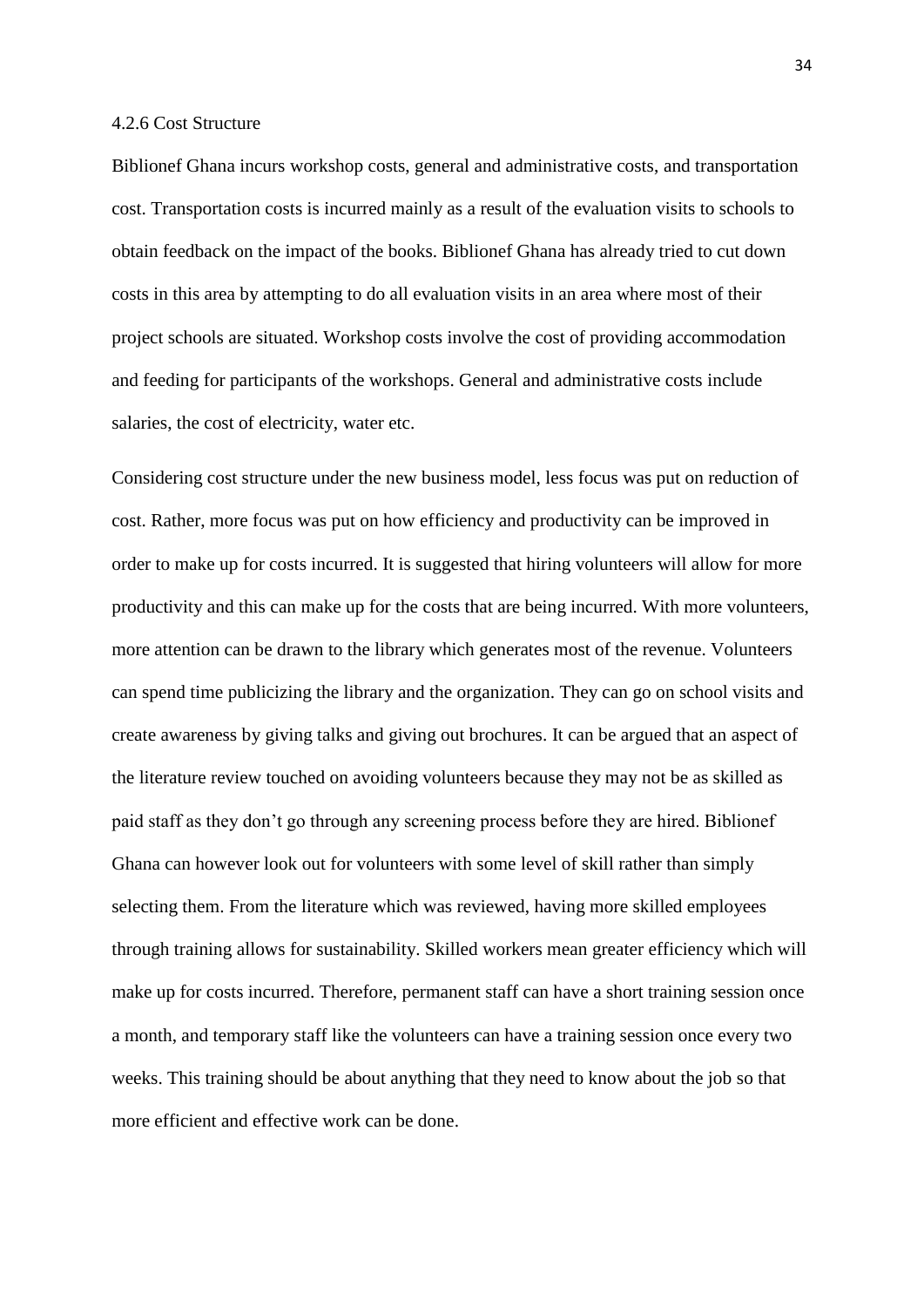# <span id="page-35-0"></span>**4.3 Implementation Plan**

| <b>BUILDING BLOCK</b>                                                           | <b>ADMINISTRATOR</b>                                     | <b>METHOD OF IMPLEMENTATION</b>                                                                                                                                       |
|---------------------------------------------------------------------------------|----------------------------------------------------------|-----------------------------------------------------------------------------------------------------------------------------------------------------------------------|
| <b>KEY PARTNERS</b><br>recognition<br>Partner<br>events                         | <b>Executive Director and Project</b><br>Officers.       | -After project is complete, a plan should<br>be drawn up to hold a small<br>program/lunch/cocktail to recognize and<br>thank the partners.                            |
| <b>KEY ACTIVITIES</b><br>- Reading Festivals                                    | <b>Executive Director and Project</b><br><b>Officers</b> | -Rent 'Adenta Community School Park.'<br>to hold festival there.<br>-Specific games to be used during the<br>festival that will attract a charge should be<br>chosen. |
| <b>KEY RESOURCES</b><br>- Library Materials                                     | Project Officers                                         | The library materials games or toys that<br>can be used during the reading festivals<br>and in the library should be selected.                                        |
| <b>CUSTOMER</b><br><b>RELATIONSHIPS</b><br>-Email/SMS Update<br>- Twitter Polls | Project Officers                                         | -Email addresses of partners should be<br>collected after every project held.<br>-Develop at least 3 twitter polls a day                                              |
| <b>REVENUE</b><br><b>STREAMS</b><br>-Workshops                                  | <b>Executive Director</b>                                | -Decide on appropriate amount to be<br>charged for workshop fee depending on<br>wealth status of participants.                                                        |
| <b>COST STRUCTURE</b><br>-Volunteers<br>-Training Employees                     | <b>Executive Director</b>                                | -Obtain about 5 skilled volunteers<br>-Acquire topics for training for each week<br>for the next month.<br>-Training will be for only 30 minutes                      |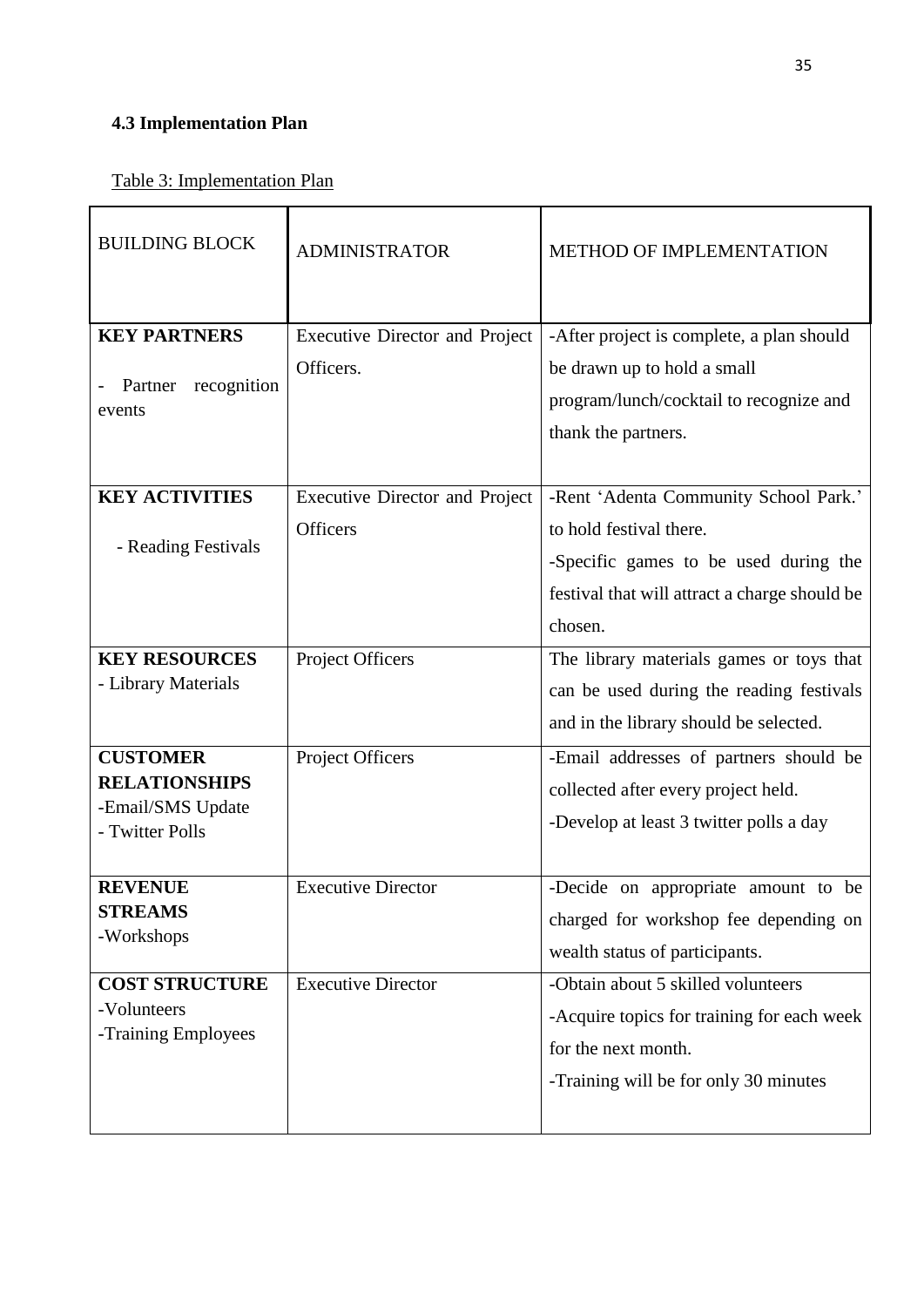#### <span id="page-36-0"></span>4.3.1 Detailing of Important Steps to Follow

How to do a Twitter Poll:

**Step 1**: Select on the 'Tweet compose box' or select 'Tweet' button.

**Step 2:** Select 'Add Poll' icon.

**Step 3**: Type in poll questions in the compose box.

**Step 4**: Type in your poll options into the 'Choice' boxes.

**Step 5**: Edit duration your poll will last and select 'Tweet'.

Hiring Volunteers:

- **Step 1**: Advertise for new volunteers through website, social media, word of mouth.
- **Step 2**: Designing simple application and include section where applicants state their skills.
- **Step 3**: Hold short informal interviews.

Training of Employees:

**Step 1:** Draw up short training outline on specific topic.

**Step 2:** Send outline to employees through email a day before to enable them to learn on their own.

**Step 3**: Lecture for 30 minutes and allow for questions and answers.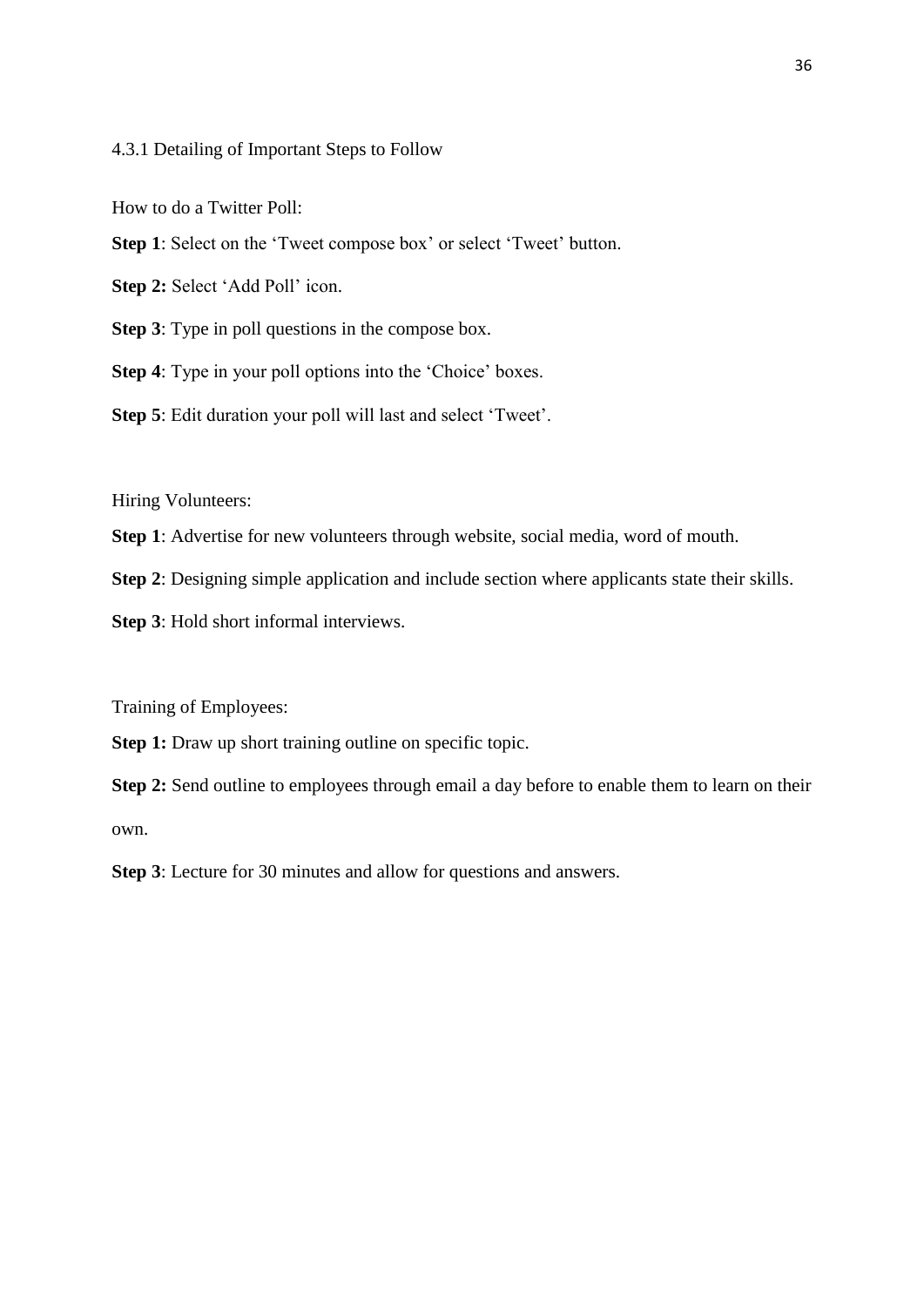#### **CHAPTER 5: CONCLUSION AND RECOMMENDATIONS**

#### <span id="page-37-1"></span><span id="page-37-0"></span>**5.1 Conclusion**

Biblionef Ghana has been facing issues concerning the availability of sufficient funds to run projects and survive. This is because their parent company has left them to be independent and after carrying out qualitative research and completing a needs assessment, it was discovered that what the organization truly needs is an appropriate, sustainable business model that can help them to be independent, income generating, and in the end sustainable.

The needs assessment discovered three main issues, and these were the fact that Biblionef Ghana had very little publicity, were short staffed and had an underperforming library. After the root cause analysis was done, it was found that the root cause of Biblionef Ghana's problem is the fact that they have been left to be independent which brings about a need for them to fend for themselves. The gap analysis also brought to light the fact that what Biblionef Ghana needs to move from their current state to their desired state is a means by which they can be sustainable and income generating.

Literature proved that what an NGO needs to be income generating and self-sustaining is a business model. It also provided different ways NGOs in general and in the education, sector can be sustainable. Based on this, an appropriate business model was derived using the business model canvas using some of its building blocks.

Biblionef Ghana needs to increase the number of partners that they have by considering NGOs in other sectors and organizations that want to be recognized through corporate social responsibility. They also can hold partnership recognition events to make partners feel appreciated. With customer relationships, it was suggested that they send SMS and email updates to donors, make use of twitter polls and create activities on their websites for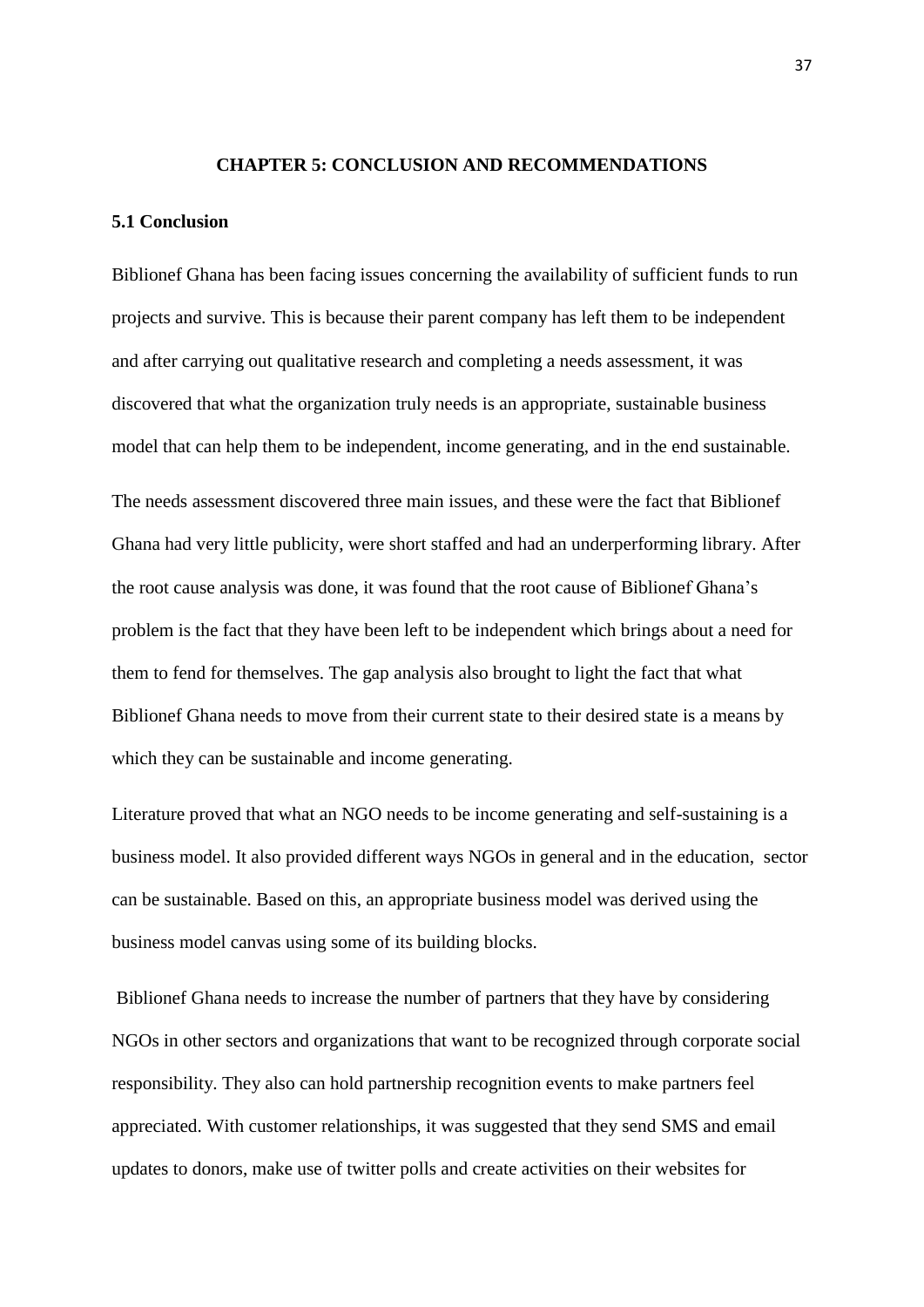customers. More reading festivals were encouraged under key activities and the use of library materials and toys lying idle were also encouraged. It was also suggested that a small fee be charged for attendees of the training workshops, that more volunteers be hired, and that training should be held as often as possible.

In the end, making use of the sustainable business model will help to solve the issues discovered in the needs assessment. By following through with all that has been suggested, Biblionef will not face the problem of being short staffed due to the availability of volunteers. They will derive more publicity because of the reading festivals, websites, and social media activity, and their library will perform in a much better way. The sustainable business model will ensure that Biblionef Ghana creates, delivers and captures value and eventually become self-sustaining.

#### <span id="page-38-0"></span>**5.2 Recommendations**

- Biblionef Ghana should avoid limiting the company's capabilities to the number of staff available.
- The company should focus on the aspect of the organization that is bringing in more revenue, which in this case is the library. They should pay more attention to it.
- They should pay attention to inventory and keep track of books to avoid waste.
- Holding more events like vacation programs for children will create awareness about the organization and help to deliver and capture value.
- Brochures containing information about the organization can be printed out and posted around the vicinity of the library.

#### <span id="page-38-1"></span>**5.3 Limitations**

For the needs assessment, it was difficult to get the board of directors to interview because they were never at the office. Also, the casual staff was not too literate and so she was not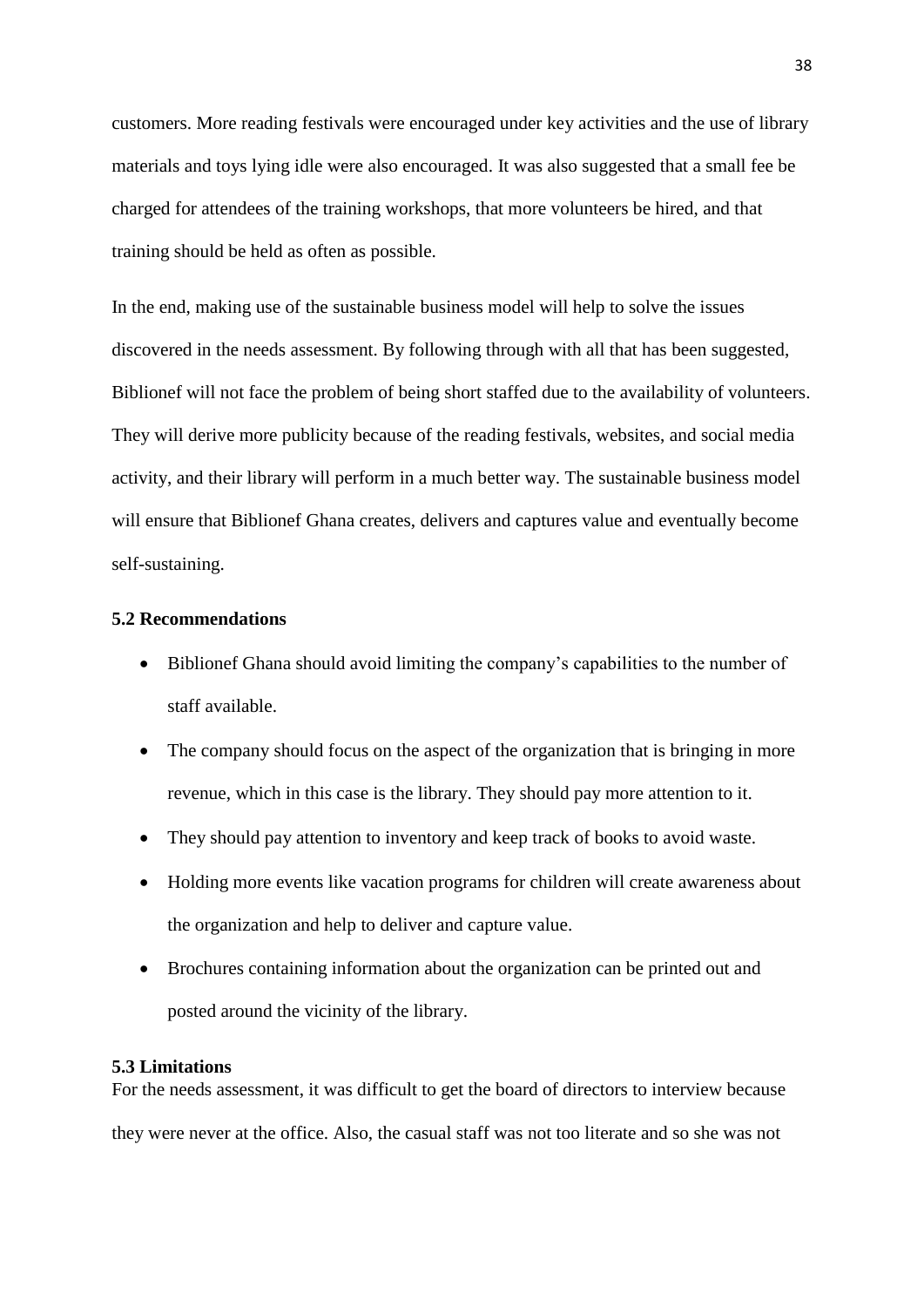interviewed. This prevented the entire population from being interviewed and because that, it was difficult to gain a full perspective of the scenario.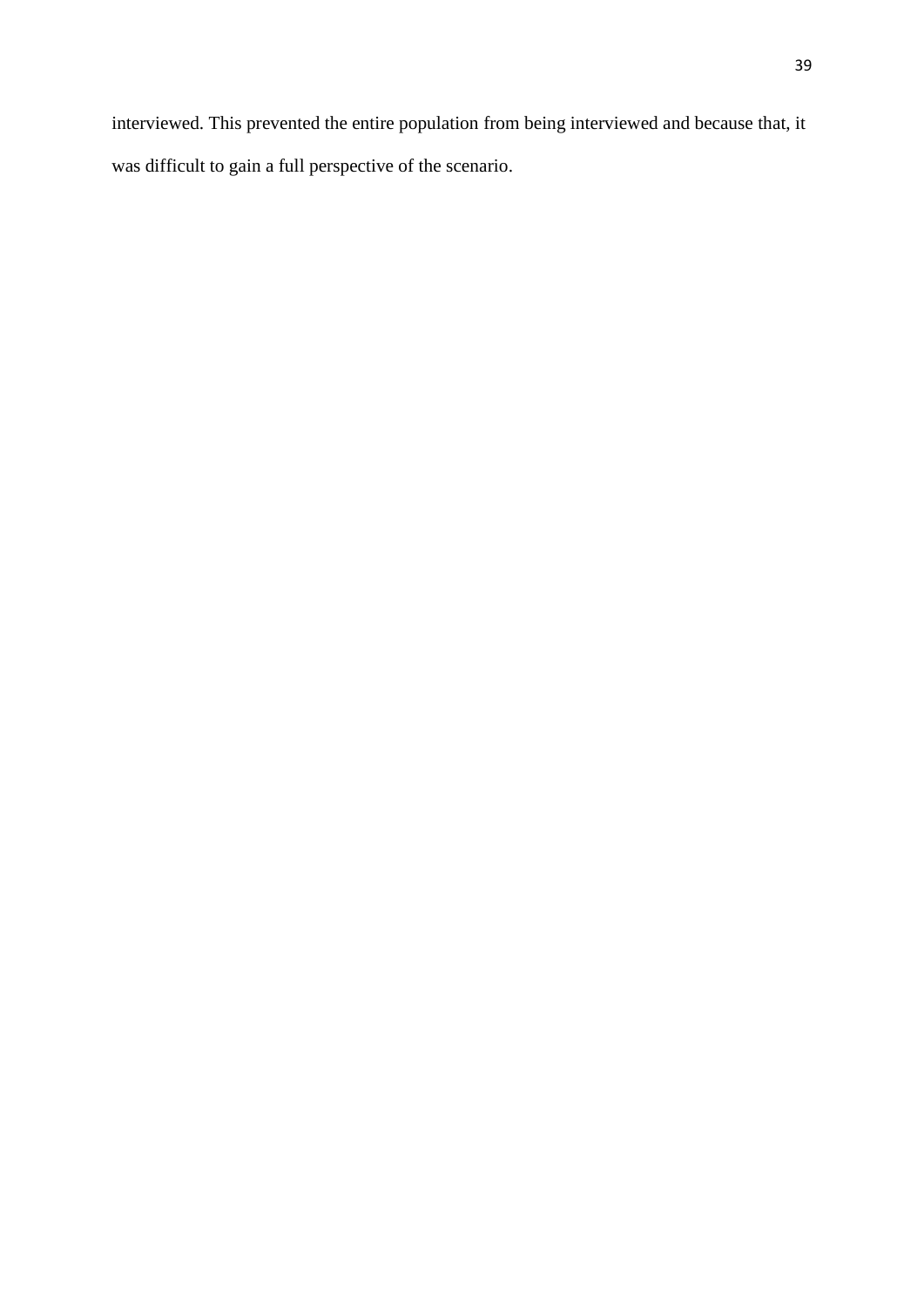#### **References**

- Afuah, A., & Tucci, C. L. (2001). Internet business models and strategies: Text and cases. New York, NY: McGrawHill/Irwin.
- Confederation of Indian Industry. (2013). *Urgent Needs of NGOs in the Education Sector* (pp. 9- 28). New Delhi: Confederation of Indian Industry. Retrieved from https://www2.deloitte.com/content/dam/Deloitte/in/Documents/IMO/in-imo-ngo%27s-in-theeducation-sector-noexp.pdf
- DreamOval. (2016, December 19). *How can Technology Transform Education in Ghana?* Retrieved from www.dreamoval.com: [http://www.dreamoval.com/how-can-technology](http://www.dreamoval.com/how-can-technology-transform-education-in-ghana-2/)[transform-education-in-ghana-2/](http://www.dreamoval.com/how-can-technology-transform-education-in-ghana-2/)
- Focus Economics. (2018). *Ghana Economy - GDP, Inflation, CPI and Interest Rate*. Retrieved from www.focus-economics.com:<https://www.focus-economics.com/countries/ghana>
- Grand Canyon University. (2018). *When to Use Qualitative Research*. Retrieved from cirt.gcu.edu:
	- [https://cirt.gcu.edu/research/developmentresources/research\\_ready/qualitative/when\\_to\\_use](https://cirt.gcu.edu/research/developmentresources/research_ready/qualitative/when_to_use)
- Grimsley, S. (2018). *What Is Needs Assessment? - Definition & Examples*. Retrieved from study.com: [https://study.com/academy/lesson/what-is-needs-assessment-definition-examples](https://study.com/academy/lesson/what-is-needs-assessment-definition-examples-quiz.html)[quiz.html](https://study.com/academy/lesson/what-is-needs-assessment-definition-examples-quiz.html)
- IndexMundi. (2018). *Ghana Demographics Profile 2018*. Retrieved from www.indexmundi.com: [https://www.indexmundi.com/ghana/demographics\\_profile.html](https://www.indexmundi.com/ghana/demographics_profile.html)
- Kabdiyeva, A. (2013). Developing Sustainable NGOs in Kazakhstan. *Asian Social Science*, *9*(7), 299–304.<https://doi.org/10.5539/ass.v9n7p299>
- Kasule, M. (2013, September 17). *Increase of internet usage in Ghana and its implications*. Retrieved from www.modernghana.com: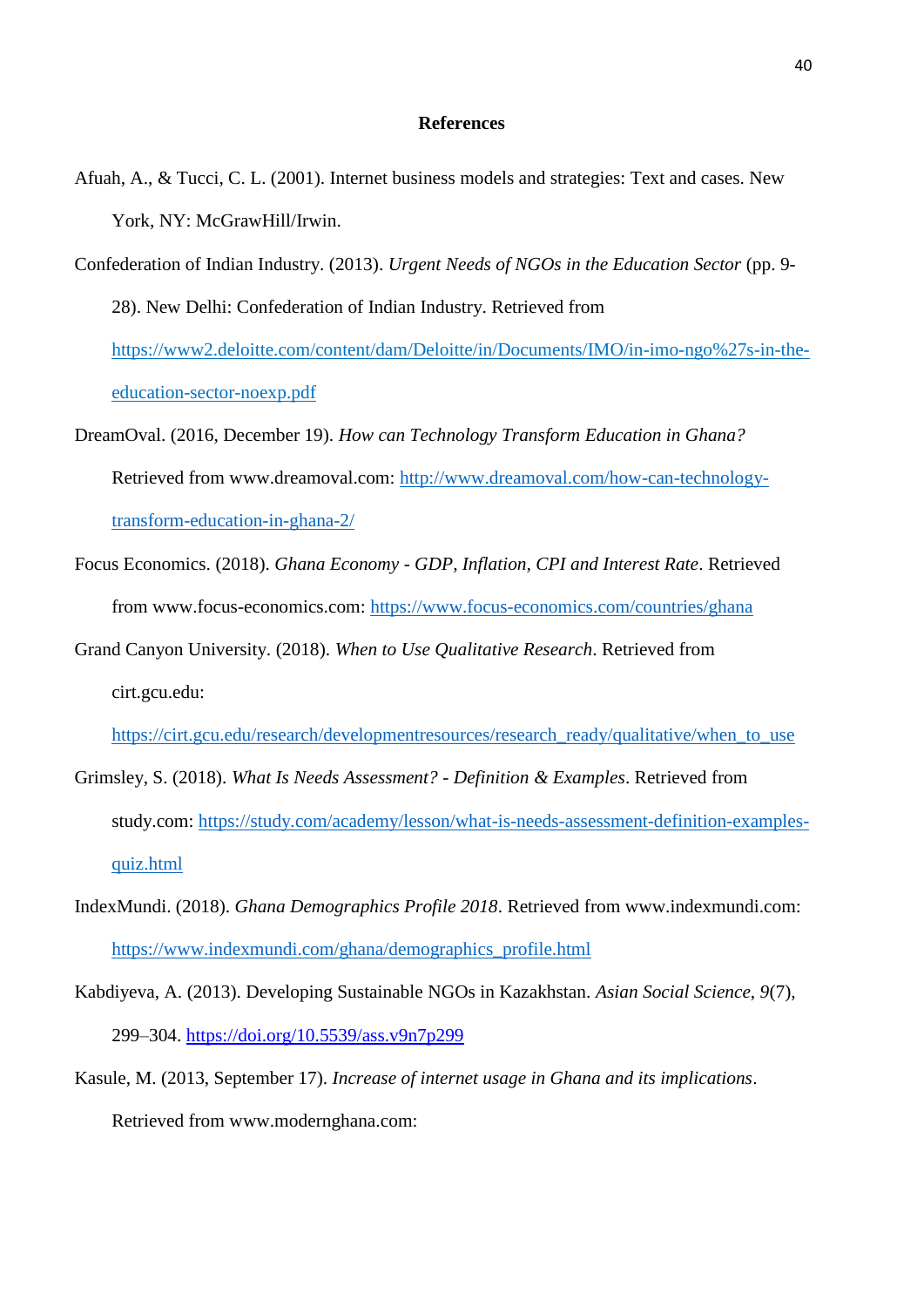[https://www.modernghana.com/news/490362/1/increase-of-internet-usage-in-ghana-and-its](https://www.modernghana.com/news/490362/1/increase-of-internet-usage-in-ghana-and-its-implic.html)[implic.html](https://www.modernghana.com/news/490362/1/increase-of-internet-usage-in-ghana-and-its-implic.html)

- Lewis, D. (2010). Nongovernmental Organizations, Definition and History. In *International Encyclopedia of Civil Society* (pp. 1056–1062). New York, NY: Springer US. [https://doi.org/10.1007/978-0-387-93996-4\\_3](https://doi.org/10.1007/978-0-387-93996-4_3)
- Management Study Guide. (2018). *Impact of Political Stability on Businesses and Working Professionals*. Retrieved from www.managementstudyguide.com: [https://www.managementstudyguide.com/impact-of-political-stability-on-businesses-and](https://www.managementstudyguide.com/impact-of-political-stability-on-businesses-and-professionals.htm)[professionals.html](https://www.managementstudyguide.com/impact-of-political-stability-on-businesses-and-professionals.htm)
- Mayo, M.C. & Brown, G.S. (1999). Building a competitive business model. Ivey Business Journal, 63(3), 18-23.
- Ministry of Foreign Affairs of Denmark. (2018). *Denmark in Ghana*. Retrieved from ghana.um.dk:<http://ghana.um.dk/en/about-ghana/politics-in-ghana/>
- Morris, M., Schindehutte, M., & Allen, J. (2005). The entrepreneur's business model: Toward a unified perspective. Journal of Business Research, 58(6), 726-735.
- Myjoyonline.com. (2017, November 16). *2018 budget: Gov't sets up Voluntary Fund to support education sector*. Retrieved from www.myjoyonline.com:

<https://www.myjoyonline.com/news/2017/November-16th/2018-budget-govt-se>

- Nexus Partnerships Limited. (2018). *Education NGOs and CSOs in Ghana*. Retrieved from www.commonwealthofnations.org: [http://www.commonwealthofnations.org/sectors](http://www.commonwealthofnations.org/sectors-ghana/education/education_ngos_and_csos/)[ghana/education/education\\_ngos\\_and\\_csos/](http://www.commonwealthofnations.org/sectors-ghana/education/education_ngos_and_csos/)
- Ovans, A. (2015, January 23). What Is a Business Model? Retrieved from <https://hbr.org/2015/01/what-is-a-business-model>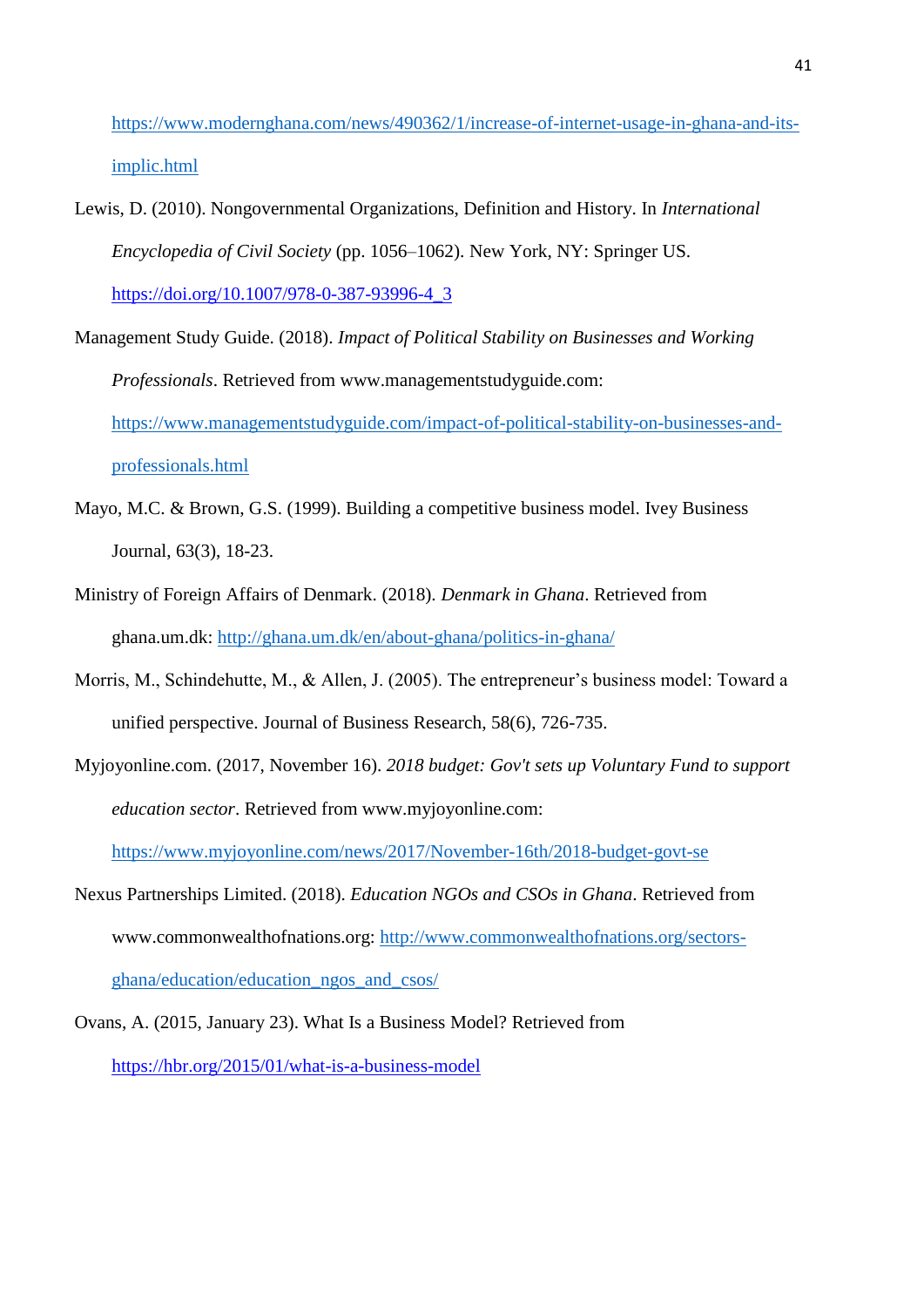- Pulse Staff. (2016, April 9). *Digital technology: E-Books help Ghana pupils improve reading*. Retrieved from www.pulse.com.gh: [http://www.pulse.com.gh/communities/student/digital](http://www.pulse.com.gh/communities/student/digital-technology-e-books-help-ghana-pupils-improve)[technology-e-books-help-ghana-pupils-improve](http://www.pulse.com.gh/communities/student/digital-technology-e-books-help-ghana-pupils-improve)
- Rhoden, L.(2014). The Capacity of NGOs to Become Sustainable by Creating Social Enterprises. *Journal of Small Business and Entrepreneurship Development, 2*(2), 1-36.
- Salamon, L. M., & Anheier, H. K. (1992). In search of the non-profit sector II: The problem of classification. *Voluntas*, *3*(3), 267–309.<https://doi.org/10.1007/BF01397460>
- Slávik, Š., & Bednár, R. (2014). Analysis of Business Models. *Journal of Competitiveness*, *6*(4), 19–40.<https://doi.org/10.7441/joc.2014.04.02>
- Stewart, D.W. & Zhao, Q. (2000). Internet marketing, business models, and public policy. *Journal of Public Policy & Marketing,* 19(2), 287-296.
- Tradingeconomics.com. (2017). *Ghana GDP Annual Growth Rate*. Retrieved from tradingeconomics.com:<https://tradingeconomics.com/ghana/gdp-growth-annual>
- Tradingeconomics.com. (2018). *Ghana - Economic Forecasts - 2018-2020 Outlook*. Retrieved from tradingeconomics.com:<https://tradingeconomics.com/ghana/forecast>
- Twitter Inc. (2018). *About Twitter Polls*. Retrieved from Help.twitter.com: https://help.twitter.com/en/using-twitter/twitter-polls
- United States Agency for International Development. (2018). *How to Conduct a Root Cause Analysis*. Retrieved from www.thehealthcompass.or: [https://www.thehealthcompass.org/how](https://www.thehealthcompass.org/how-to-guides/how-conduct-root-cause-analysis)[to-guides/how-conduct-root-cause-analysis](https://www.thehealthcompass.org/how-to-guides/how-conduct-root-cause-analysis)
- Vakil, A. C. (1997). Confronting the classification problem: Toward a taxonomy of NGOs. *World Development*, *25*(12), 2057–2070. [https://doi.org/10.1016/S0305-750X\(97\)00098-3](https://doi.org/10.1016/S0305-750X(97)00098-3) Werker, E., & Ahmed, F. Z. (2008). What Do Nongovernmental Organizations Do? *Journal of Economic Perspectives*, *22*(2), 73–92.<https://doi.org/10.1257/jep.22.2.73>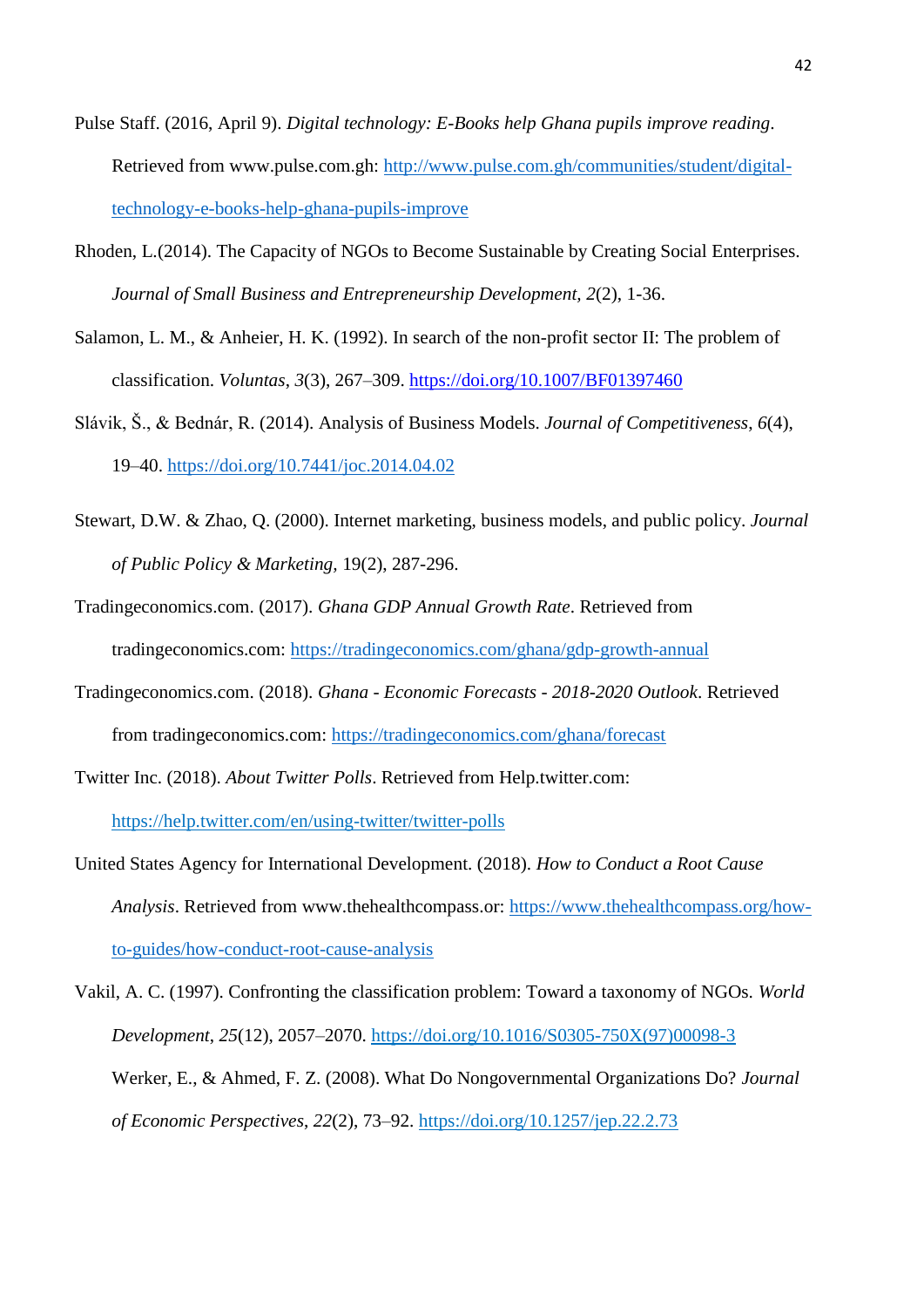Willetts, P. (2002). What is a Non-Governmental Organization? In *UNESCO Encyclopaedia of* 

*Life Support Systems*. Retrieved from<https://www.gdrc.org/ngo/peter-willets.html>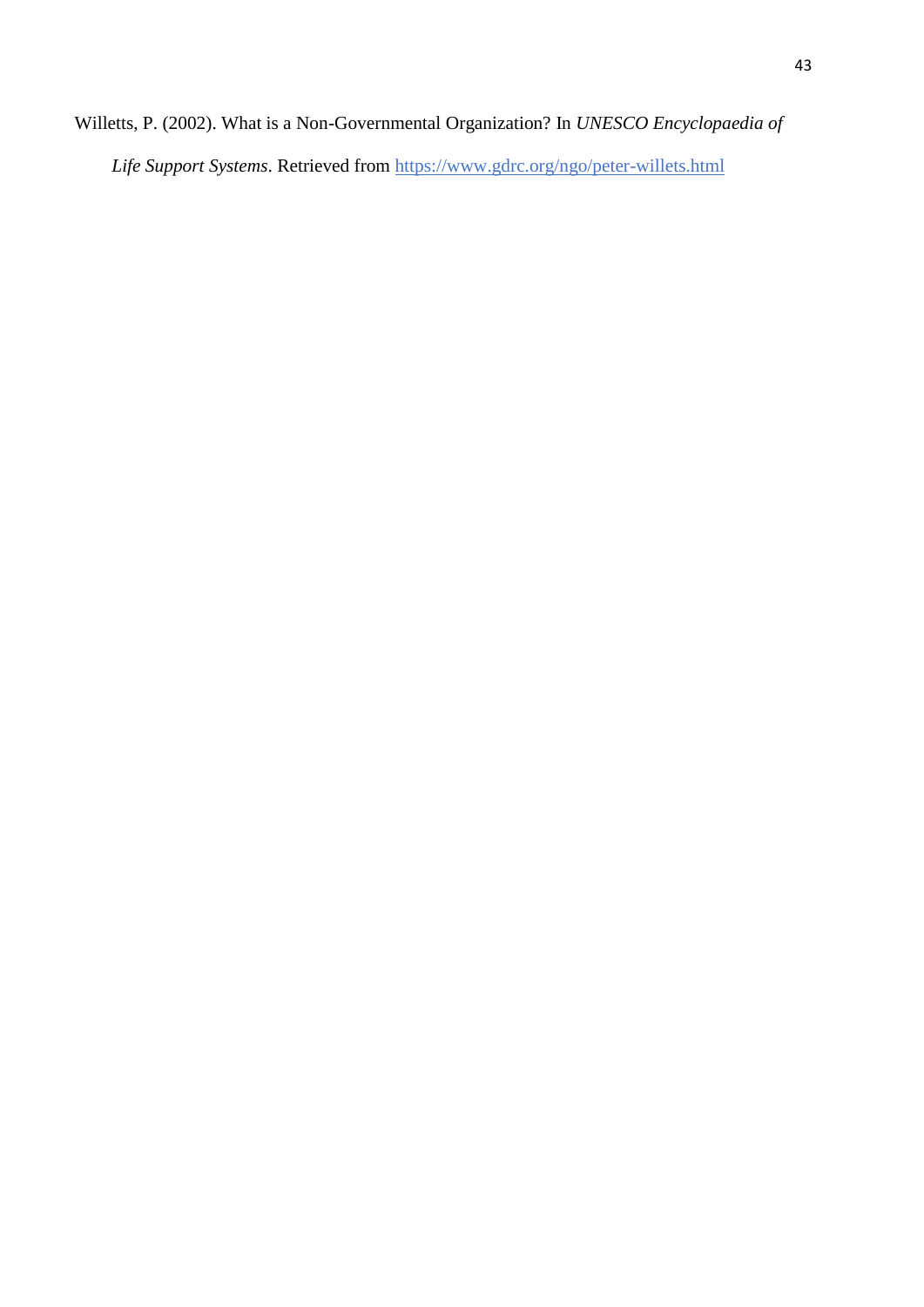#### **Appendices**

# <span id="page-44-1"></span><span id="page-44-0"></span>Interview Transcript **General Questions**

1. Can you tell me more about your company?

**Biblionef Ghana was set up by Biblionef Netherlands. It was set up… it actually started in 2013, we were not yet registered but it was initiated by Biblionef Netherlands. Biblionef Netherlands was looking for…ok they wanted to set up a depot in Ghana where they could send books and these books could be distributed to children who were less privileged. Our mandate is to provide, is to donate books, children's books, new children's storybooks to organizations that serve children who are less privileged. So we are talking about… it could be reading clubs, it could be schools, it could be community libraries but the focus is on less privileged children, it could be orphanages as well so the whole idea is to get children to read and not only to read, but to come to realise that books are enjoyable and then to develop a love for reading and for books.**

**We have 2 employees and then we have one casual staff, she…what's the word they use… she's a cleaner actually but then she also doubles as a library assistant and she, she comes to work 3 times a week to clean in the mornings and then around 3 o'clock, she comes back when the children have closed from school to come and you know, help with the library.**

- 2. What objectives drive your operations? **The objectives are of course to err, first to create access to reading materials for children who are less privileged and then to create in these children a culture of reading and a love for books and err…yeah basically.**
- 3. How do you work towards achieving these objectives daily?

**I oversee that the staff…you know… I get requests, I send, I minute it to them, you know, I forward it to them for them to sometimes…we go through it to decide whether we want to support...And also, when they are packing the books also, cos we want to give the schools the right material. What they have asked for.** 

**And then erm I also work on you know evaluation. Six months after, after they receive the books sorry not six months after they receive the books but each, each recipient, each beneficiary school is supposed to come for training because we don't just leave them with the books. After we give them the books, they have to fill out a form.**

**I oversee all this. That the acknowledgment forms are sent to them. That they are filled and the acknowledgement forms…they have to let us know the number of books that they've received. And they also have to do a good deed in payment. It was free initially but now, cos of the situation we are in, we put a small cost to it but initially they have to do a good deed like maybe, if they have to clean up their classroom or they have to…just to say… for the children to say thank you to us for the books they've received**

**I have to plan the training, I have to write out all the handouts, the material that they are going to use for the training, I have to write it, I have to organize it and I lecture as well. It's a two day workshop. I lecture as well and so I have to plan my**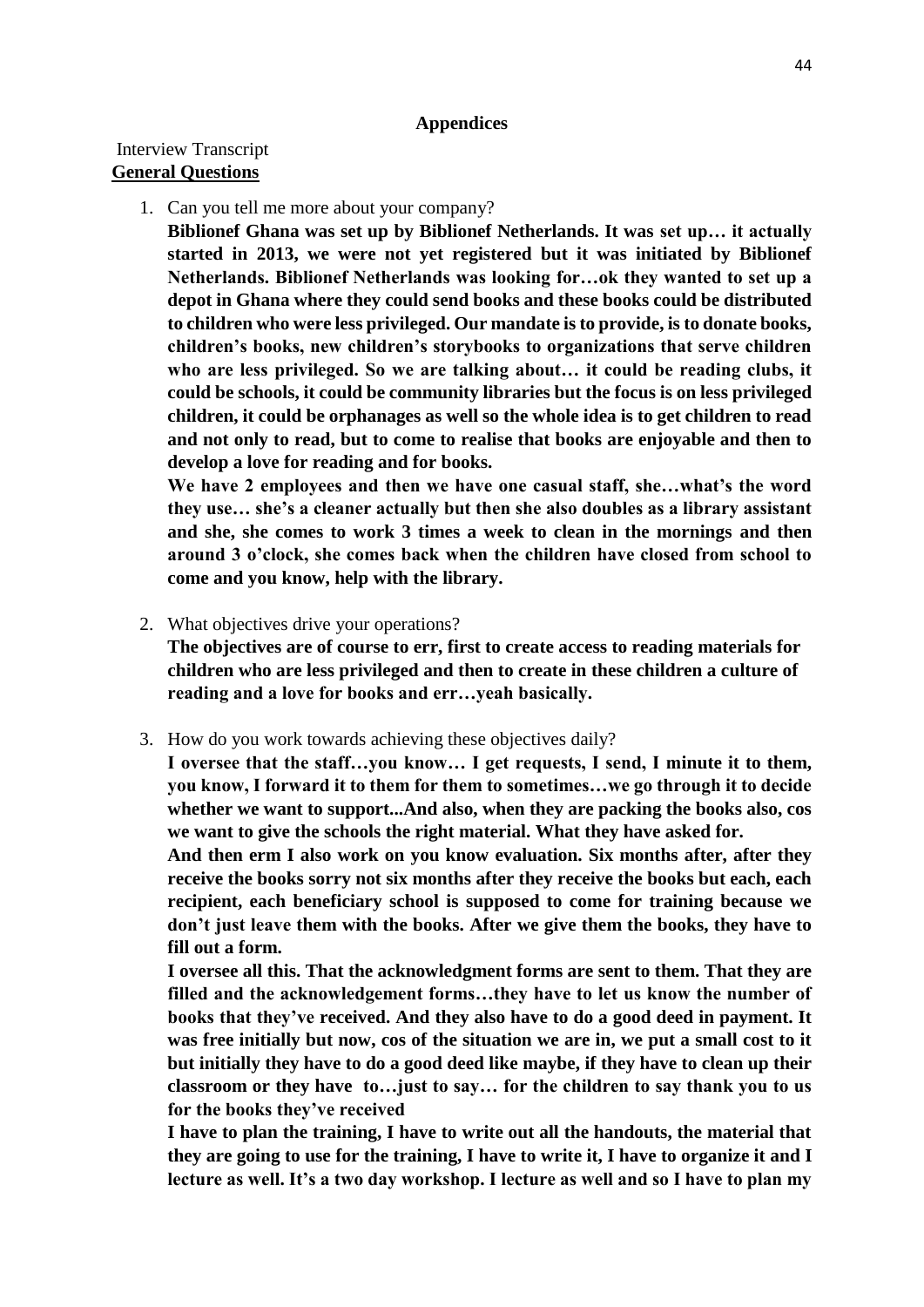**notes and then I also have to err you know organize, get the venue and all that and then we do a library visit during the training. We do a library visit so I have to err organize that you know.**

**I have to do the selection because we also buy local books, our packages that we give to schools are made up of locally published books and then the foreign books that are sent to us by Biblionef Netherlands so I have to do selection when they let me know how much money they have been able to you know, to get, for their sponsors. Then I have to do selection.**

**And then I also do a lot of proposal writing myself for now. I have to think of projects that we can do and that's why we came up.. in 2015, I came up with the reading festival project.**

**So that was the basic, that's the basic thing so thinking up projects to do, thinking up, erm, looking for sponsors, you know, looking for sponsorship so I'm always… err most ... a lot of my time is spent writing project proposals you know, and then you know doing a lot of communicating with prospective sponsors. You know, talking to them about what we do and that kind of thing. Erm.. linking up with you know…looking for partnerships is actually the word. Looking for partnerships, looking for collaborations and also trying to fund raise.**

**So right now, we need publicity. I have to get the signage done and then also, I also erm the, our Facebook page. I erm manage the Facebook page and now we are now working on getting the website.**

**The day to day administrative work is what I do, you know.**

**We don't have an accountant, I do the payroll and salaries for the staff and erm all the expenses.**

4. How are decisions made in the company?

**We just have the Board of Directors and we have the executive director and then we have the project officer 1 and then project officer 2. We just have project officers and then the cleaner, but the cleaner is causal staff but that's it. The Board of Directors, the Executive Director, and then the project officers. That's it. Then volunteers... sometimes, we get volunteers.**

5. Do you solely depend on donations to receive funds?

**Biblionef Netherlands looks for funding. They are also an NGO so they look for funding for us. They look for sponsorship for our projects. The reading festival we had, it was purely… we looked for sponsorship to be able to do the reading festival. That was 2015, you know. Even though they were sponsoring us, we still looked for funds for that project. You know as an NGO, we are always dealing with projects. So we are looking for funding. We've been looking for funding since last year. It is a difficult task because erm.. last year, we didn't get anything but we are also trying to generate income ourselves through the library subscriptions and also we have put cost recovery mechanism for the books that we donate. Because we clear them and we have to pay for that and so we've instituted a cost recovery mechanism where the beneficiaries have to pay something small for the books that they come for. So if you are an NGO and we are giving you books, you pay 50 cedis**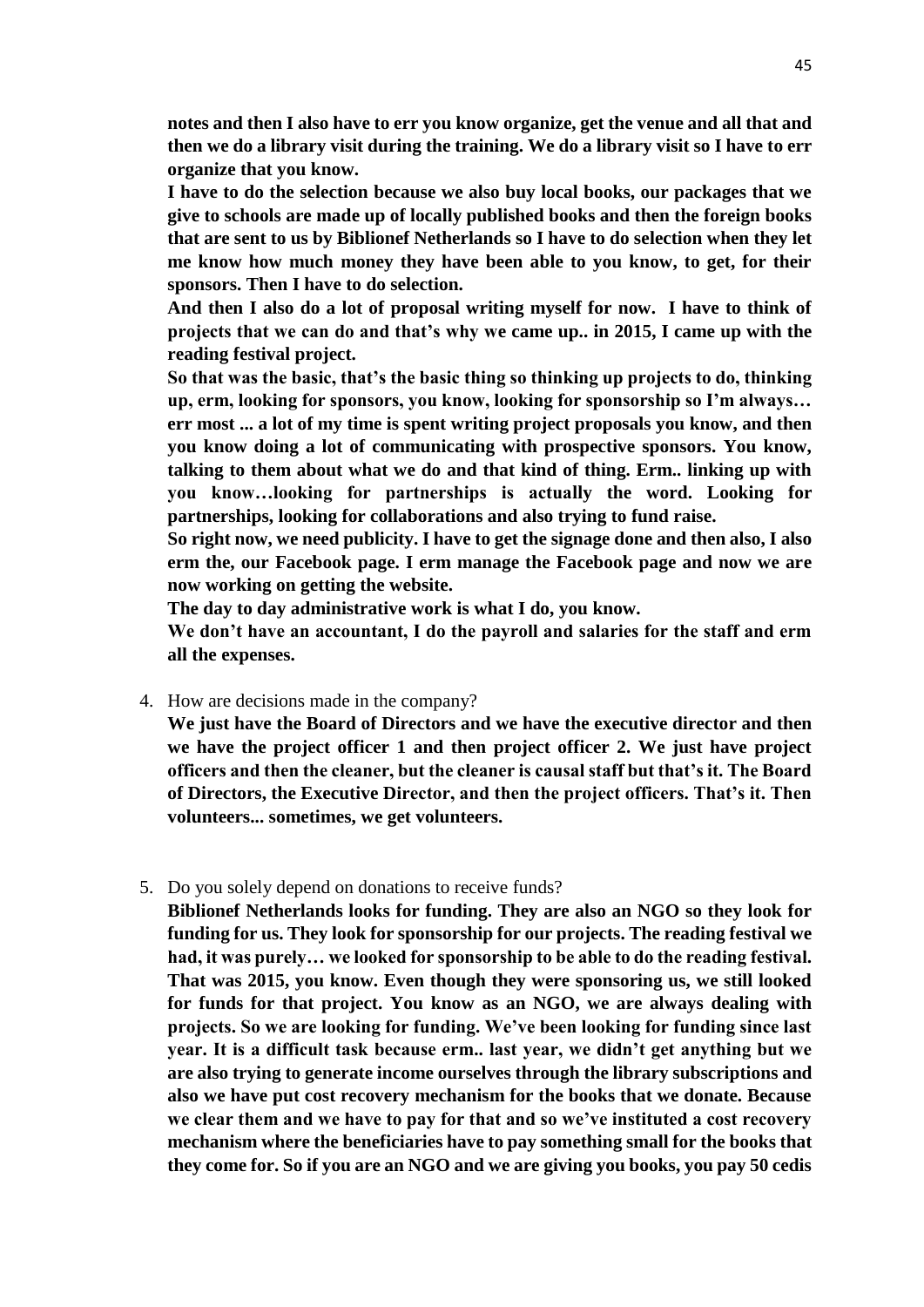**for a total of 245 but it used to be 125 books. But the underprivileged schools will pay 20 cedi's.**

- 6. Can you tell me about any opportunities for growth? **I think there are training opportunities in the areas of fundraising and management.**
- 7. In what ways do you think you can be self-sustained?

**I look at Ghana book trust and they sell their books but there is very little we can do because books are donated from Biblionef Netherlands. So that is the issue. So, if we could get other sources which allow us to put in a cost recovery element and then we could make a little income like other NGOs which are involved in books. Like 'Rotary Club' is an NGO in a sense and they get books and put a cost element on it. The same with Ghana Book Trust. They put a cost element on their books and that's how they are able to survive. So, the thing is to look for other sources of the books that we donate which allows us to put a cost element on it. But at the moment with Biblionef Netherlands you are not allowed to do that. Not an enormous amount but something little to keep us going. And then also if we have enough staff, we can do more of setting up of libraries for private institutions. We can go into consultancy. We can do a little bit of consultancy by helping schools set up their library. Processing books for private schools.**

8. What are you doing to become self-sustained? **Income generation**

#### **Key Partners**

1. Can you tell me about some of the organizations you partner with?

**Oh yeah, a lot of them. Right now, we have a project going where we have partnered with 'Edukans' in the Netherlands. So Edukans…from last year we are doing a project in Bolgatanga, with Edukans and the Lions Club International and then, this year, we've partnered with several NGOs to be able to organize the reading festival. So, there's 'Ghana Book Trust', erm, 'Iread', 'Improving Lives Ghana'.**

**Edukans is an NGO in the Netherlands but they are funding the project that we are working on. Lions Club International, they are in the US, also funding another project in Bolgatanga as well.** 

2. Why did you partner with these organizations?

**We partner to get the work done as well as funding. We need the funds to be able to get the funds done. As a NGOs, look at our aims, look at our mission statement. We want to improve reading. So, the partnership helps them to be able to achieve their aims.**

**Aside from the funding, sometimes it's also the technical assistance. Cos, we have a librarian who had also come. She is from the Lion's Club International and she actually got the funding for us and she came down herself to assist with the project. So, its technical assistance as well…and also, there's money that we get from them…and also, sometimes they volunteer,**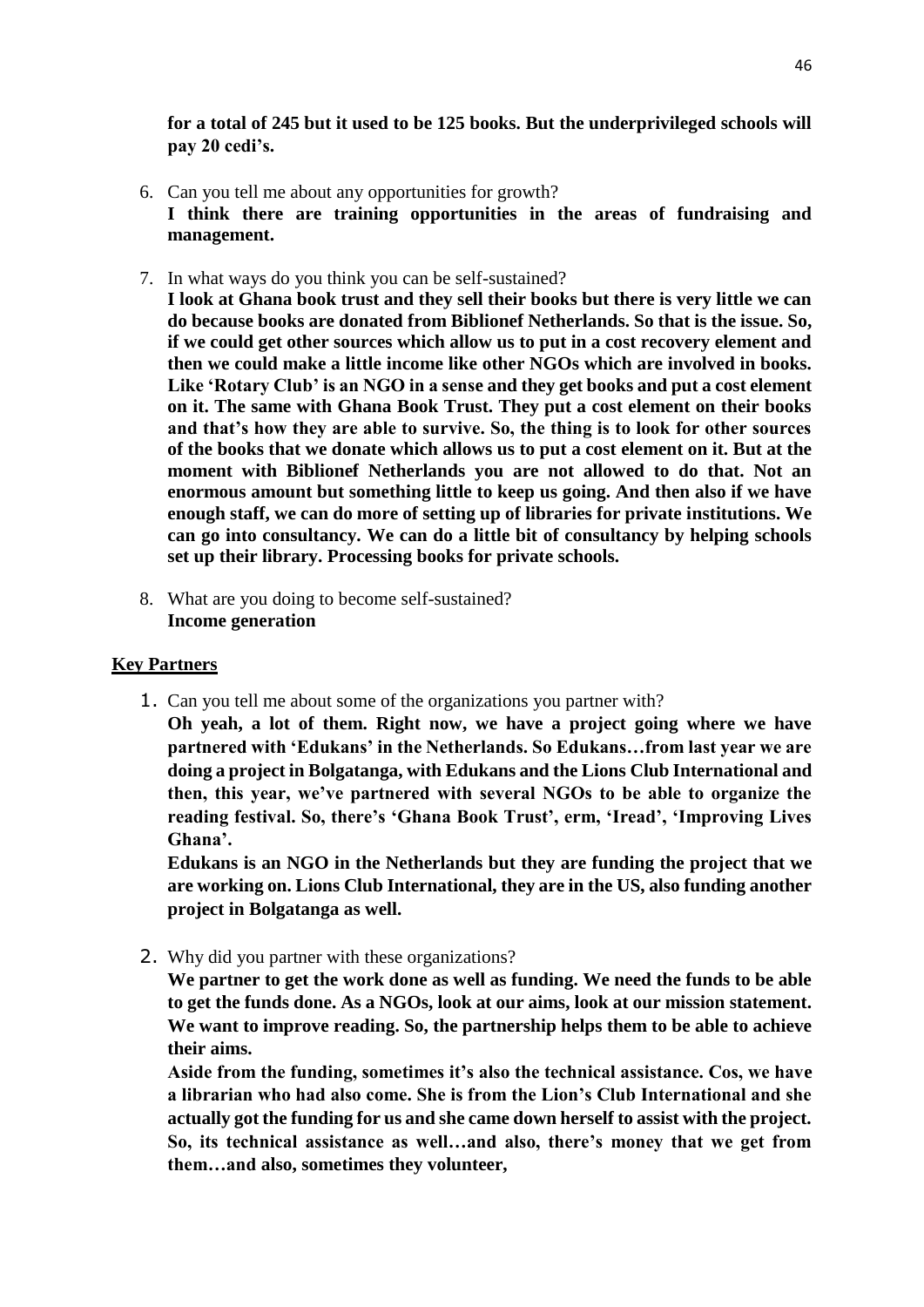3. How do you select which organizations to partner with?

**We source for them. We source for organizations that will partner with us. We look for what the organisations have… the areas they would like to support…so we look out for organisations like that that work along the same aims and objectives that we have. Like for instance, our focus is education. We look for organisations that support educational ventures.**

#### **Customer Segments**

1. Who does your cause target?

**They are the less privileged children, the donors because we have to please them. You have to send interim report, you have to do a final report by this time and always give them updates.**

- 2. What age-range is your target customer? **From 0 actually to 18.**
- 3. Which of your customers does your cause mainly benefit? **The underprivileged children.**
- 4. Why did you choose to target the customers you are targeting? **Our mission is that we want them to read and to love reading and they more than any other children. As for the privileged children they have access to reading material. But these ones do not even have that opportunity. Privileged children, the opportunity is there, and they decide whether or not they want to read. The underprivileged children are not even in the position to decide.**

#### **Value Proposition**

1. What benefits do you deliver to the beneficiaries of your cause?

**Well we give them material, we give them books to enable them to learn to read cos the more you read, the better you get at reading. So, we provide them access to storybooks with the hope that as they read, it can help their learning. It can help them to be imaginative and creative. It helps their total whole being. It helps them in their studies because they are learning vocabulary, they are learning spelling. And so, it gives them a better chance in their formal education to do better. It helps you to develop a good hobby…which keeps you out of trouble. It helps you to be critical. Reading helps you to be independent of thought you know, and you see how most of the children, they just recite what the teacher has said. The critical thinking, it helps you to develop that ability to be critical in your thinking. So, it's a whole total transformation for the child and totally advantageous because now, they can compete with their peers who are in more endowed schools and be able to access higher education. And also, once they learn how to read, they can learn on their own. A lot of things that we know, we pick them from books because the teacher can only give you so much. They can't give you all knowledge. But a lot of the knowledge that we acquire, we get from reading ourselves. So, the word education is not just focus on the school but keep educating yourself for life and**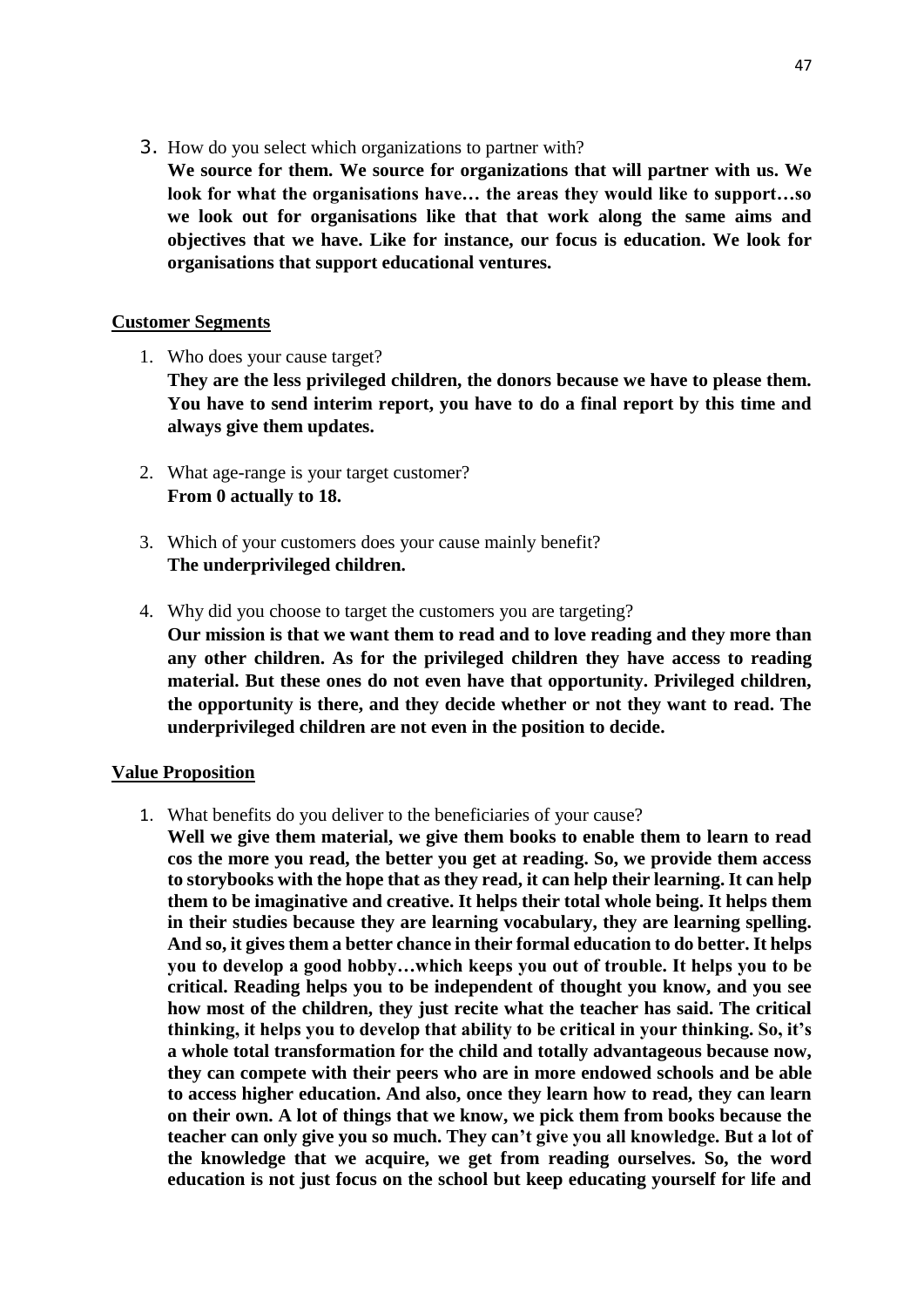**that's what we want to give them. We want to be able to educate themselves for life so that they become, you know, their life becomes better.**

2. How do you provide these benefits to the beneficiaries of your cause?

**Through providing the books, the teachers are taught, you see, it's a whole package. We give you the books, we provide access to the books, we invite the teachers for training, they are taught how to use the books effectively, how to generate an interest in reading in the children, you know, and then the last one is that we go and do the reading festival after a period. And the reading festival is just exciting things that are purely book related that the children do and some of the activities are competitive so then we get feedback as to whether the children have been reading or not. So, it's a whole package, give them the books, train their teachers, do the reading festival to let them, the beneficiaries, as well as the whole community. And the reading festival is for parents as well. We talk to parent about the importance of reading. So, we want to be able to touch all the players. To touch all the stakeholders. We invite the children in the community who are not necessarily in the project schools.**

- 3. What benefits do you deliver to the donors of your cause? **Well the donors, we publicise their organization, we can have banners during the training, we do acknowledgement labels that we place on the shelfs of the books that are donated, and we acknowledge them in the books as well. They have stickers that they put in the books. So, they get acknowledgment through the publicity. We have TV coverage during the events. We have newspaper, the print media is invited and all that and then we also feature them in our newsletter, on our Facebook page. We have just started an Instagram page and twitter as well and so we publicise them on these social media.**
- 4. What measures do you take to ensure that the benefits are being delivered to the donors of your cause?

**We do evaluation visits and then erm, we are also…we give them feedback. Schools are required to send us pictures. They send us pictures, they send us letters from the children. They tell us how, whether they appreciate the books or not and then we also visit. So, they send us pictures, they fill out an evaluation form, we pay them an evaluation visit. The children have to write letters to us you know, to let us know whether the books are helpful for them or not. And we send reports. There's always feedback we send to our donors. Some of the projects, the donors are even present during the project. Some of the donors come themselves, they take part in the project. So, if you have a workshop, you can have one of the donors being there to observe and also to take part in some of the projects we do. We invite them, actually.**

5. What measures do you take to ensure that the benefits are being delivered to the beneficiaries of your cause?

**The children write letters to us and tell us whether the books have been beneficial to them and then on our evaluation visits, we also interview them. We interview them. We ask them what books they have read. We ask them if it has helped them. We interview the teachers too and the teachers tell us whether they appreciate the books, or we need to make changes in the kind of material we send them…and also, when they are filing the forms, they tell us the kind of material they want. We**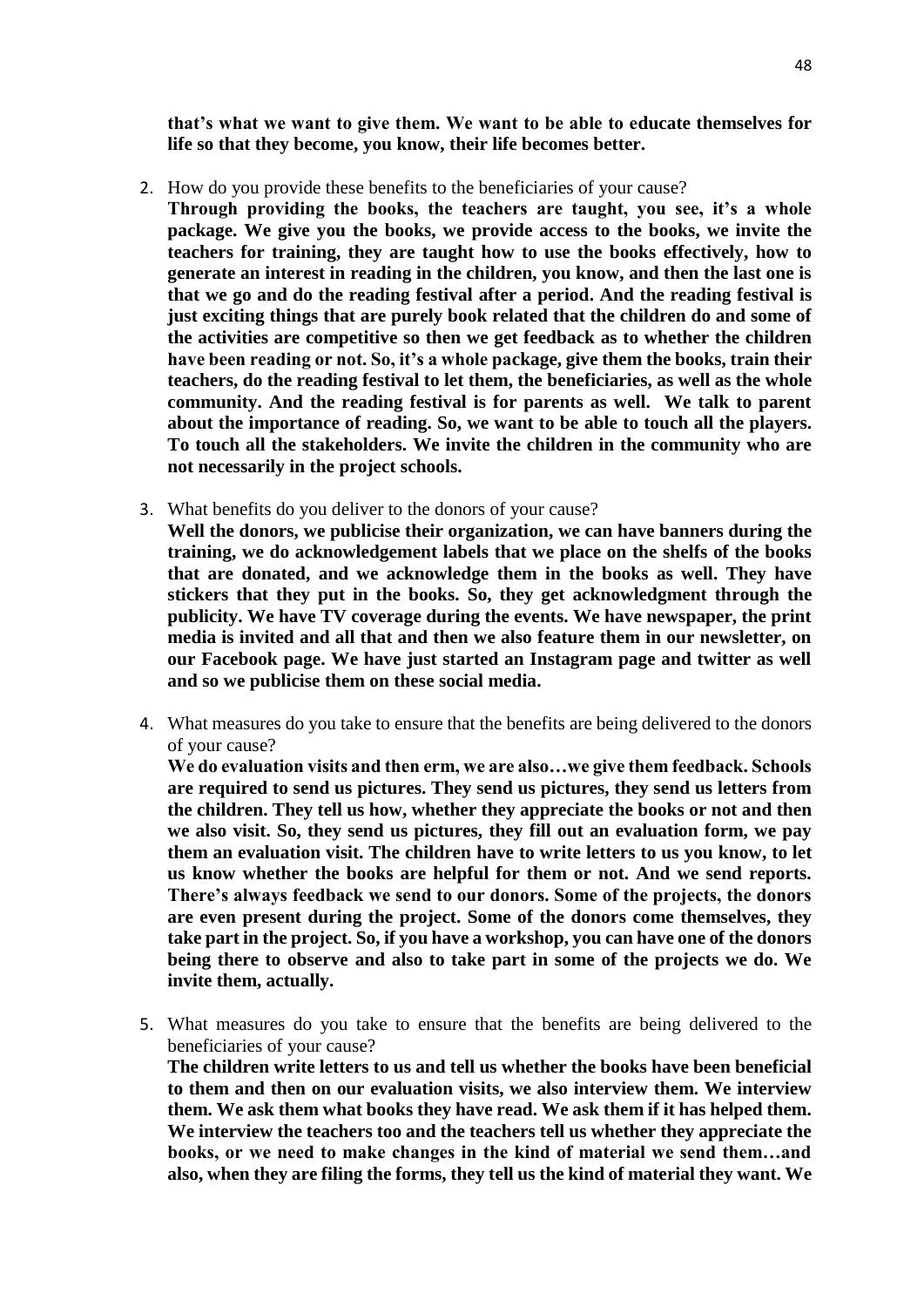**make sure that we give them what they want. So, we select the books based on their needs and based on what they have requested for.**

#### **Customer Relationship**

1. Describe your relationship with your donors?

**The relationship with our donors is very cordial. It's always cordial. There's a mutual respect and we are open. Things that they see that they don't like, they are open about it. Before the end of the project, we establish a good rapport. But not all of them. We are now starting to get really strong partnership. The donors have been donors the Biblionef Netherlands have more or less looked for, for us. On our own, we are now working on that. Like 'Iread' for instance, 'Iread' comes and gives books to us and we give books to them also. She's a publisher, 'Sub-Saharan' also, we buy books from her, but she has also supported us in our reading festival. A lot of times, they come in and take part in our projects.**

2. Describe your relationship the beneficiaries of your cause?

**Oh, the relationship with our beneficiaries. Its cordial and its good. Its maintained. You know because for us, once we have done a project with you, you become our project. If anything comes up again, we go back to the same schools, the same projects and help them out. For instance, right now, we are doing cupboards for some schools and we are looking at schools that we've worked on before and who are doing well with the books that we've given them, and we are going to support them further with cupboards. So, there's always that constant…the communication is there. We don't necessarily let go of the projects unless of course they have not been forthcoming and they have not…some of them will not take the project seriously so then they come for the workshop and training and are doing nothing but for those that we think are doing something, when other opportunities arise… for instance we get books that relate to Kindergarten, we go back to those projects and provide them with the material. Even for the reading festival, we pick our projects. We do it in the localities where we have had our projects. They call, they ask for more books or 'they are doing a particular program, they need books, can we help them further?'. Or some will just call and ask how you are doing, things like that. So, the relationship is still there. We work very nicely with our projects I must say. We still maintain them as our project, the serious ones.**

#### **Key Resources**

1. What assets do you possess that help you provide benefits to your customers? **For me, I'm a librarian professionally, so for the training, you know, I train them from my experience as a librarian. When it comes to the workshops, I'm able to train. And also, we do a lot of setting up libraries as well and I already have the expertise in setting up libraries and training in library management. I am very passionate about children. We have the materials, we have the books, they are sent to us from the Netherlands, we get the books regularly.**

**We are blessed in the sense that as an NGO, we have support from the Netherlands so they send us both reading material, games, board games.**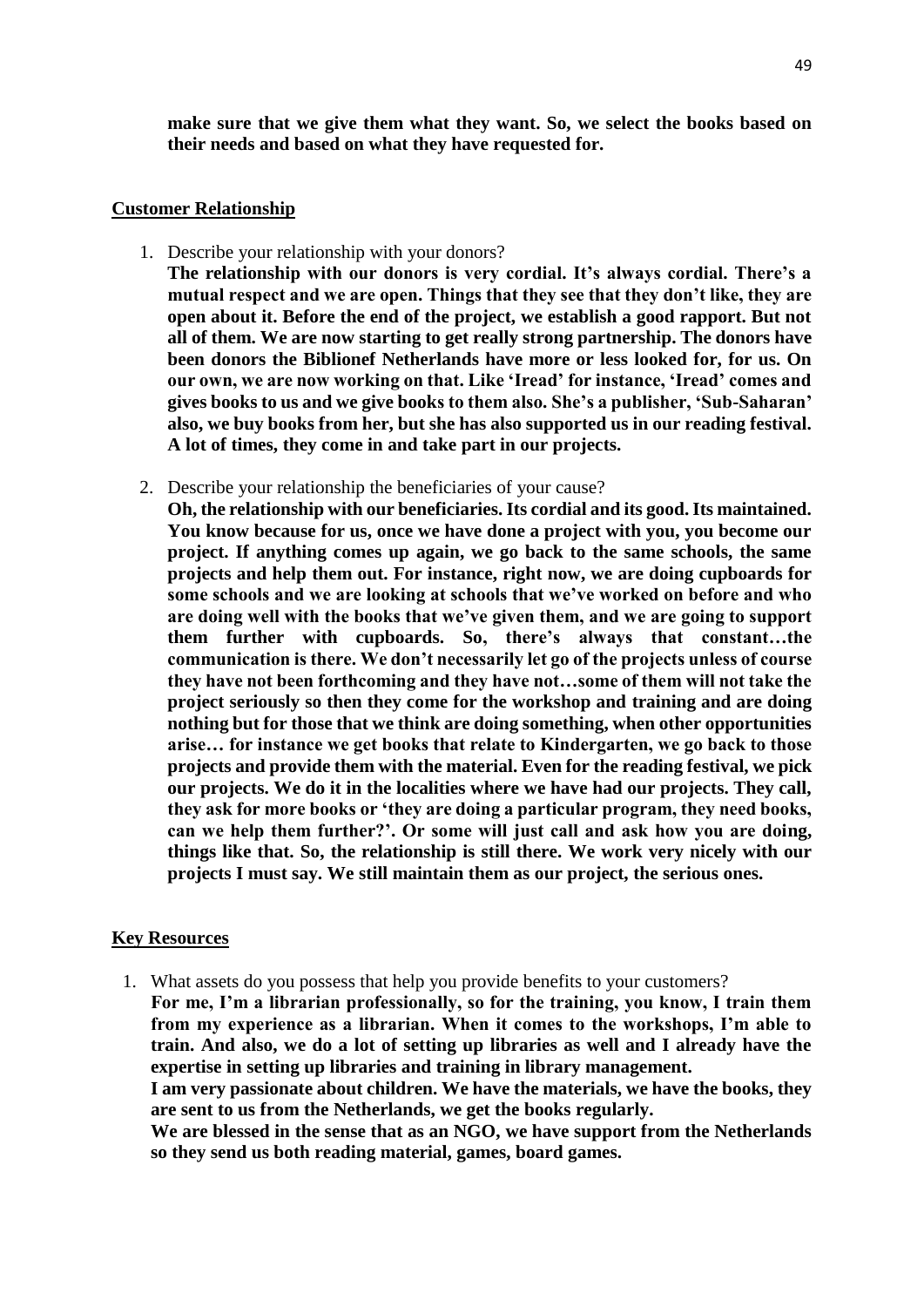- 2. Which assets are frequently used and are most important to your organization? **The skills and the resources. The books and teaching materials. Resources first.**
- 3. How are these assets important in bringing in revenue? **Well, the schools now have to pay a token for the books that they collect and then also, we are working on, for our training workshops to maybe include private schools who will pay something for the workshops. For instance, the library we've set up here, the children have to pay something. The library is also an asset. They pay subscription fee for it and that brings in revenue.**

#### **Key Activities**

- 1. What are the main activities you carry out to generate funds? **We write proposals, we talk to people who know people, we run the library, we donate the books.**
- 2. What are the activities you carry out to market your cause? **We do a newsletter, we have a Facebook page, we are working on a website, we are on twitter and recently got on Instagram.**
- 3. What are the activities you carry out to seek for donors? **We write proposals and get in touch with people who know people. And then the board also helps to fundraise. I mean, people they know, they approach them for assistance for projects.**
- 4. What are the activities you carry out to hold your workshops?

**Writing to participants, writing to the libraries we visit, correspondence with participants, libraries we visit, our venue. And then also, photocopying of handouts, preparation of teaching material, purchasing of stationery items, preparing the PowerPoint presentation, preparing a budget as well, deciding on participants, those who are due for training, writing letters to them to inform them of time and date for the program itself. Preparing a timetable.**

#### **Distribution Channels**

1. How is the whole donation process like?

**First of all, they make a request to us, we send them an application form to fill out, then we decide on whether they are genuine…and sometimes we have to investigate cos we want to know whether their establishment does exist. And then, we send to them to let them know that their application has been approved, and then we send them a letter for them, they have to fill out a form that says that they would use the books for the purpose we have given them to use it. They have to sign that form…and then when they come, we give them an acknowledgement form, we give them 125 books each and they have to take the acknowledgement form back with them, count the books, write the number on the back form, write the good deed that the children will do to say thank you.**

**Six months after, or maybe 3 months afterwards, we invite them for training, or not three months, its less than three months. Six months after the training, they have to fill out an evaluation form and we have to do an evaluation visit.**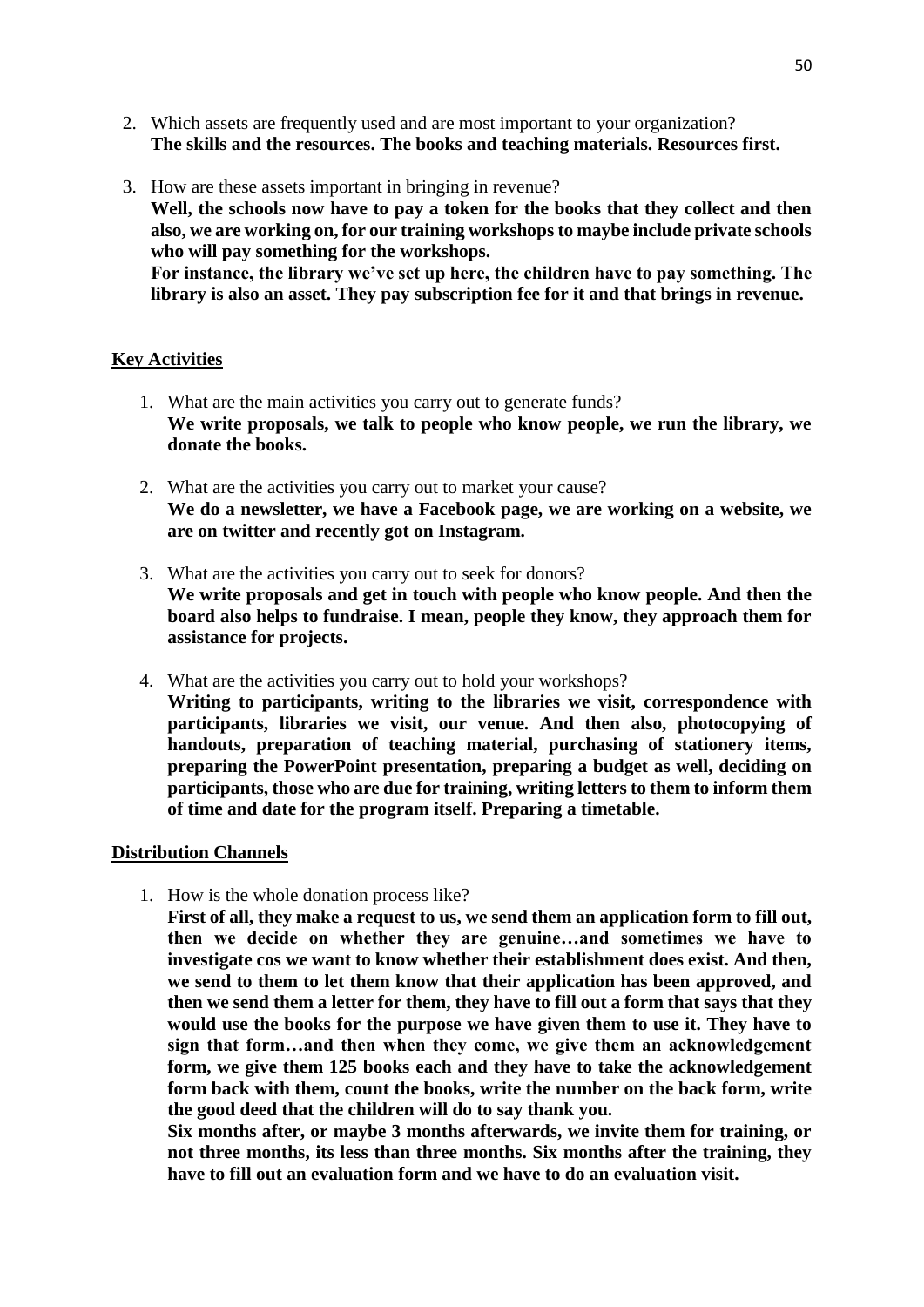2. Why did your organization choose these processes?

**The process helps us to know that the books have been sent to the right place. It's also for us to know that what we have taught them during the training, they are using it, we are making the impact we desire to make. Are the beneficiaries receiving the material?**

**Most times, the schools come for the books themselves. It depends. Sometimes donors will pay for the transportation of the books.**

#### **Revenue Streams**

1. How much does every revenue stream contribute to the overall revenue? **With the library, for now, not much, because we have actually just started. It was last year that we started. Before everything was free. For instance, last year, 2017, which is when we started, for the handling charges** 

**in the library, it came to 3000 something, 2000. Meanwhile, our budget for 2017 was in the 10,0000s. Our expenses actually for 2017 was about 100 and something. But then that is because we have not done as much publicity as far as the library is concerned. A lot of people don't know a library exists and that's why this year, we are outing up signage and we are now getting the website together.**

**For the books, we have a lot of request for books which we have not been able to satisfy….haven't had books coming as much.**

2. How do you manage your revenue? **We don't have reserves yet. We always make sure that we don't spend everything and there's enough to pay salaries for the next month which is not good. It should be for three months.**

#### **Cost Structure**

1. How do you drive your costs down?

**Well, sometimes we can't hold projects because we don't have the funds. Sometimes some projects are sometimes we have to hold on with some of our projects cos we don't have the money. If we are doing evaluation visits, we look at the location and we try and if the schools are within a particular location we will pick that specific area and do evaluation in that area, so we don't have to travel. We can do a lot more schools within a certain locality. For our evaluation visits, we look at closeness between schools. We use the schools that are closer to each other in a particular locality.**

**And then we try and lump… I want to say like when we have to purchase our items or when we have to make visits, not evaluation visits but when we have to go places, we try to lump errm….if we have to buy like pens, we have to do this, we lump them all together and just go once so that it helps to…in order to decrease our transportation cost we tend to do things in bulk. We don't have our own personal transportation so we hire a car and do our visits in one go.**

2. Can you tell me of any partners you can get that can help with your activities to save cost?

**No…I can't tell you because we are looking.**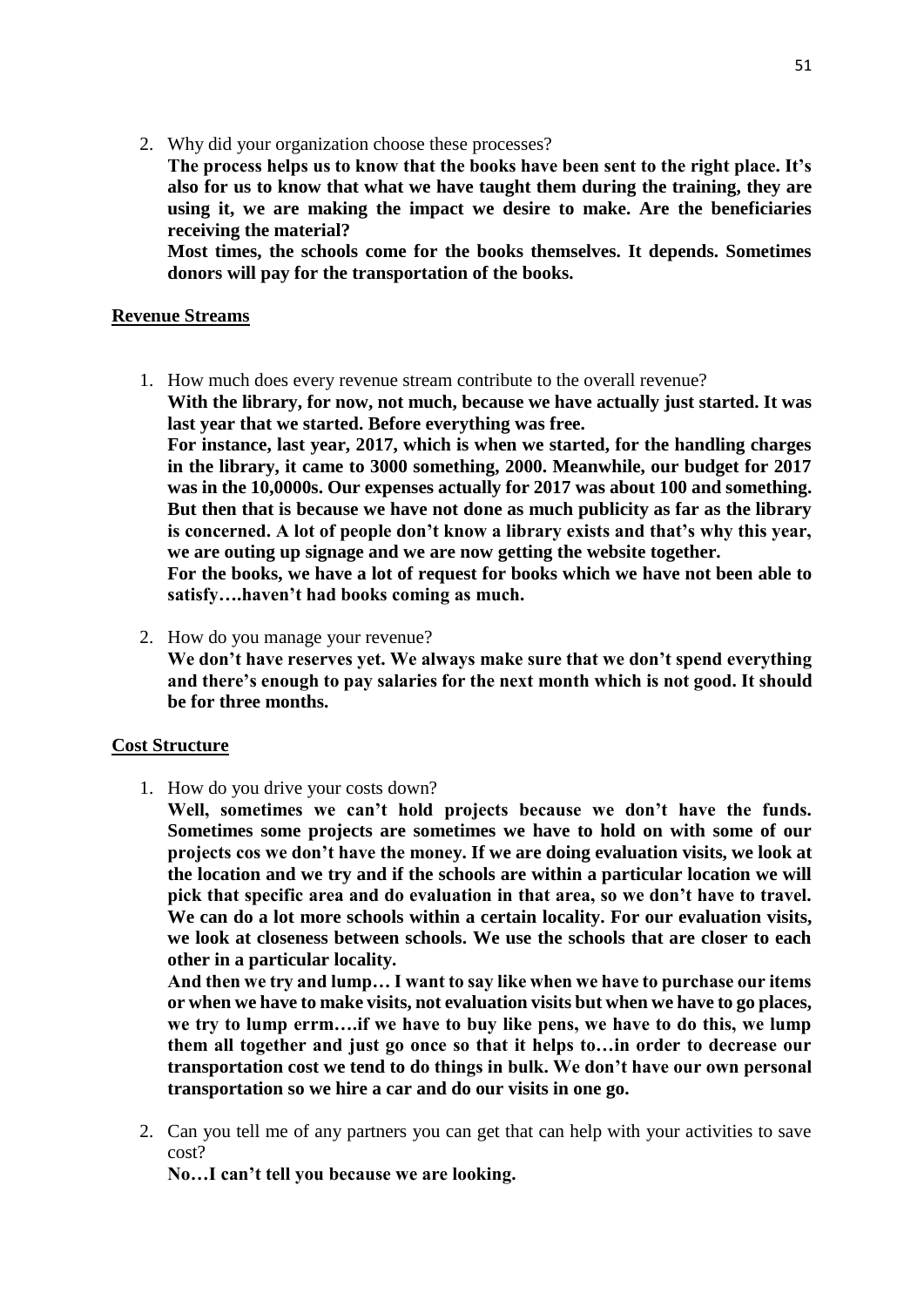3. Which activities of your organization carry the most cost?

**Transportation takes up a lot of our money cos we are looking for funding, so we go out a lot and also, erm, administration, like stationery. Electricity, water bill, salaries and taxes, the GRA social security, staff tax, and then of course we renew our registration, all the legal things, social welfare. We pay rent every two years.**

4. Which resources carry the most cost? **We buy books. Sometimes, we buy local books. So yeah, we buy local books from publishers and we pay.**

#### **Interview Questions to Project Officers:**

1. What do you do personally to make sure the companies' objectives are met?

**Well, I know what I'm working on at the moment so, let's say, if applications have come in and I'm packing books for…the consignment of books for the applicant, I know I'm doing, maybe 5 schools a day and then I'm working on another thing. So let's say, I plan it, so that at the end of the day I've done some of.. a little of this, a little of that.**

**I'm working on some books for erm someone who has paid to have their books accessioned and everything. So, I'm doing that, I'm packing books, I'm in charge of the library as well, I ran errands as well, so it depends. As and when something urgent comes up…like I have to go to town to run an errand, I have to stop everything or put everything on hold.**

**Interviewer: So, like what kind of errands?**

**Project Officer: Oh, office supplies, and we have to go to the bank. We have to go you know erm…sometimes when we have checks to sign, we have to go to the signatory to sign, yeah.**

2. What can be done to help aid you in achieving these objectives?

**Well like I said, erm if we get maybe one more staff, it will be okay cos it will lessen some of the things and then well, we can't really, because of the fact that we are short staffed, a lot of responsibility goes to one person. So, like as expected from the beginning when you're doing this, you're doing that, and then something urgent comes up, you have to leave everything else, go and attend to the urgent one, come back, before you continue.**

**Yeah and well I live far away too so it's a factor. I have to wake up very early in the morning like 4, 4:30 leave the house like 5 something and it takes me… even when I've left early, it takes me like two hours to get to work. So, you get to work, you're already exhausted and when work closes, you have to do another 2 hour, 2 and a half hour journey back home, get very little rest, so you come…it's like when you don't have a day off, during the week, everything is just…you carry forward the stress and everything so there are a lot of factors anyway but like I said, it's a young company so I'm sure that as time goes on, a lot of things will change.**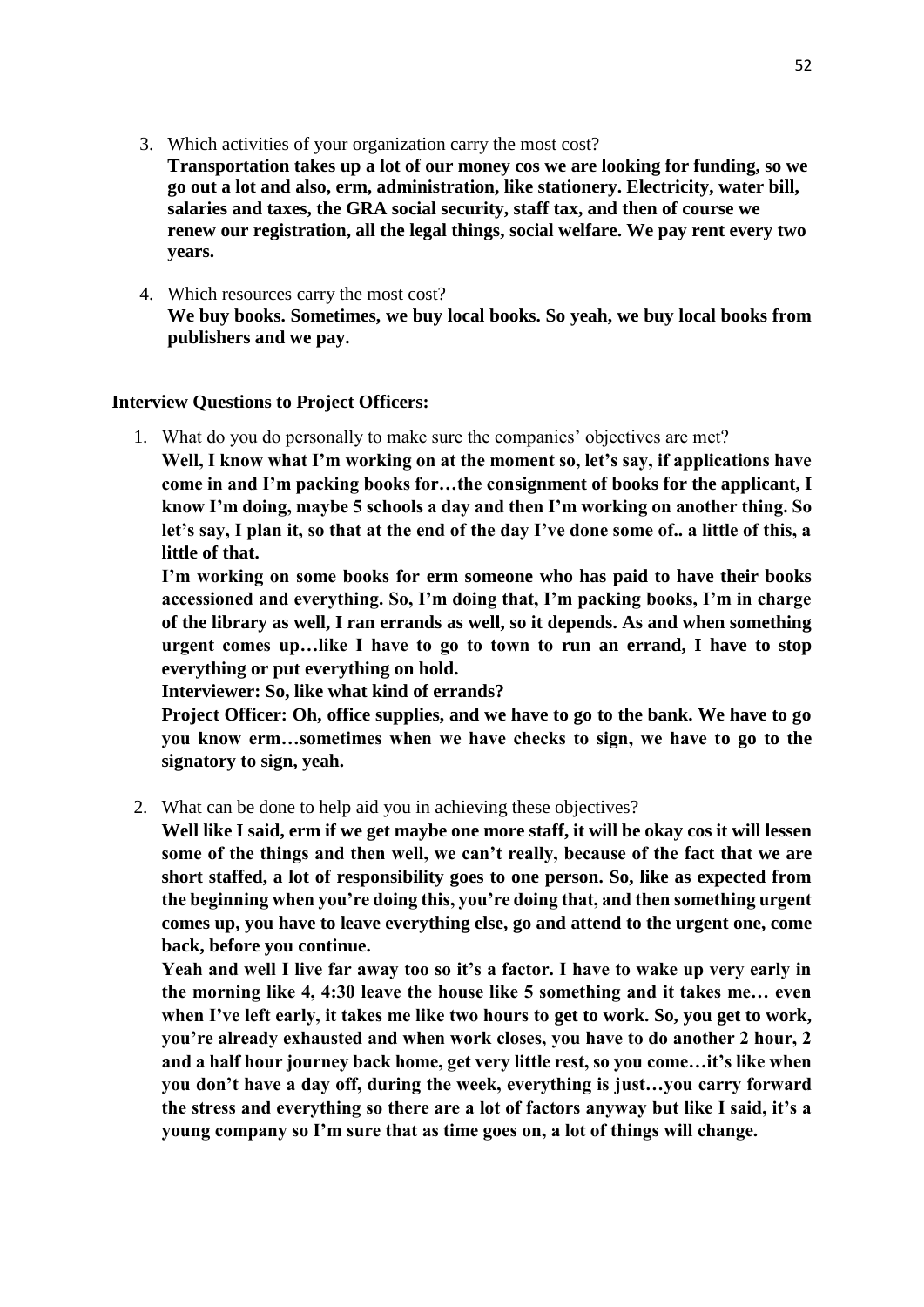# **Second Interview with Executive Director for Gap Analysis (Unstructured questions)**

1.How do you see yourselves in about 10 years?

**You know, I look at how Biblionef South Africa is doing so well, and I see that we can also get there and make an impact. More of an impact in Ghana. Become a household name. We are changing the face of reading. We want to see the less privileged children reading more. They have been given an opportunity for a better life. We want to be able to help them. In the next couple of years, we want to see a majority of them being able to develop a habit if reading.** 

**We would like to see that we have a huge store of reading books so that request that come to us we can always supply. We want to be able to have our workshops more regularly. We want to see more trained teachers. More teachers who are enthusiastic in getting their children to read.**

**We want to have experienced staff. I'd like to see we have a fundraising department and our name has become a household name that we have access to a lot of funding for our project and people are eager to partner with us because they know we are doing a good job and we are making an impact.** 

**We want to make an impact with our training, and with the books that we provide.**

2.Can you reach that state?

### **Why not?**

3.Why haven't you been able to reach that state?

**Money! Because we are still quite new so errm the fact that we don't have a lot of recognition maybe holds people back from...but its better now than it was before. So, you know, like, we didn't have a website, but we are working on getting a website. Even within the community that we are in, a lot of people don't know we exist. We are now trying to get a signboard up. You know, so all those things about being more public, being more visible, let's put it that way… and again we are a new organisation still and we are trying to get all of that out there.**

**We need to be more out there. We need to be recognised you know. As an organisation, we need to be more recognised to be able to get partners. We want to build more partnerships and erm… both local and international.**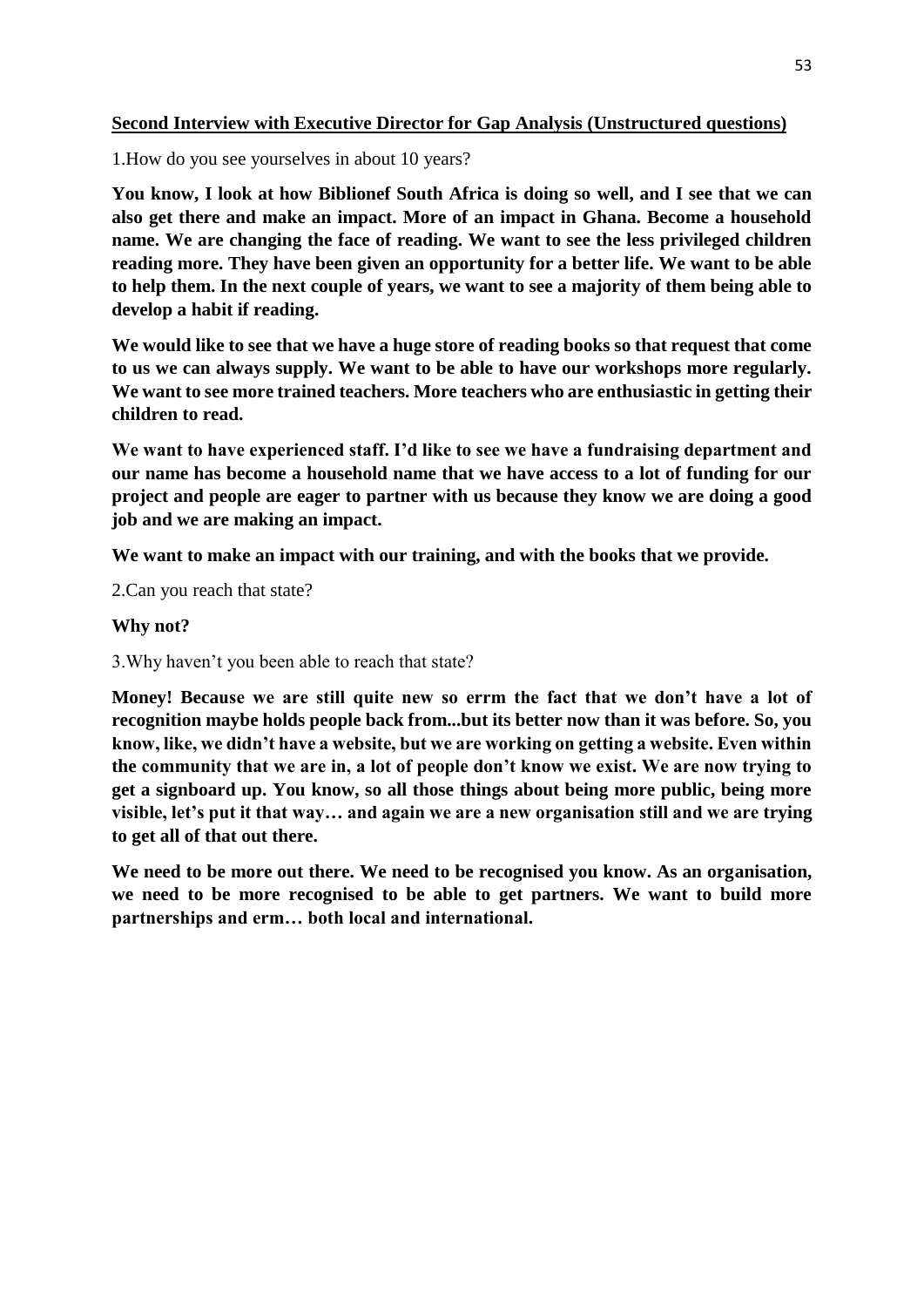# <span id="page-54-0"></span>Fig 1.1 Income(June – Dec 2017)

| Income            | Jun     | Jul  |          | <b>August</b> |          | <b>Sept</b> | Oct                        |           | <b>Nov</b> | Dec       | total               |
|-------------------|---------|------|----------|---------------|----------|-------------|----------------------------|-----------|------------|-----------|---------------------|
| opening balance   |         |      |          |               |          |             |                            |           |            |           | 12550.23            |
| transfer          | 22443.3 |      | 15340    | 10,120        | 9,980.00 | 14,290      | 10,000.00                  | 20,562.00 | 10,400.00  | 10,234.00 | 197,115.08          |
|                   |         |      |          |               |          |             |                            |           |            |           |                     |
|                   |         |      |          |               |          |             |                            |           |            |           |                     |
|                   |         |      |          |               |          |             |                            |           |            |           |                     |
|                   |         |      |          |               |          |             |                            |           |            |           |                     |
| income generation | 561     |      |          |               | 482      |             |                            |           |            | 590       | 2602                |
|                   |         |      |          |               |          |             |                            |           |            |           |                     |
|                   |         |      |          |               |          |             |                            |           |            |           |                     |
|                   |         |      |          |               |          |             |                            |           |            |           |                     |
|                   |         |      |          |               |          |             |                            |           |            |           |                     |
| <b>Donation</b>   | 1000    |      |          |               |          |             |                            |           |            |           | 1000                |
|                   |         |      |          |               |          |             |                            |           |            |           |                     |
|                   |         |      |          |               |          |             |                            |           |            |           |                     |
| In kind           |         |      |          |               |          |             |                            |           |            |           |                     |
| <b>Books</b>      |         |      |          |               |          |             |                            |           |            |           |                     |
| 2 solar lamps     |         |      |          |               |          |             |                            |           |            |           |                     |
|                   |         |      |          |               |          |             |                            |           |            |           |                     |
| total             | 24004.3 | 0.00 | 15340.00 | 10120.00      | 10,462   |             | 14,290 10,000.00 20,562.00 |           | 10,400.00  |           | 10824.00 213,267.31 |

# <span id="page-54-1"></span>Fig 1.2 Expenses(June – Dec 2017)

| <b>Expenses</b>                |               |               |           |               |           |               |          |               |
|--------------------------------|---------------|---------------|-----------|---------------|-----------|---------------|----------|---------------|
| <b>Biblionef Ghana 2017</b>    | <b>Jun-17</b> | <b>Jul-17</b> | Aug-17    | <b>Sep-17</b> | Oct-17    | <b>Nov-17</b> | Dec-17   | <b>Totals</b> |
| Salary/Remuneration            | 6,444.61      | 6,339.30      | 6,339.30  | 6,339.30      | 6,339.30  | 6,339.30      | 7,839.30 | 76,829.41     |
| Office                         | 513.50        | 412.00        | 535.00    | 513.78        | 1,841.30  | 646.70        | 320.00   | 10,055.68     |
| Administration                 | 544.70        | 415.00        | 512.00    | 540.00        | 326.00    | 343.20        | 432.50   | 7,669.00      |
| Board cost                     | 290.60        | 200.00        | 0.00      | 510.90        | 0.00      | 0.00          | 0.00     | 1,001.50      |
| <b>Books</b>                   | 0.00          | 2,784.60      | 0.00      | 0.00          | 0.00      | 0.00          | 350.00   | 23,294.60     |
| Distribution / logistic        | 0.00          | 0.00          | 0.00      | 0.00          | 0.00      | 0.00          | 0.00     | 897.20        |
| PR/Communication               | 0.00          | 0.00          | 0.00      | 0.00          | 0.00      | 0.00          | 0.00     | 0.00          |
| Cost start up/Legal/accounting | 0.00          | 0.00          | 400.00    | 6,000.00      | 0.00      | 560.00        | 500.00   | 9,460.00      |
| <b>Training</b>                | 0.00          | 0.00          | 0.00      | 0.00          | 0.00      | 0.00          | 0.00     | 7,353.65      |
| <b>Travel Expenses</b>         | 328.00        | 571.40        | 312.60    | 532.00        | 344.20    | 185.80        | 345.60   | 6,040.60      |
| Reserves                       |               |               |           |               |           |               |          |               |
| <b>Special Projects</b>        | 0.00          | 347.50        | 11,097.10 | 5,124.00      | 5,489.00  | 21,128.72     | 86.00    | 47,200.82     |
| <b>Total</b>                   | 8,121.41      | 11,069.80     | 19,196.00 | 19,559.98     | 14,339.80 | 29,203.72     | 9,873.40 | 189,802.46    |